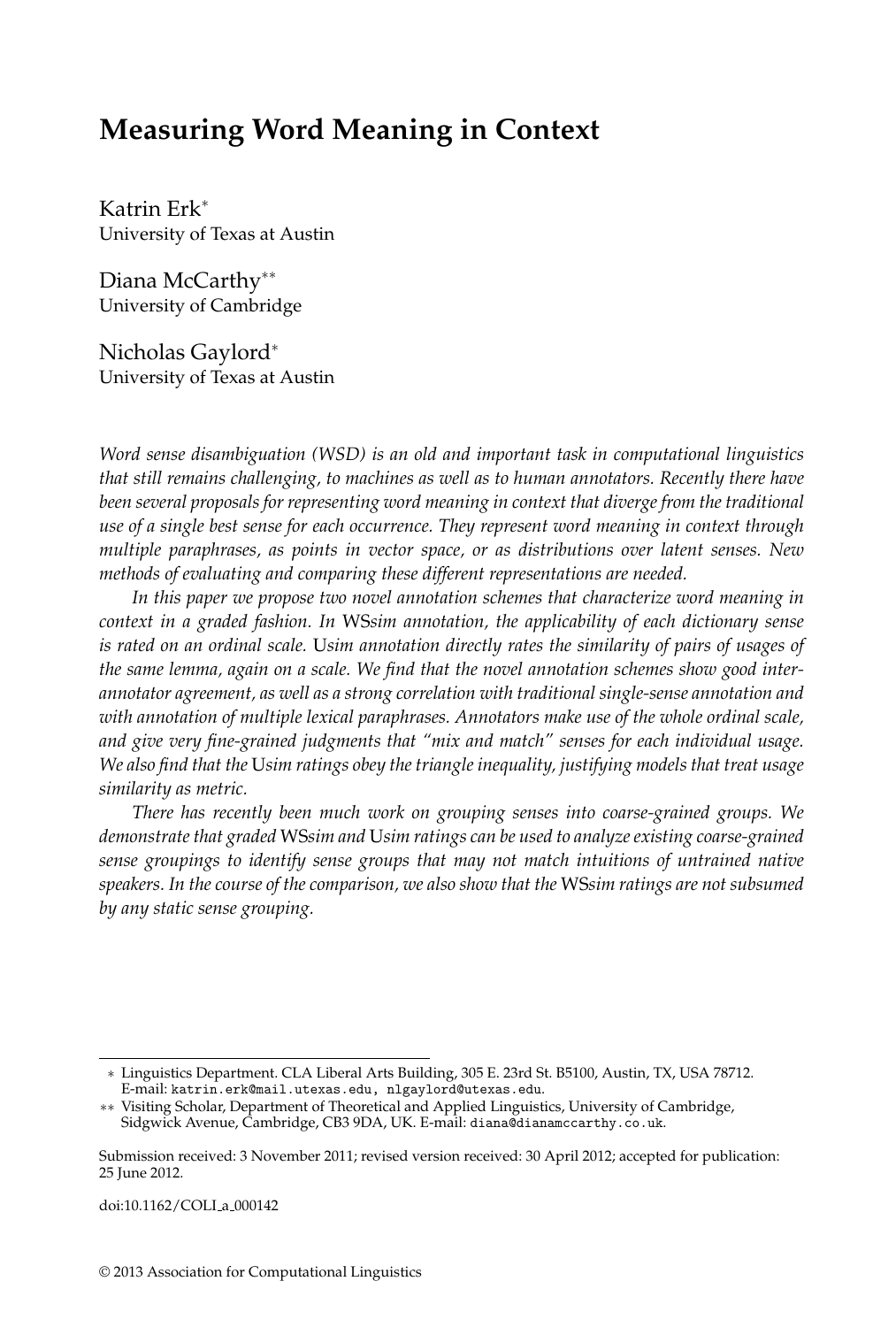## **1. Introduction**

Word sense disambiguation (WSD) is a task that has attracted much work in computational linguistics (see Agirre and Edmonds [2007] and Navigli [2009] for an overview), including a series of workshops, SENSEVAL (Kilgarriff and Palmer 2000; Preiss and Yarowsky 2001; Mihalcea and Edmonds 2004) and SemEval (Agirre, Marquez, and ` Wicentowski 2007; Erk and Strapparava 2010), which were originally organized expressly as a forum for shared tasks in WSD. In WSD, polysemy is typically modeled through a dictionary, where the senses of a word are understood to be mutually disjoint. The meaning of an occurrence of a word is then characterized through the best-fitting among its dictionary senses.

The assumption of senses that are mutually disjoint and that have clear boundaries has been drawn into doubt by lexicographers (Kilgarriff 1997; Hanks 2000), linguists (Tuggy 1993; Cruse 1995), and psychologists (Kintsch 2007). Hanks (2000) argues that word senses have uses where they clearly fit, and borderline uses where only a few of a sense's identifying features apply. This notion matches results in psychology on human concept representation: Mental categories show "fuzzy boundaries," and category members differ in typicality and degree of membership (Rosch 1975; Rosch and Mervis 1975; Hampton 2007). This raises the question of annotation: Is it possible to collect word meaning annotation that captures degrees to which a sense applies?

Recently, there have been several proposals for modeling word meaning in context that can represent different degrees of similarity to a word sense, as well as different degrees of similarity between occurrences of a word. The SemEval Lexical Substitution task (McCarthy and Navigli 2009) represents each occurrence through multiple weighted paraphrases. Other approaches represent meaning in context through a vector space model (Erk and Pado 2008; Mitchell and Lapata 2008; Thater, Fürstenau, and Pinkal 2010) or through a distribution over latent senses (Dinu and Lapata 2010). Again, this raises the question of annotation: Can human annotators give fine-grained judgments about degrees of similarity between word occurrences, like these computational models predict?

The question that we explore in this paper is: *Can word meaning be described through annotation in the form of graded judgments?* We want to know whether annotators can provide graded meaning annotation in a consistent fashion. Also, we want to know whether annotators will use the whole graded scale, or whether they will fall back on binary ratings of either "identical" or "different." Our question, however, is not whether annotators can be *trained* to do this. Rather, our aim is to *describe word meaning as language users perceive it*. We want to tap into the annotators' intuitive notions of word meaning. As a consequence, we use untrained annotators. We view it as an important aim on its own to capture language users' intuitions on word meaning, but it is also instrumental in answering our first question, of whether word meaning can be described through graded annotator judgments: Training annotators in depth on how to distinguish predefined hand-crafted senses could influence them to assign those senses in a binary fashion.

We introduce two novel annotation tasks in which human annotators characterize word meaning in context. In the first task, they rate the applicability of dictionary senses on a graded scale. In the second task, they rate the similarity between pairs of usages of the same word, also on a graded scale. In designing the annotation tasks, we utilize techniques from psycholinguistic experimentation: Annotators give ratings on a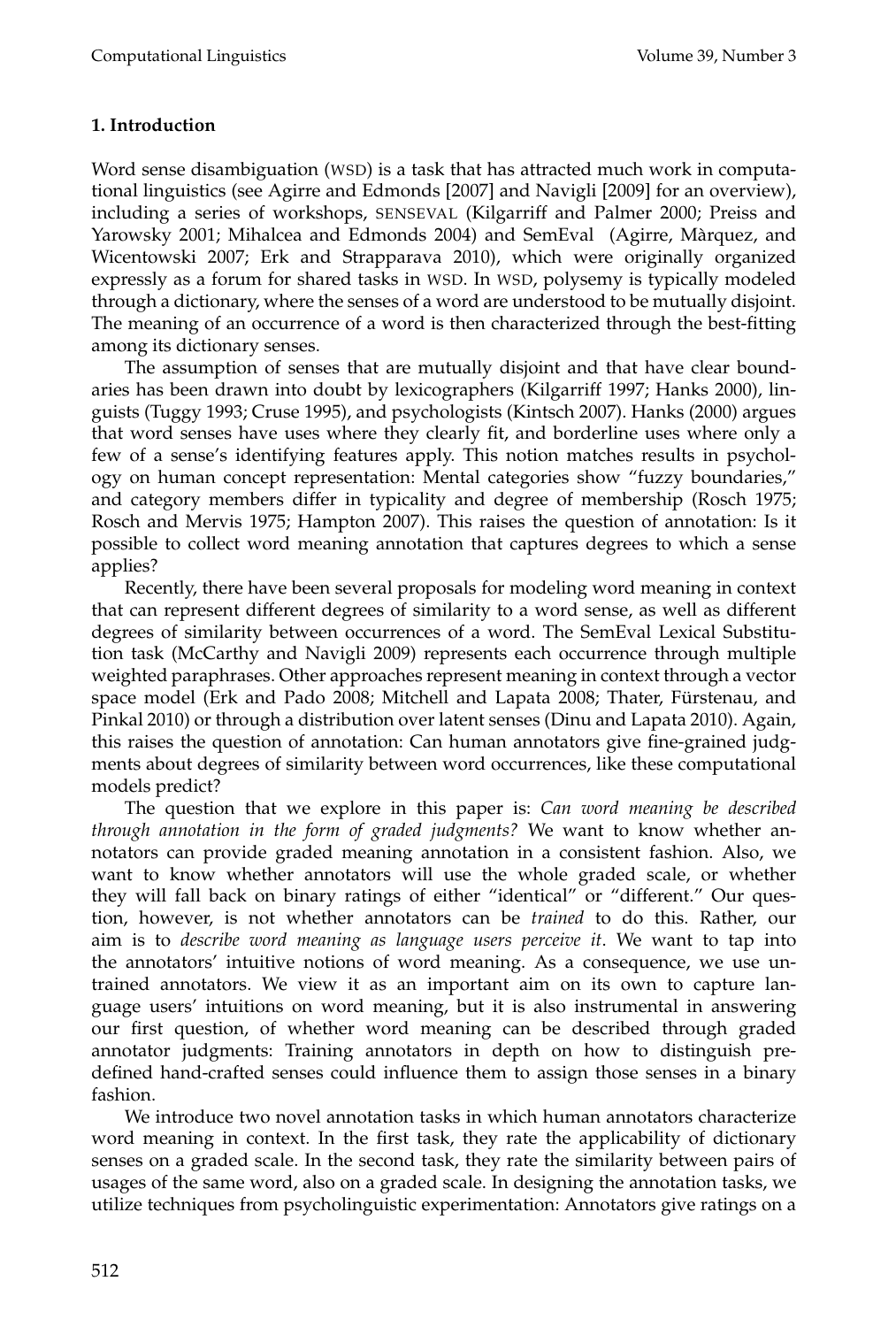scale, rather than selecting a single label; we also use multiple annotators for each item, retaining all annotator judgments. $1$ 

The result of this graded annotation can then be used to evaluate computational models of word meaning: either to evaluate graded models of word meaning, or to evaluate traditional WSD systems in a graded fashion. They can also be used to analyze existing word sense inventories, in particular to identify sense distinctions worth revisiting—we say more on this latter use subsequently.

Our aim is not to improve inter-annotator agreement over traditional sense annotation. It is highly unlikely that ratings on a scale would ever achieve higher exact agreement than binary annotation. Our aim is also not to maximize exact agreement, as we expect to see individual differences in perceived meaning, and want to capture those differences. Still it is desirable to have an end product of the annotation that is robust against such individual differences. In order to achieve this, we average judgments over multiple annotators after first inspecting pairwise correlations between annotators to ensure that they are all doing their work diligently and with similar outcomes.

Analyzing the annotation results, we find that the annotators make use of intermediate points on the graded scale and do not treat the task as inherently binary. We find that there is good inter-annotator agreement, measured as correlation. There is also a highly significant correlation across tasks and with traditional WSD and lexical substitution tasks. This indicates that the annotators performed these tasks in a consistent fashion. It also indicates that diverse ways of representing word meaning in context—single best sense, weighted senses, multiple paraphrases, usage similarity yield similar characterizations. We find that annotators frequently give high scores to more than one sense, in a way that is not remedied by a more coarse-grained sense inventory. In fact, the annotations are often inconsistent with disjoint sense partitions.

The work reported here is based on our earlier work reported in Erk, McCarthy, and Gaylord (2009). The current paper extends the previous work in three ways.

- 1. We add extensive new annotation to corroborate our findings from the previous, smaller study. In this new, second round of annotation, annotators do the two graded ratings tasks as well as traditional single-sense annotation and annotation with paraphrases (lexical substitutes), all on the same data. Each item is rated by eight annotators in parallel. This setting, with four different types of word meaning annotation on the same data, allows us to compare annotation results across tasks more directly than before.<sup>2</sup>
- 2. We test whether the similarity ratings on pairs of usages obey the triangle inequality, and find that they do. This point is interesting for psychological reasons. Tversky and Gati (Tversky 1977; Tversky and Gati 1982) found that similarity ratings on words did not obey the triangle inequality although, unlike our study, they were dealing with words out of context. The fact that usage similarity ratings obey the triangle inequality is also important for modeling and annotation purposes.

<sup>1</sup> We do not use as many raters per item as is usual in psycholinguistics, however, as our aim is to cover a sizeable amount of corpus data.

<sup>2</sup> The annotation data from this second round are available at http://www.dianamccarthy.co.uk/ downloads/WordMeaningAnno2012/.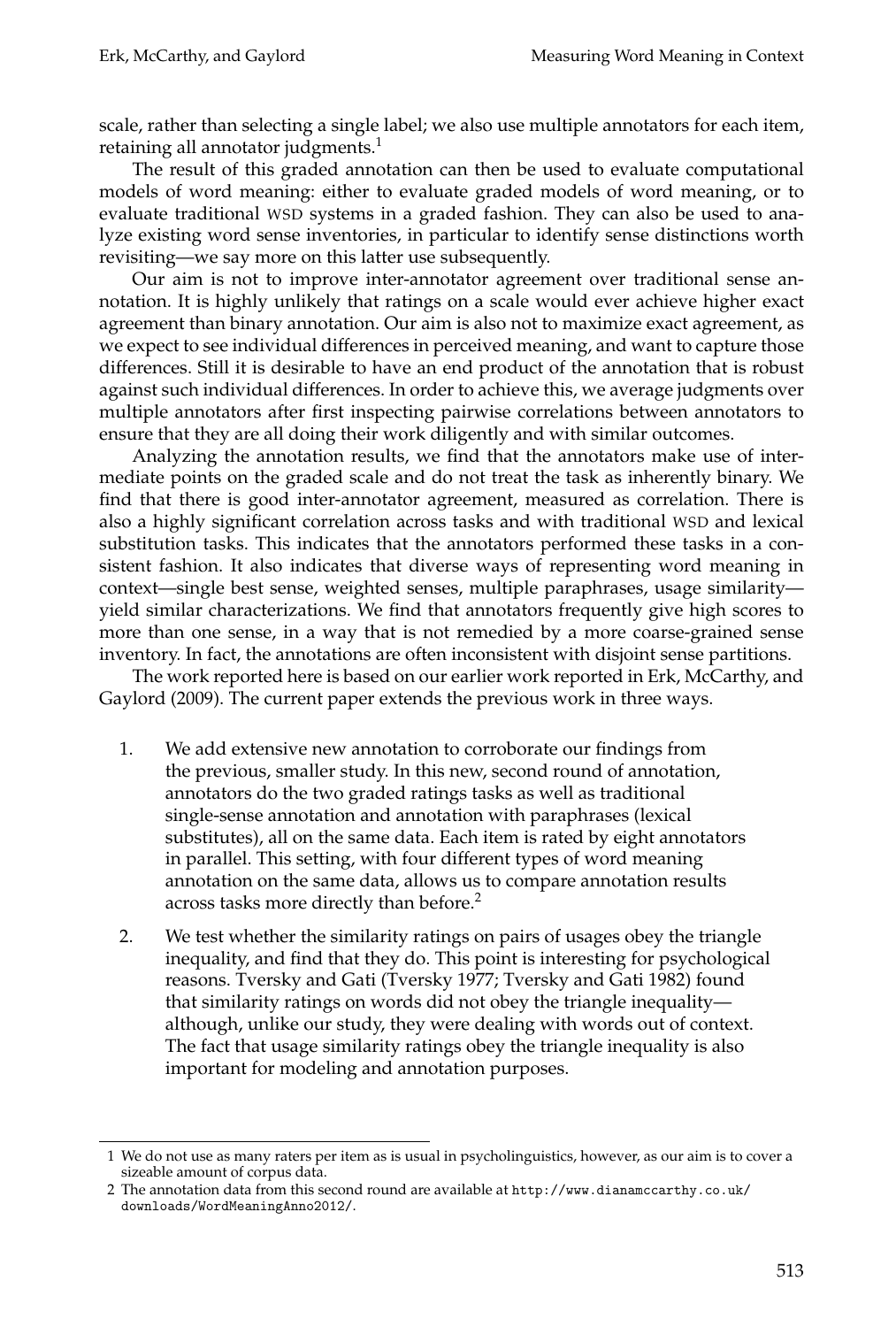3. We examine the extent to which our graded annotation accords with two existing coarse-grained sense groupings, and we demonstrate that our graded annotations can be used to double-check on sense groupings and find potentially problematic groupings.

## **2. Background**

In this section, we offer an overview of previous word sense annotation efforts, and then discuss alternative approaches to the annotation and modeling of word meaning.

## **2.1 Word Sense Annotation**

Inter-annotator agreement (also called inter-tagger agreement, or ITA) is one indicator of the difficulty of the task of manually assigning word senses (Krishnamurthy and Nicholls 2000). With WordNet, the sense inventory currently most widely used in word sense annotation, ITA ranges from 67% to 78% (Landes, Leacock, and Tengi 1998; Mihalcea, Chklovski, and Kilgarriff 2004; Snyder and Palmer 2004), depending on factors such as degree of polysemy and inter-relatedness of the senses. This issue is not specific to WordNet. Annotation efforts based on other dictionaries have achieved similar ITA levels, as shown in Table 1. The first group in that table shows two corpora in which all open-class words are annotated for word sense, in both cases using WordNet. The second group consists of two English lexical sample corpora, in which only some target words are annotated. One of them uses WordSmyth senses for verbs and WordNet for all other parts of speech, and the other uses HECTOR, with similar ITA, so the choice of dictionary does not seem to make much difference in this case. $3$ Next is SALSA, a German corpus using FrameNet frames as senses, then OntoNotes, again an English lexical sample corpus. Inter-annotator agreement is listed in the last column of the table; agreement is in general relatively low for the first four corpora, which use fine-grained sense distinctions, and higher for SALSA and OntoNotes, which have more coarse-grained senses.

Sense granularity has a clear impact upon levels of inter-annotator agreement (Palmer, Dang, and Fellbaum 2007). ITA is substantially improved by using coarsergrained senses, as seen in OntoNotes (Hovy et al. 2006), which uses an ITA of 90% as the criterion for constructing coarse-grained sense distinctions. Although this strategy does improve ITA, it does not eliminate the issues seen with more fine-grained annotation efforts: For some lemmas, such as *leave*, 90% ITA is not reached even after multiple re-partitionings of the semantic space (Chen and Palmer 2009). This suggests that the meanings of at least some words may not be separable into senses distinct enough for consistent annotation.<sup>4</sup> Moreover, sense granularity does not appear to be the only question influencing ITA differences between lemmas. Passonneau et al. (2010) found three main factors: sense concreteness, specificity of the context in which the target word occurs, and similarity between senses. It is worth noting that of these factors, only the third can be directly addressed by a change in the dictionary.

<sup>3</sup> HECTOR senses are described in richer detail than WordNet senses and the resource is strongly corpus-based. We use WordNet in our work due to its high popularity and free availability.

<sup>4</sup> Examples such as this indicate that there is at times a problem with clearly defining consistently separable senses of a word. There is no clear measure of exactly how frequent such cases are, however. This is due in part to the fact that this question depends so heavily on the data being considered and the distinctions being posited.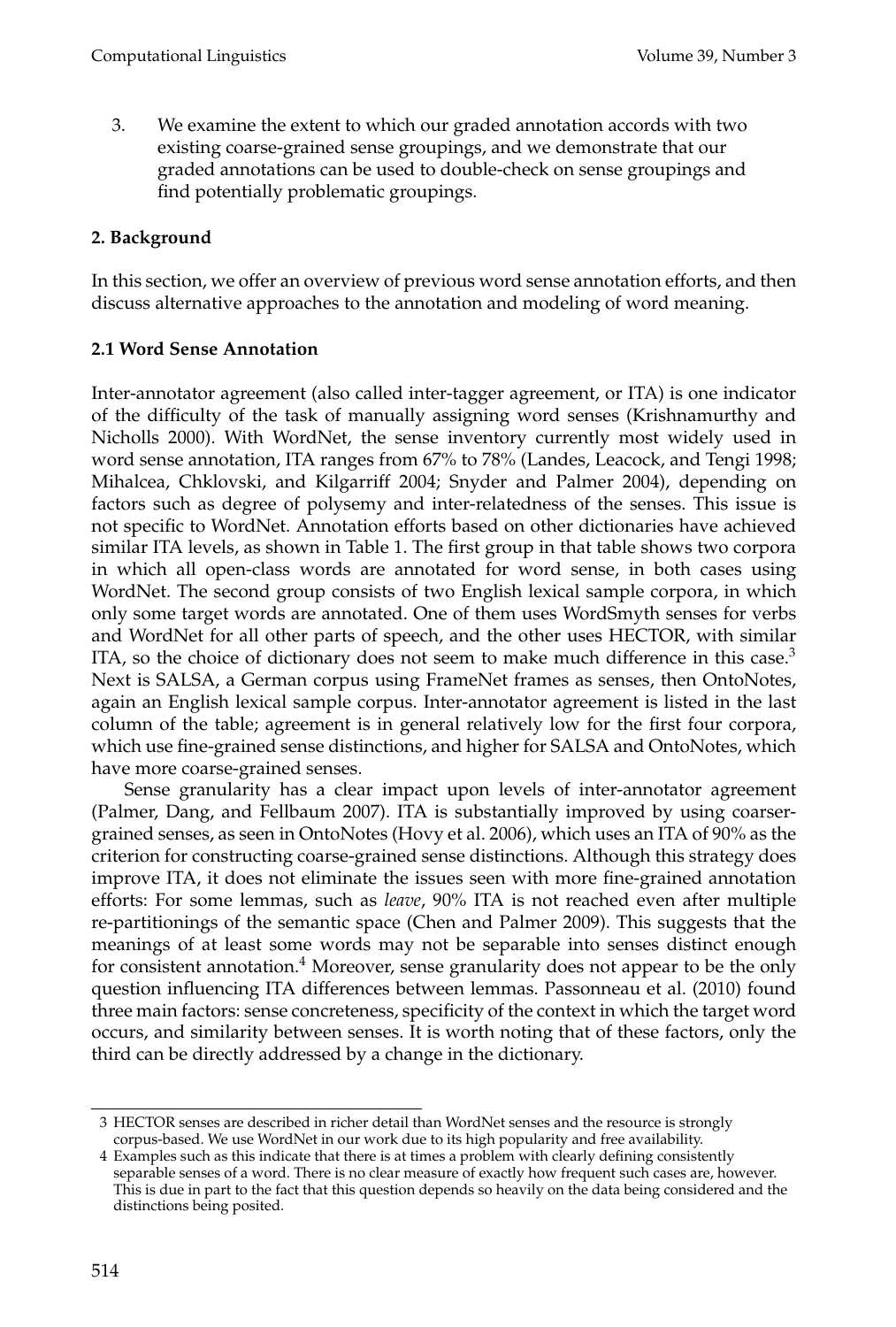Word sense-annotated data, with inter-annotator agreement (ITA).

| Corpus                 | Dictionary         | Corpus reference                              | <b>ITA</b>    |
|------------------------|--------------------|-----------------------------------------------|---------------|
| SemCor                 | WordNet            | Landes, Leacock, and Tengi<br>(1998)          | 78.6%         |
| SensEval-3             | WordNet            | Snyder and Palmer (2004)                      | $72.5\%$      |
| SensEval-1 lex. sample | <b>HECTOR</b>      | Kilgarriff and Rosenzweig<br>(2000)           | 66.5%         |
| SensEval-3 lex. sample | WordNet, WordSmyth | Mihalcea, Chklovski, and<br>Kilgarriff (2004) | 67.3%         |
| SALSA                  | FrameNet           | Burchardt et al. (2006)                       | 86%           |
| OntoNotes              | OntoNotes          | Hovy et al. (2006)                            | $most > 90\%$ |

#### **Table 2**

Best word sense disambiguation performance in SensEval/SemEval English lexical sample tasks.

| Shared task | Shared task overview                       | Best precision | <b>Baseline</b> |
|-------------|--------------------------------------------|----------------|-----------------|
| SensEval-1  | Kilgarriff and Rosenzweig (2000)           | 77%            | 69%             |
| SensEval-2  | Senseval-2 (2001)                          | $64\%$         | 51%             |
| SensEval-3  | Mihalcea, Chklovski, and Kilgarriff (2004) | 73%            | 55%             |
| SemEval-1   | Pradhan et al. (2007)                      | 89%            | (not given)     |

ITA levels in word sense annotation tasks are mirrored in the performance of WSD systems trained on the annotated data. Table 2 shows results for the best systems that participated at four English lexical sample tasks. With fine-grained sense inventories, the top-ranking WSD systems participating in the event achieved precision scores of 73% to 77% (Edmonds and Cotton 2001; Mihalcea, Chklovski, and Kilgarriff 2004). Current state-of-the-art systems have made modest improvements on this; for example, the system described by Zhong and Ng (2010) achieves 65.3% on the English lexical sample at SENSEVAL-2, though the same system obtains 72.6%, just below Mihalcea, Chklovski, and Kilgarriff (2004), on the English lexical sample at SENSEVAL-3. Nevertheless, the picture remains the same with systems getting around three out of four word occurrences correct. Under a coarse-grained approach, system performance improves considerably (Palmer, Dang, and Fellbaum 2007; Pradhan et al. 2007), with the best participating system achieving a precision close to 90%.<sup>5</sup> The merits of a coarser-grained approach are still a matter of debate (Stokoe 2005; Ide and Wilks 2006; Navigli, Litkowski, and Hargraves 2007; Brown 2010), however.

Although identifying the proper level of granularity for sense repositories has important implications for improving WSD, we do not focus on this question here. Rather, we propose novel annotation tasks that allow us to probe the relatedness between dictionary senses in a flexible fashion, and to explore word meaning in context without presupposing hard boundaries between usages. The resulting data sets can be used to compare different inventories, coarse or otherwise. In addition, we hope that they will prove useful for the evaluation of alternative representations of ambiguity in word

<sup>5</sup> Zhong, Ng, and Chan (2008) report similar results (89.1%) with their state-of-the-art system when evaluating on the OntoNotes corpus, which is larger than the SENSEVAL data sets.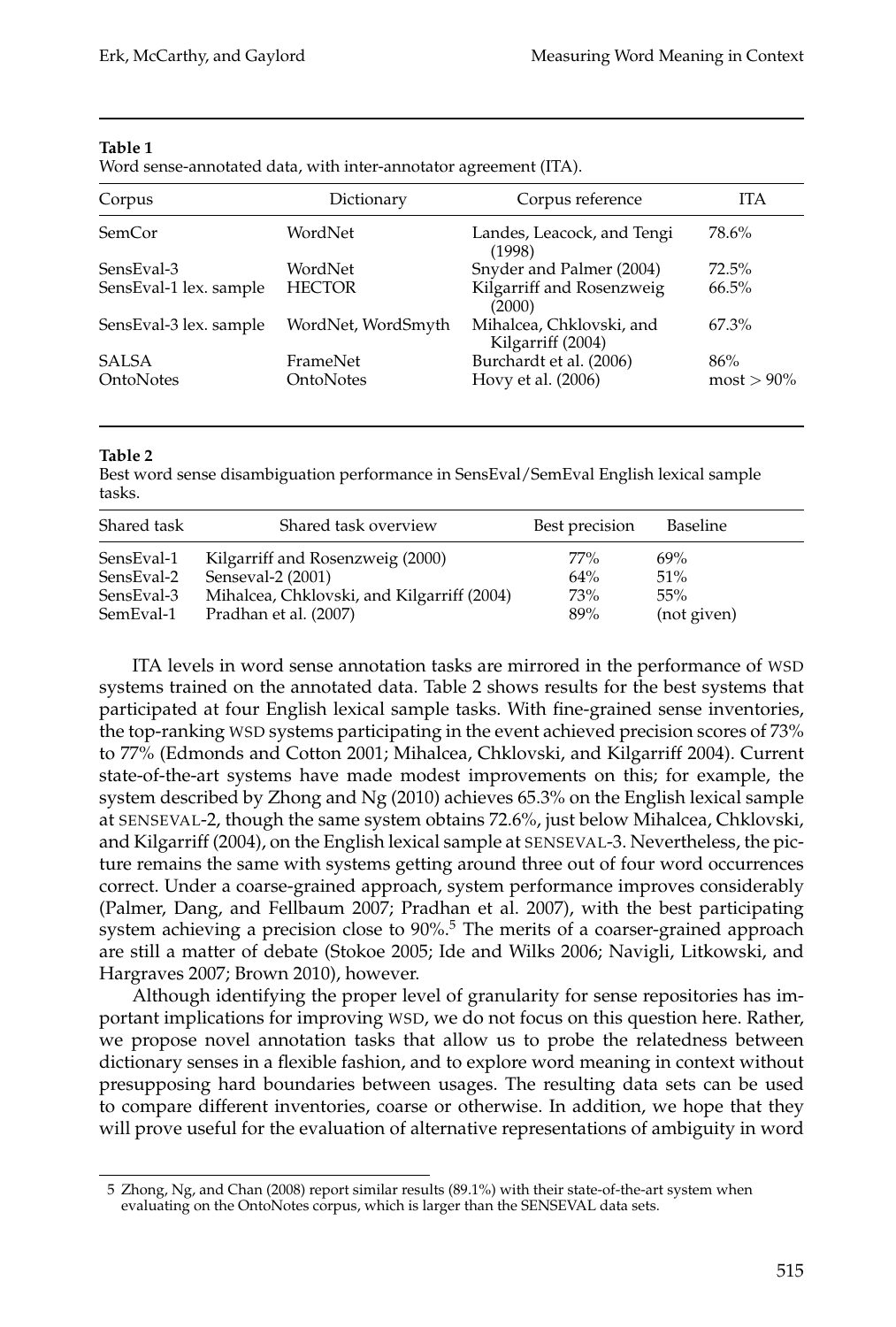meaning (Erk and Pado 2008; Mitchell and Lapata 2008; Reisinger and Mooney 2010; Thater, Fürstenau, and Pinkal 2010; Reddy et al. 2011; Van de Cruys, Poibeau, and Korhonen 2011).

## **2.2 Representation of Word Meaning in Word Sense Inventories**

One possible factor contributing to the difficulty of manual and automatic word sense assignment is the design of word sense inventories themselves. As we have seen, such difficulties are encountered across dictionaries, and it has been argued that there are problems with the characterization of word meanings as sets of discrete and mutually exclusive senses (Tuggy 1993; Cruse 1995; Kilgarriff 1997; Hanks 2000; Kintsch 2007).

*2.2.1 Criticisms of Enumerative Approaches to Meaning.* Dictionaries are practical resources and the nature of the finished product depends upon the needs of the target audience, as well as budgetary and related constraints (cf. Hanks 2000). Consequently, dictionaries differ in the words that they cover, and also in the word meanings that they distinguish. Dictionary senses are generalizations over the meanings that a word can take, and these generalizations themselves are abstractions over collected occurrences of the word in different contexts (Kilgarriff 1992, 1997, 2006). Regardless of a dictionary's granularity, the possibility exists for some amount of detail to be lost as a result of this process.

Kilgarriff (1997) calls into question the possibility of general, all-purpose senses of a word and argues that sense distinction only makes sense with respect to a given task. For example, in machine translation, the senses to be distinguished should be those that lead to different translations in the target language. It has since been demonstrated that this is in fact the case (Carpuat and Wu 2007a, 2007b). Hanks (2000) questions the view of senses as disjoint classes defined by necessary and sufficient conditions. He shows that even with a classic homonym like "bank," some occurrences are more typical examples of a particular sense than others. This notion of typicality is also important in theories of concept representation in psychology (Murphy 2002). Theoretical treatments of word meaning such as the Generative Lexicon (Pustejovsky 1991) also draw attention to the subtle, yet reliable, fluctuations of meaning-in-context, and work in this paradigm also provides evidence that two senses which may appear to be quite distinct can in fact be quite difficult to distinguish in certain contexts (Copestake and Briscoe 1995, page 53).

*2.2.2 Psychological Research on Lexical and Conceptual Knowledge.* Not all members of a mental category are equal. Some are perceived as more typical than others (Rosch 1975; Rosch and Mervis 1975; and many others), and even category membership itself is clearer in some cases than in others (Hampton 1979). These results are about mental concepts, however, rather than word meanings per se, which raises the question of the relation between word meanings and conceptual knowledge. Murphy (1991, 2002) argues that although not every concept is associated with a word, word meanings show many of the same phenomena as concepts in general—word meaning is "made up of pieces of conceptual structure" (Murphy 2002, page 391). A body of work in cognitive linguistics also discusses the relation between word meaning and conceptual structure (Coleman and Kay 1981; Taylor 2003).

Psycholinguistic studies on word meaning offer insight into the question of the mental representation of word senses. Unlike homonym meanings, the senses of a polysemous word are thought to be related, suggesting that the mental representations of these senses may overlap as well. The psycholinguistic literature on this question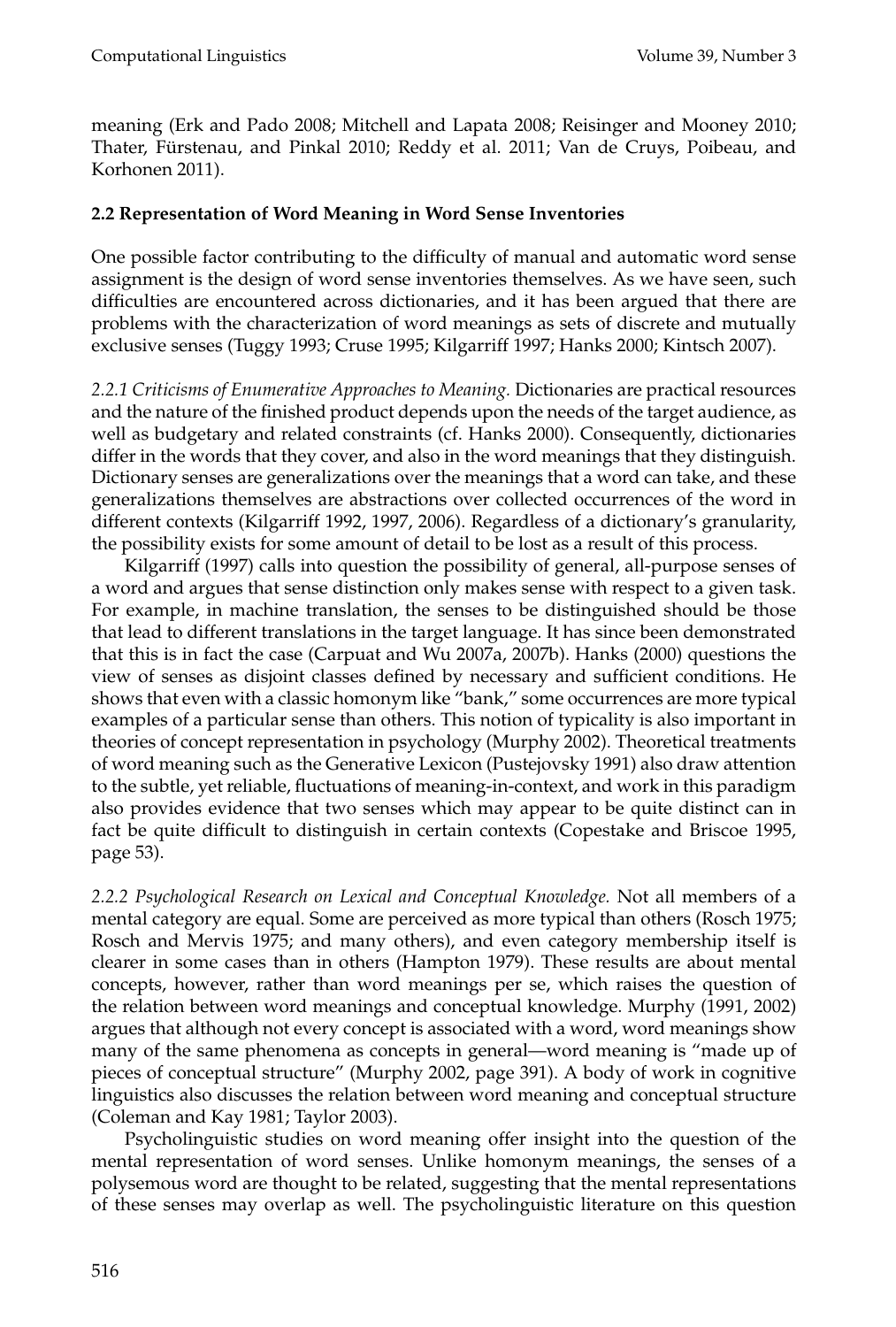is not wholly clear-cut, but by and large does support the position that polysemous senses are not entirely discrete in the mental lexicon. Whereas Klein and Murphy (2001, 2002) do provide evidence for discreteness of mental sense representations, it appears as though these findings may be due in part to the particular senses included in their studies (Klepousniotou, Titone, and Romero 2008).

Moreover, many psycholinguistic studies have indeed found evidence for processing differences between homonyms and polysemous words, using a variety of experimental designs, including eye movements and reading times (Frazier and Rayner 1990; Pickering and Frisson 2001) as well as response times in sensicality and lexical decision tasks (Williams 1992; Klepousniotou 2002). Brown (2008, 2010) takes the question of shared vs. separate meaning representations one step further in a semantic priming study<sup>6</sup> in which she shows that intuitive meaning-in-context similarity judgments have a processing correlate in on-line sentence comprehension. Response time to the target is a negative linear function of its similarity in meaning to the prime, and response accuracy is a positive linear function of this similarity. In other words, the more similar in meaning a prime–target pair was judged to be, the faster and more accurately subjects responded. This provides empirical support for a processing correlate of graded similarity-in-meaning judgments.

In our work reported here, we take inspiration from work in psychology and look at ways to model word meaning more continuously. Even though there is still some controversy, the majority of studies support the view that senses of polysemous words are linked in their mental representations. In our work we do not make an explicit distinction between homonymy and polysemy, but the data sets we have produced may be useful for a future exploration of this distinction.

## **2.3 Alternative Approaches to Word Meaning**

Earlier we suggested that word meaning may be better described without positing disjoint senses. We now describe some alternatives to word sense inventory approaches to word meaning, most of which do not rely on disjoint senses.

*2.3.1 Substitution-Based Approaches.* McCarthy and Navigli (2007) explore the use of synonym or near-synonym lexical substitutions to characterize the meaning of word occurrences. In contrast to dictionary senses, substitutes are not taken to partition a word's meaning into distinct senses. McCarthy and Navigli gathered their lexical substitution data using multiple annotators. Annotators were allowed to provide up to three paraphrases for each item. Data were gathered for 10 sentences per lemma for 210 lemmas, spanning verbs, nouns, adjectives, and adverbs. The annotation took the form of each occurrence being associated with a multiset of supplied paraphrases, weighted by the frequency with which each paraphrase was supplied. We make extensive use of the LEXSUB dataset in our work reported here. An example sentence with substitutes from the LEXSUB dataset (sentence 451) is given in Table 3.

A related approach also characterizes meaning through equivalent terms, but terms in another language. Resnik and Yarowsky (2000, page 10) suggest "to restrict a word sense inventory to distinctions that are typically *lexicalized cross-linguistically*" [emphasis in original]. They argue that such an approach will avoid being too fine-grained, and that the distinctions that are made will be independently motivated by crosslinguistic

<sup>6</sup> See McNamara (2005) for more information on priming studies.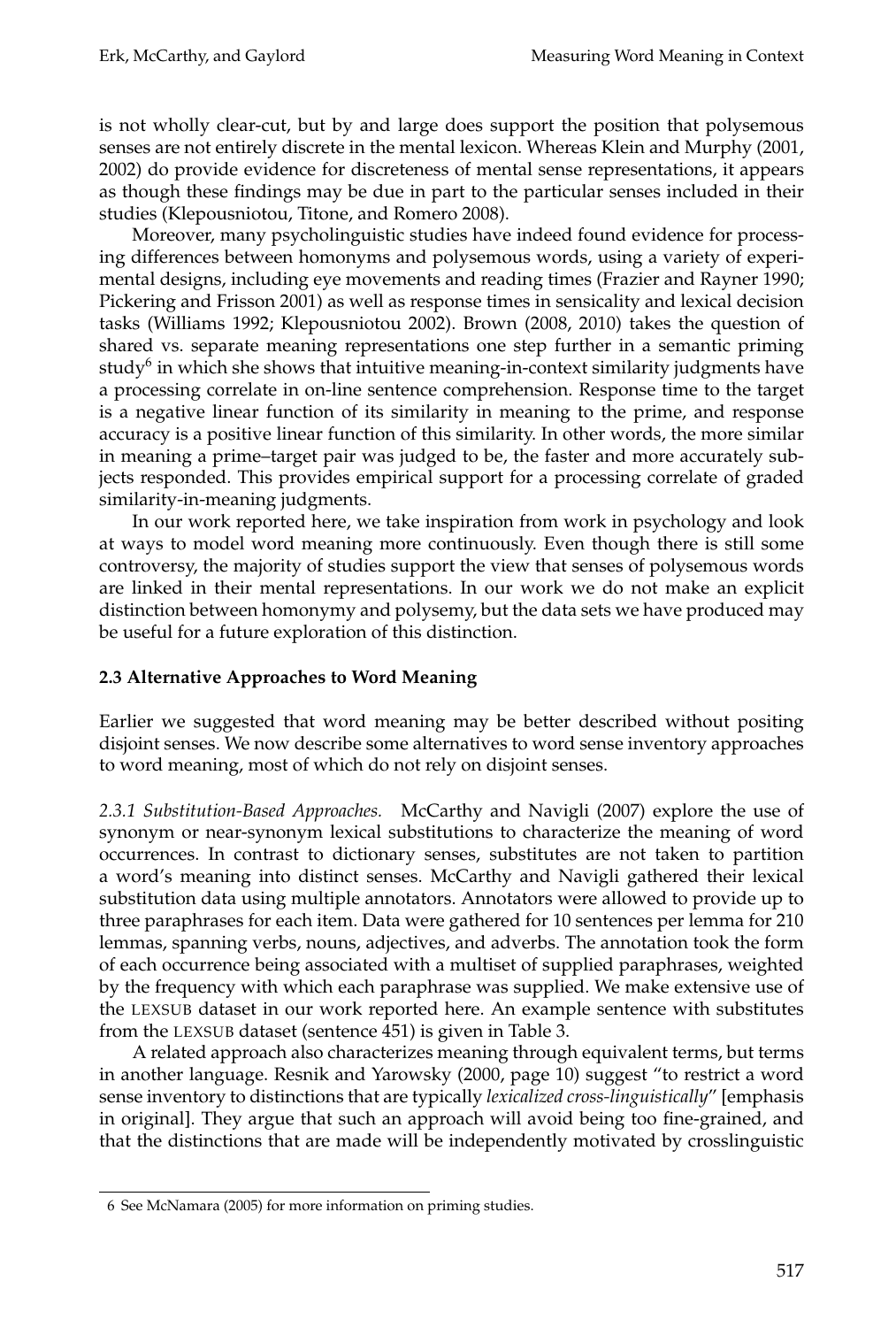An example of annotation from the lexical substitution data set: sentence 451.

Sentence: My interest in Europe's defence policy is nothing **new**. Annotation: original 2; recent 2; novel 2; different 1; additional 1

trends. Although substitution and translation methods are not without their own issues (Kilgarriff 1992, page 48), they constitute an approach to word meaning that avoids many of the drawbacks of more traditional sense distinction and annotation. Some cross-linguistic approaches group translations into disjoint senses (Lefever and Hoste 2010), whereas others do not (Mihalcea, Sinha, and McCarthy 2010).

*2.3.2 Distributional Approaches.* Recently there have been a growing number of distributional approaches to representing word meaning in context. These models offer an opportunity to model subtle distinctions in meaning between two occurrences of a word in different contexts. In particular, they allow comparisons between two occurrences of a word without having to classify them as having the same sense or different senses. Some of these approaches compute a distributional representation for a word across all its meanings, and then adapt this to a given sentence context (Landauer and Dumais 1997; Erk and Pado 2008; Mitchell and Lapata 2008; Thater, Fürstenau, and Pinkal 2010; Van de Cruys, Poibeau, and Korhonen 2011). Others group distributional contexts into senses. This can be done on the fly for a given occurrence (Erk and Pado 2010; Reddy et al. 2011), or beforehand (Dinu and Lapata 2010; Reisinger and Mooney 2010). The latter two approaches then represent an occurrence through weights over those senses. A third group of approaches is based on language models (Deschacht and Moens 2009; Washtell 2010; Moon and Erk 2012): They infer other words that could be used in the position of the target word.<sup>7</sup>

## **3. Two Novel Annotation Tasks**

In this section we introduce two novel annotation schemes that draw on methods common in psycholinguistic experiments, but uncommon in corpus annotation. Traditional word sense annotation usually assumes that there is a single correct label for each markable. Annotators are trained to identify the correct labels consistently, often with highly specific a priori guidelines. Multiple annotators are often used, but despite the frequently low ITA in word sense annotation, differences between annotator responses are often treated as the result of annotator error and are not retained in the final annotation data.

In these respects, traditional word sense annotation tasks differ in design from many psycholinguistic experiments, such as the ones discussed in the previous section. Psycholinguistic experiments frequently do not make strong assumptions about how participants will respond, and in fact are designed to gather data on that very question. Participants are given general guidelines for completing the experiment but these

<sup>7</sup> Distributional models for phrases have recently received much attention, even more so than models for word meaning in context (Baroni and Zamparelli 2010; Coecke, Sadrzadeh, and Clark 2010; Mitchell and Lapata 2010; Grefenstette and Sadrzadeh 2011; Socher et al. 2011). They are less directly relevant to the current paper, however, as we focus on eliciting judgments for individual words in sentence contexts, rather than whole phrases.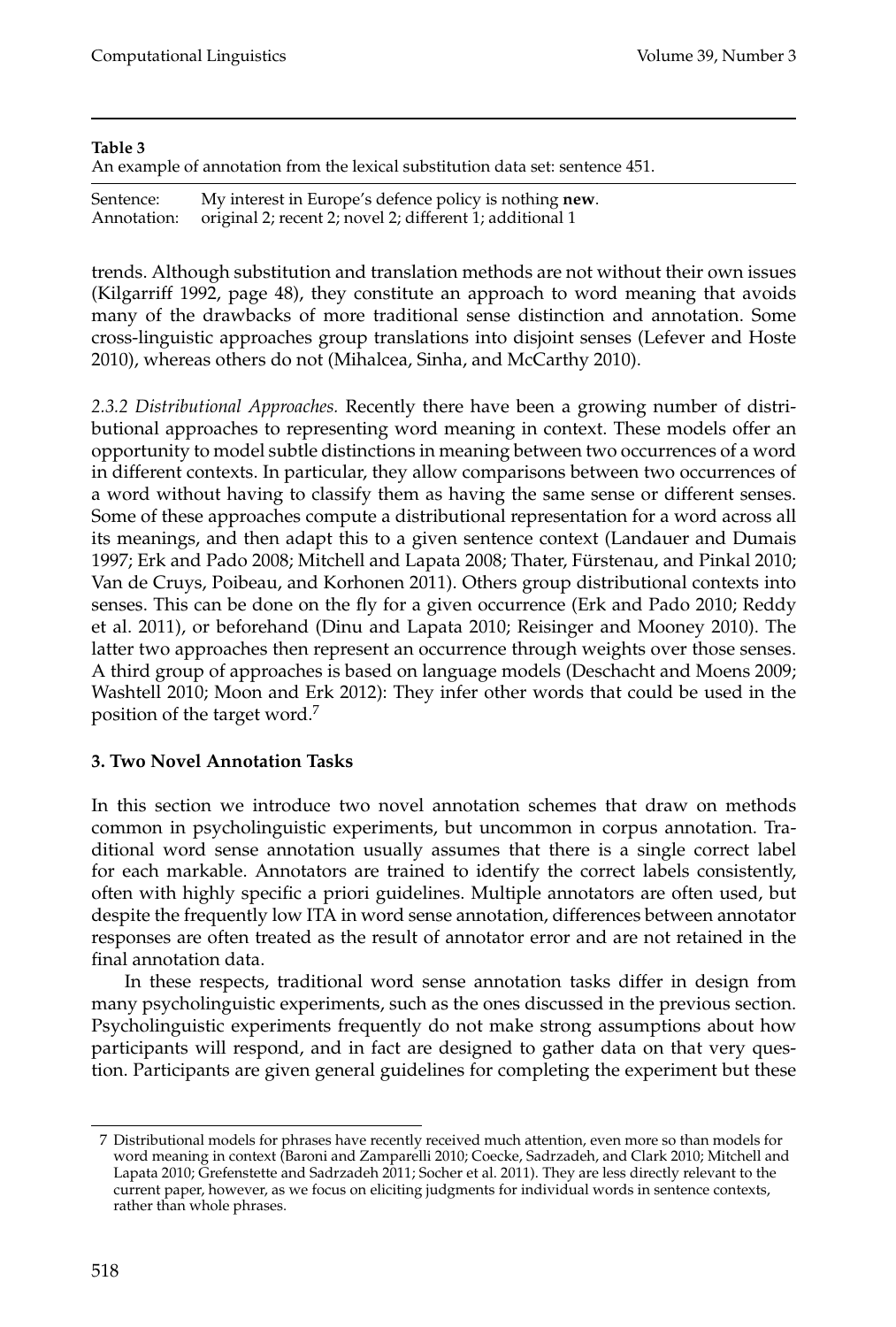Interpretation of the five-point scale given to the annotators. This interpretation is the same for the Usim and WSsim tasks.

- 1 completely different
- 2 mostly different<br>3 similar
- similar
- 4 very similar
- 5 identical

guidelines generally stop short of precise procedural detail, to avoid undue influence over participant responses. All of the psycholinguistic studies discussed earlier used participants naïve as to the purpose of the experiment, and who were minimally trained. Responses are often graded in nature, involving ratings on an ordinal scale or in some cases even a continuously valued dimension (e.g., as in Magnitude Estimation). Multiple participants respond to each stimulus, but all participant responses are typically retained, as there are often meaningful discrepancies in participant responses that are not ascribable to error. All of the psycholinguistic studies discussed previously collected data from multiple participants (up to 80 in the case of one experiment by Williams [1992]).

The annotation tasks we present subsequently draw upon these principles of experimental design. We collected responses using a scale, rather than binary judgments; we designed the annotation tasks to be accomplishable without prior training and with minimal guidelines, and we used multiple annotators (up to eight) and retained all responses in an effort to capture individual differences. In the following, we describe two different annotation tasks, one with and one without the use of dictionary senses.

*Graded Ratings for Dictionary Senses.* In our first annotation task, dubbed WSsim (for Word Sense Similarity), annotators rated the applicability of WordNet dictionary senses, using a five-point ordinal scale. $8$  Annotators rated the applicability of every single WordNet sense for the target lemma, where a rating of 1 indicated that the sense in question did not apply at all, and a rating of 5 indicated that the sense applied completely to that occurrence of the lemma. Table 4 shows the descriptions of the five points on the scale that the annotators were given. By asking annotators to provide ratings for each individual sense, we strive to eliminate all bias toward either singlesense or multiple-sense annotation. By asking annotators to provide ratings on a scale, we allow for the fact that senses may not be perceived in a binary fashion.

*Graded Ratings for Usage Similarity.* In our second annotation task, dubbed Usim (for Usage Similarity), we collected annotations of word usages without recourse to dictionary senses, by asking annotators to judge the similarity in meaning of one usage of a lemma to other usages. Annotators were presented with pairs of contexts that share a word in common, and were asked to rate how similar in meaning they perceive those two occurrences to be. Ratings are again on a five-point ordinal scale; a rating of 1 indicated that the two occurrences of the target lemma were completely dissimilar in meaning, and a rating of 5 indicated that the two occurrences of the target lemma were identical in meaning. The descriptions of the five points on the scale, shown in Table 4,

<sup>8</sup> The use of a five-point scale is a common choice when collecting ordinal ratings, as it allows more detailed responses than the "yes/no/maybe" provided by a three-point scale.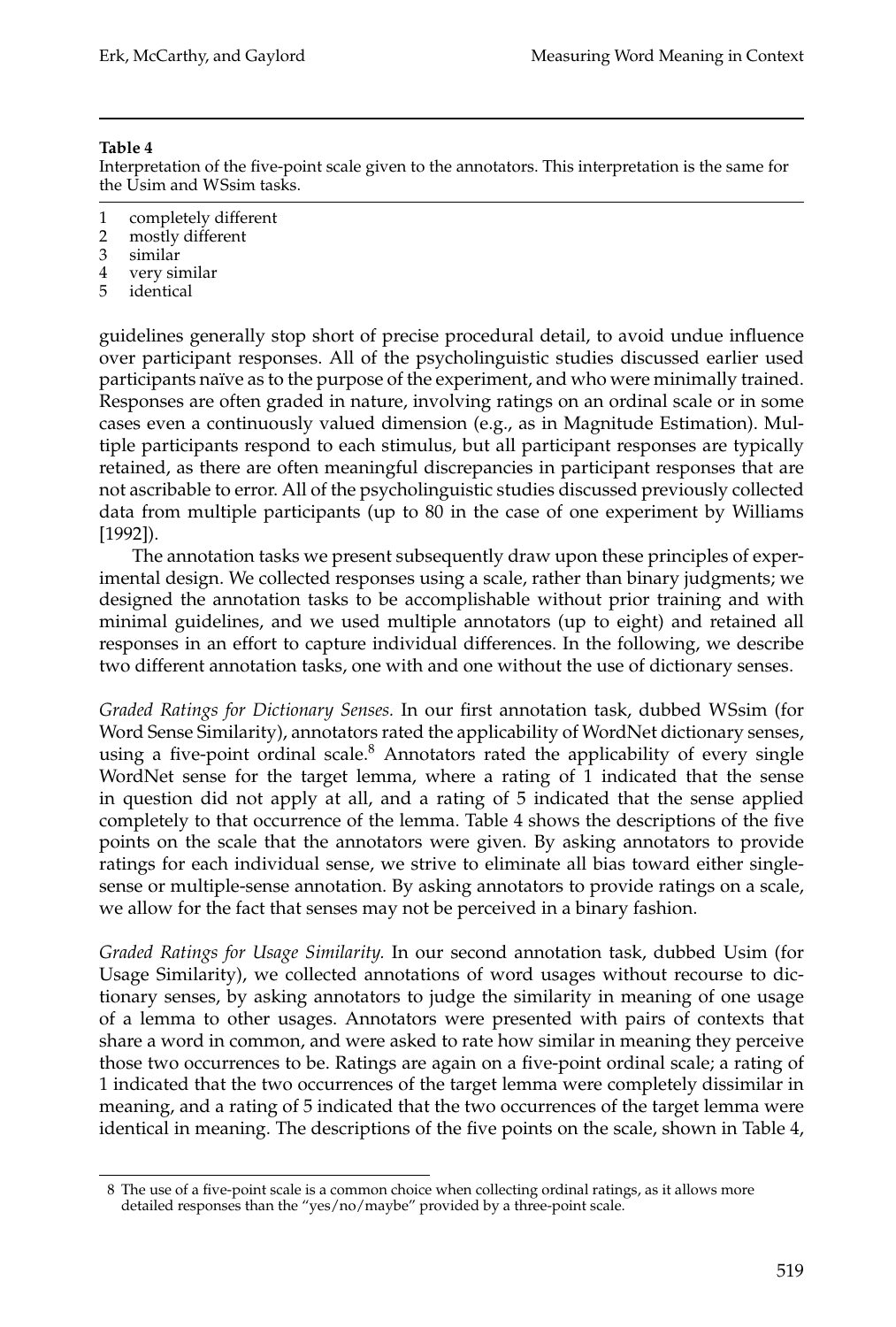were identical to those used in the WSsim task. Annotators were able to respond "I don't know" if they were unable to gauge the similarity in meaning of the two occurrences.<sup>9</sup>

*Annotation Procedure.* All annotation for this project was conducted over the Internet in specially designed interfaces. In both tasks, all annotator responses were retained, without resolution of disagreement between annotators. We do not focus on obtaining a single "correct" annotation, but rather view all responses as valuable sources of information, even when they diverge.

For each item presented, annotators additionally were provided a comment field should they desire to include a more detailed response regarding the item in question. They could use this, for example, to comment on problems understanding the sentence. The annotators were able to revisit previous items in the task. Annotators were not able to skip forward in the task without rating the current item. If an annotator attempted to submit an incomplete annotation they were prompted to provide a complete response before proceeding. They were free to log out and resume later at any point, however, and also could access the instructions whenever they wanted.

*Two Rounds of Annotation.* We performed two rounds of the annotation experiments, hereafter referred to as R1 and  $R2^{10}$  Both annotation rounds included both a WSsim and a Usim task, labeled in the subsequent discussion as WSsim-1 and Usim-1 for R1, and WSsim-2 and Usim-2 for R2. An important part of the data analysis is to compare the new, graded annotation to other types of annotation. We compare it to both traditional word sense annotation, with a single best sense for each occurrence, and lexical substitution, which characterizes each occurrence through paraphrases. In R1, we chose annotation data that had previously been labeled with either traditional single sense annotation or with lexical substitutions. R2 included two additional annotation tasks, one involving traditional WSD methodology (WSbest) and a lexical substitution task (SYNbest). In the SYNbest task, annotators provided a single best lexical substitution, in contrast to the multiple substitutes annotators provided in the original LEXSUB data.<sup>11</sup>

Three annotators participated in each task in the R1, and eight annotators participated in R2. In R1, separate groups of annotators participated in WSsim and Usim annotation, whereas in R2 the same group of annotators was used for all annotation, so as to allow comparison across tasks for the same annotator as well as across annotators. In R2, therefore, the same annotators did both traditional word sense annotation (WSbest) and the graded word sense annotation of the WSsim task. This raises the question of whether their experience on one task will influence their annotation choice on the other task. We tested this by varying the order in which annotators did WSsim and WSbest. R2 annotators were divided into two groups of four annotators with the order of tasks as follows:

| group 1: Usim-2 |                | SYNbest WSsim-2 | WSbest  |
|-----------------|----------------|-----------------|---------|
| group 2: Usim-2 | SYNbest WSbest |                 | WSsim-2 |

Another difference between the two rounds of annotation was that in R2 we permitted the annotators to see one more sentence of context on either side of the target

<sup>9</sup> The "I don't know" option was present only in the Usim interface, and was not available in WSsim.

<sup>10</sup> The annotation was conducted in two separate rounds due to funding.

<sup>11</sup> Annotation guidelines for R1 are at http://www.katrinerk.com/graded-sense-and-usage-annotation and guidelines for R2 tasks are at http://www.dianamccarthy.co.uk/downloads/ WordMeaningAnno2012/.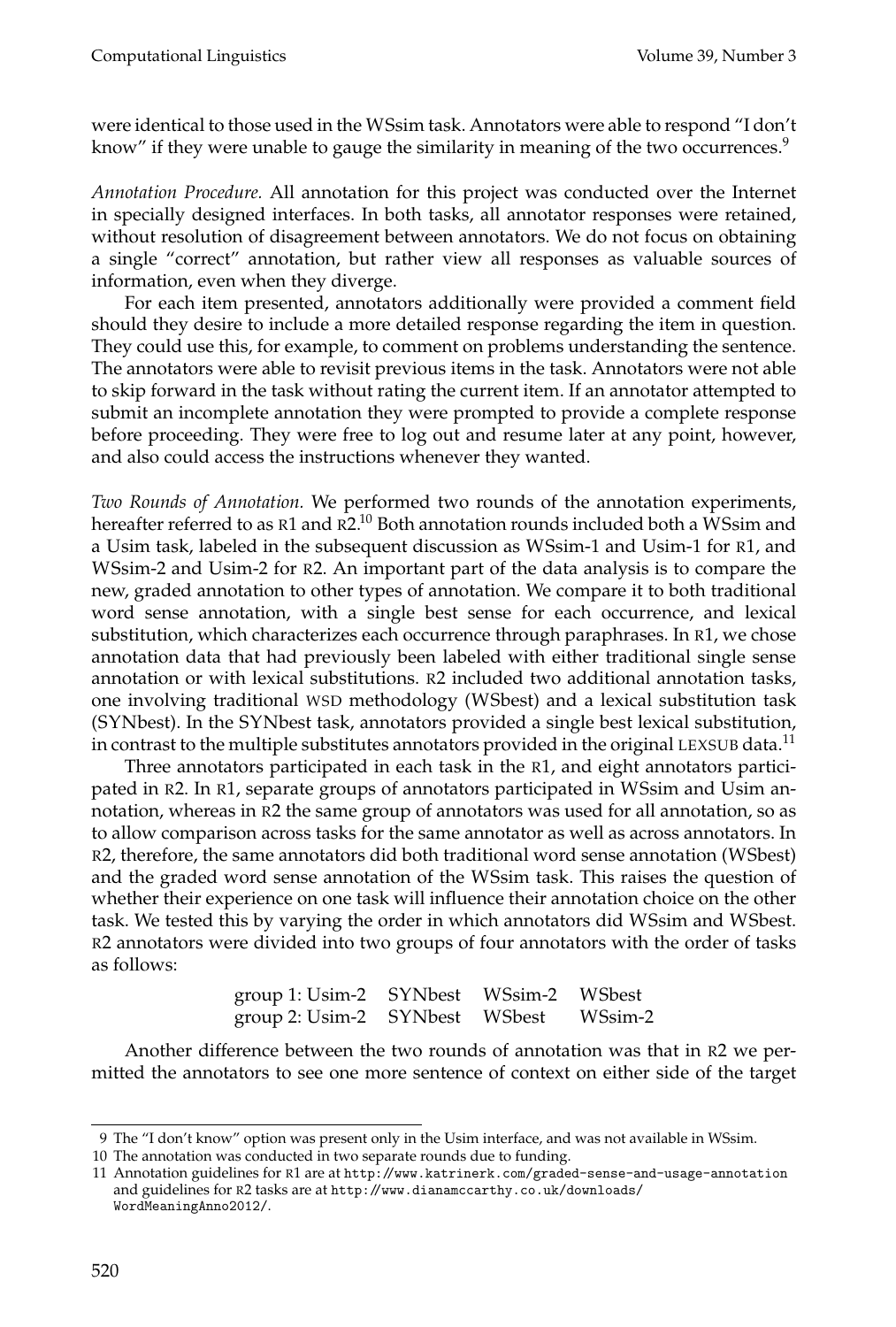Abbreviations used in the text for annotation tasks and rounds.

| WSsim          | Task: graded annotation of WordNet senses on a five-point scale   |
|----------------|-------------------------------------------------------------------|
| Usim           | Task: graded annotation of usage similarity on a five-point scale |
| WSbest         | Task: traditional single-sense annotation                         |
| SYNbest        | Task: lexical substitution                                        |
| R <sub>1</sub> | Annotation round 1                                                |
| R <sub>2</sub> | Annotation round 2                                                |

sentence. In R1 each item was given only one sentence as context. We added more context in order to reduce the chance that the sentence would be unclear. Table 5 summarizes up the annotation tasks and annotation rounds on which we report.

*Data Annotated.* The data to be annotated in WSsim-1 were taken primarily from Semcor (Miller et al. 1993) and the Senseval-3 English lexical sample (SE-3) (Mihalcea, Chklovski, and Kilgarriff 2004). This experiment contained a total of 430 sentences spanning 11 lemmas (nouns, verbs, and adjectives). For eight of these lemmas, 50 sentences were included, 25 randomly sampled from Semcor and 25 randomly sampled from SE-3. The remaining three lemmas in the experiment had 10 sentences each, from the LEXSUB data. Each of the three annotators annotated each of the 430 items, providing a response for each WordNet sense for that lemma. Usim-1 used data from LEXSUB. Thirty-four lemmas were manually selected, including the three lemmas also used in WSsim-1. We selected lemmas which exhibited a range of meanings and substitutes in the LEXSUB data, with as few multiword substitutes as possible. Each lemma is the target in 10 LEXSUB sentences except there were only nine sentences for the lemma *bar.n* because of a part-of-speech tagging error in the LEXSUB trial data. For each lemma, annotators were presented with every pairwise comparison of these 10 sentences. We refer to each such pair as an SPAIR. There were 45 SPAIRs per lemma (36 for *bar.n*), adding up to 1,521 comparisons per annotator in Usim-1.

In R1, only 30 sentences were included in both WSsim and Usim. Because comparison of annotator responses on this subset of the two tasks yielded promising results, R2 used the same set of sentences for both Usim and WSsim so as to better compare these tasks. All data in the second round were taken from LEXSUB, and contained 26 lemmas with 10 sentences for each. We produced the SYNbest annotation, rather than use the existing LEXSUB annotation, so that we could ensure the same conditions as with the other annotation tasks, that is, using the same annotators and providing the extra sentence of context on either side of the original LEXSUB context. We also only required that the annotators provide one substitute. As such, there were 260 target lemma occurrences that received graded word sense applicability ratings in WSsim-2, and 1,170 SPAIRs (pairs of occurrences) to be annotated in Usim-2.

### **4. Analysis of the Annotation**

In this section we present our analysis of the annotated data. We test inter-annotator agreement, and we test to what extent annotators make use of the added flexibility of the graded annotation. We also compare the outcome of our graded annotation to traditional word sense annotation and lexical substitutions for the same data.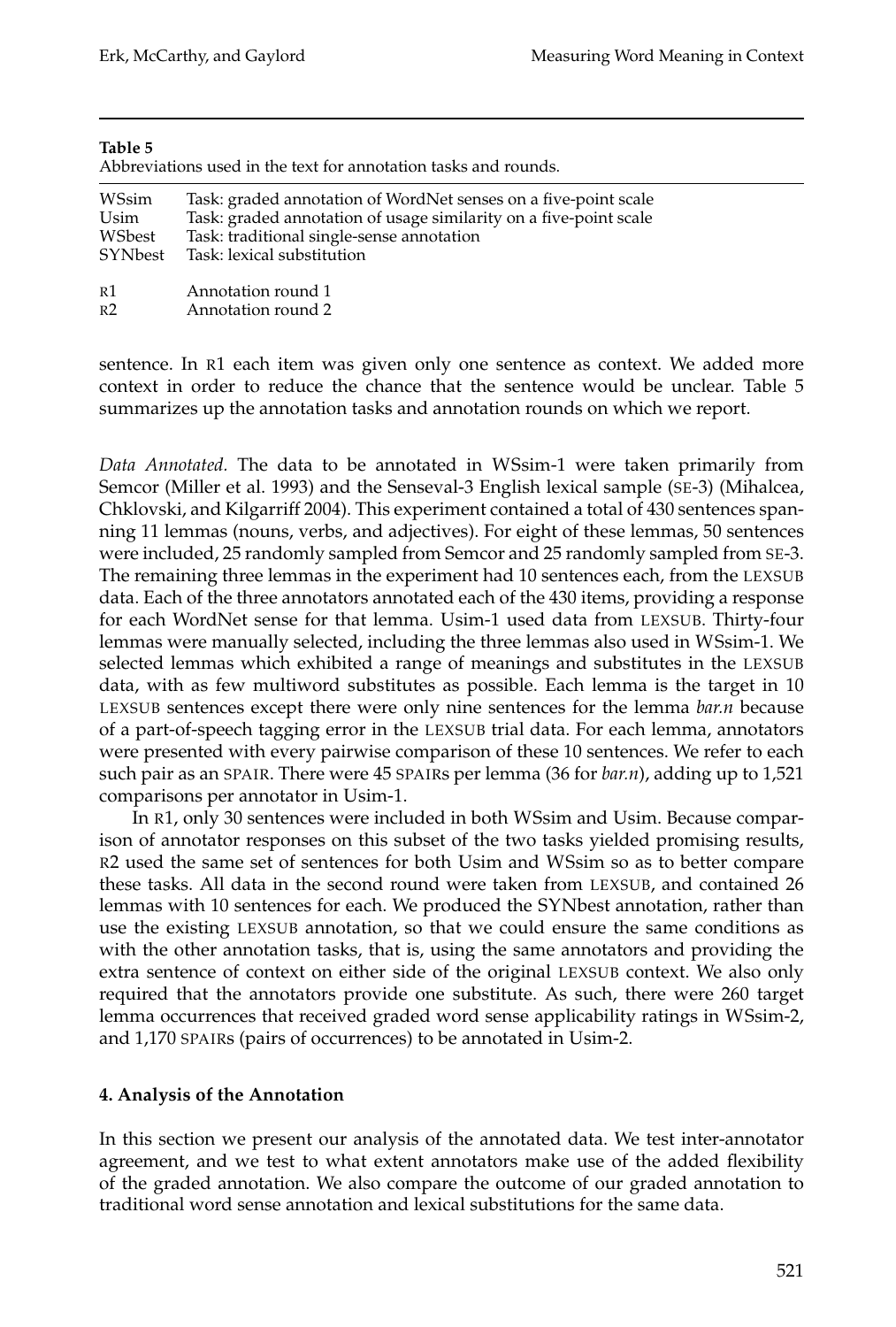## **4.1 Evaluation Measures**

Because both graded annotation tasks, WSsim and Usim, use ratings on five-point scales rather than binary ratings, we measure agreement in terms of correlation. Because ratings were not normally distributed, we choose a non-parametric test which uses ranks rather than absolute values: We use Spearmans rank correlation coefficient (rho), following Mitchell and Lapata (2008). For assessing inter-tagger agreement on the R2 WSbest task we adopt the standard WSD measure of average pairwise agreement, and for R2 SYNbest, we use the same pairwise agreement calculation used in LEXSUB.

When comparing graded ratings with single-sense or lexical substitution annotation, we use the mean of all annotator ratings in the WSsim or Usim annotation. This is justified because the inter-annotator agreement is highly significant, with respectable rho compared with previous work (Mitchell and Lapata 2008).

As the annotation schemes differ between R1 and R2 (as mentioned previously, the number of annotators and the amount of visible context are different, and R2 annotators did traditional word sense annotation in the WSbest task in addition to the graded tasks) we report the results of R1 and R2 separately.<sup>12</sup>

## **4.2 WSsim: Graded Ratings for WordNet Senses**

In the WSsim task, annotators rated the applicability of each sense of the target word on a five-point scale. We first do a qualitative analysis, then turn to a quantitative analysis of annotation results.

*4.2.1 Qualitative Analysis.* Table 6 shows an example of WSsim annotation. The target is the verb *dismiss*, which was annotated in R2. The first column gives the WordNet sense number (sn). $^{13}$  Note that in the task, the annotators were given the synonyms and full description but in this figure we only supply part of the description for the sake of space. As can be seen, three of the annotators chose a single-sense annotation by giving a rating of 5 to one sense and ratings of 1 to all others. Two annotators gave ratings of 1 and 2 to all but one sense. The other three annotators gave positive ratings (ratings of at least 3 [similar], see Table 4) to at least two of the senses. All annotators agree that the first sense fits the usage perfectly, and all annotators agree that senses 3 and 5 do not apply. The second sense, on the other hand, has an interestingly wide distribution of judgments, ranging from 1 to 4. This is the judicial sense of the verb, as in 'this case is dismissed.' Some annotators consider this sense to be completely distinct from sense 1, whereas others see a connection. There is disagreement among annotators, about sense 6. This is the sense 'dismiss, dissolve,' as in 'the president dissolved the parliament.' Six of the annotators consider this sense completely unrelated to 'dismiss our actions as irrelevant,' whereas two annotators view it as highly related (though not completely identical). It is noteworthy that each of the two opinions, a rating of 1

<sup>12</sup> It is known that when responses are collected on an ordinal scale, the possibility exists for different individuals to use the scale differently. As such, it is common practice to standardize responses using a *z*-score, which maps a response *X* to  $z = \frac{X - \mu}{\sigma}$ . The calculation of *z*-scores makes reference to the mean and the standard deviation of an annotator's responses. Because responses were not normally distributed in our task, a transformation that relies on measures of central tendency is not appropriate. So we do not use *z*-scores in this paper. We repeated all analyses with *z*-score transform anyway, and found the results to be basically the same as those we report here with the raw values. Overall, using *z*-scores slightly strengthened most findings, but there were no differences in statistical significance anywhere.

<sup>13</sup> We use WordNet 3.0 for our annotation.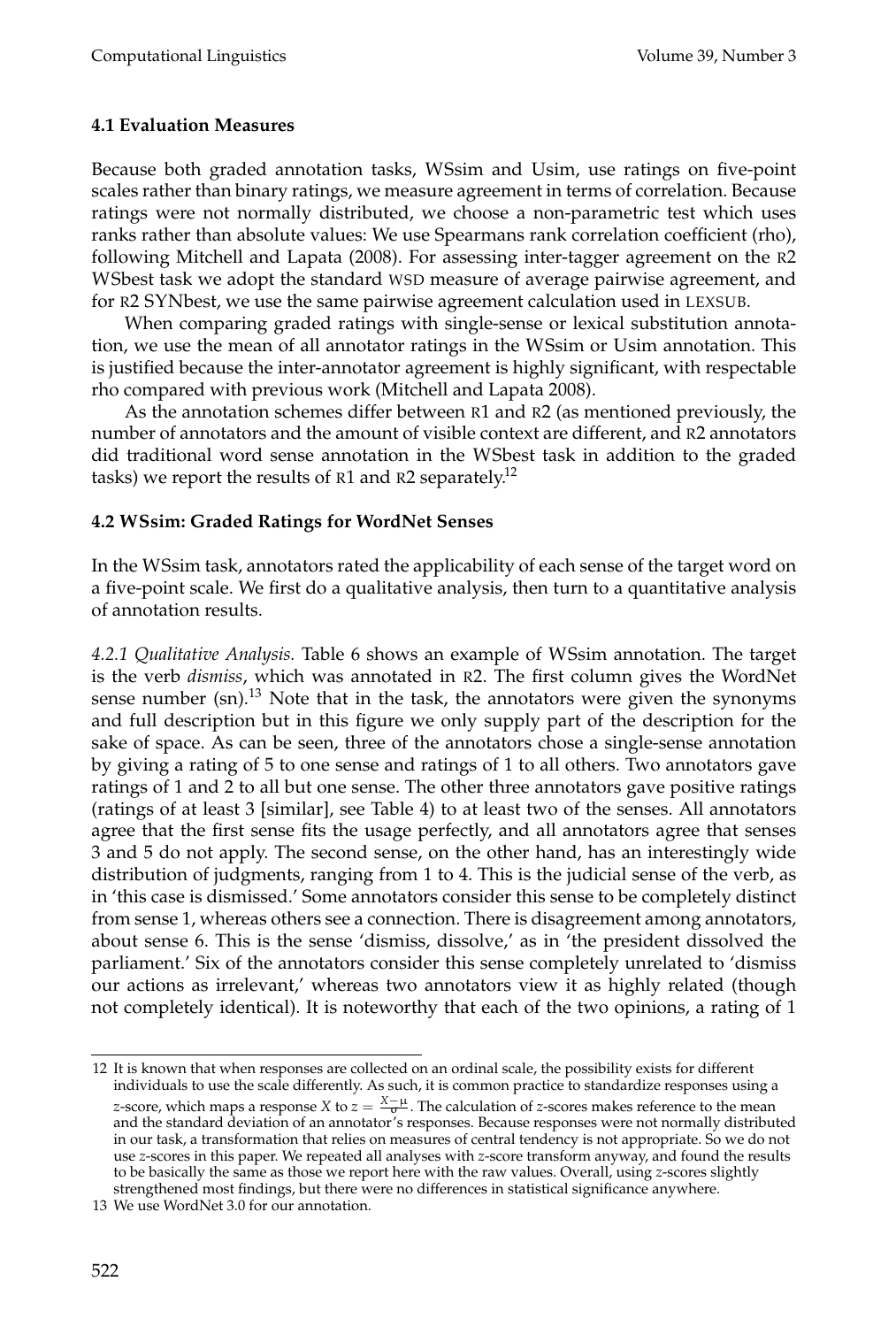WSsim example, R2: Annotator judgments for the different senses of *dismiss*.

| If we see ourselves as separate from the world, it is easy to dismiss our actions as irrelevant |  |  |
|-------------------------------------------------------------------------------------------------|--|--|
| or unlikely to make any difference. (902)                                                       |  |  |

| sn             | Description                         | Ratings By Annotator |  |  |              |                |  |                 |  | Mean  |  |
|----------------|-------------------------------------|----------------------|--|--|--------------|----------------|--|-----------------|--|-------|--|
|                | bar from attention or consideration |                      |  |  |              |                |  | 5 5 5 5 5 5 5 5 |  |       |  |
| 2              | cease to consider                   |                      |  |  | $\mathbf{3}$ | $\overline{2}$ |  |                 |  | 2.125 |  |
| 3              | stop associating with               |                      |  |  |              |                |  |                 |  | 1.25  |  |
| $\overline{4}$ | terminate the employment of         |                      |  |  |              |                |  |                 |  | 1.5   |  |
| 5              | cause or permit a person to leave   |                      |  |  |              |                |  |                 |  | 1.25  |  |
| 6              | declare void                        |                      |  |  |              |                |  |                 |  | 1.75  |  |

and a rating of 4, was chosen by multiple annotators. Because multiple annotators give each judgment, these data seem to reflect a genuine difference in perceived sense. We discuss inter-annotator agreement, both overall and considering individual annotators, subsequently.

Table 7 gives an example sentence from R1, where the annotated target is the noun *paper*. All annotators agree that sense 5, 'scholarly article,' applies fully. Sense 2 ('essay') also gets ratings of  $\geq$  3 from all annotators. The first annotator seems also to have perceived the 'physical object' connotation to apply strongly to this example, and has expressed this quite consistently by giving high marks to sense 1 as well as 7.

Table 8 shows a sample annotated sentence with an adjective target, *neat*, annotated in R2. In this case, only one annotator chose single-sense annotation by marking exclusively sense 4. One annotator gave ratings  $\geq$  3 (similar) to *all* senses of the lemma. All other annotators saw at least two senses as applying (with ratings  $\geq$  3) and at least one sense as not applying at all (with a rating of 1). Sense 4 has received positive ratings (that is, ratings  $\geq$  3) throughout. Senses 1, 2, and 6 have mixed ratings, and senses 3 and 5 have positive ratings only from the one annotator who marked everything as applying. Interestingly, ratings for senses 1, 2, and 6 diverge sharply, with some annotators seeing them as not applying at all, and some giving them ratings in the 3–5 range. Note that the

#### **Table 7**

WSsim example, R1: Annotator judgments for the different senses of *paper*.

|                | <u>repeated the community respectively</u>                                                       |    |                         |   |               |  |
|----------------|--------------------------------------------------------------------------------------------------|----|-------------------------|---|---------------|--|
| sn             | Description                                                                                      |    | Ratings                 |   | Mean          |  |
| 1              | a material made of cellulose pulp                                                                |    |                         |   | 1.3           |  |
| 2              | an essay (especially one written as an assignment)                                               | 3  | 3 5                     |   | 3.7           |  |
| 3              | a daily or weekly publication on folded sheets; contains<br>news and articles and advertisements |    | $\overline{1}$          | 3 | $\mathcal{L}$ |  |
| $\overline{4}$ | a medium for written communication                                                               | 5. | $\overline{\mathbf{3}}$ |   |               |  |
| 5              | a scholarly article describing the results of observations<br>or stating hypotheses              | 5. | $5\quad 5$              |   | 5             |  |
| 6              | a business firm that publishes newspapers                                                        |    |                         |   | 1.3           |  |
| 7              | the physical object that is the product of a newspaper<br>publisher                              |    |                         |   |               |  |

This can be justified thermodynamically in this case, and this will be done in a separate **paper** which is being prepared. (br-j03, sent. 4)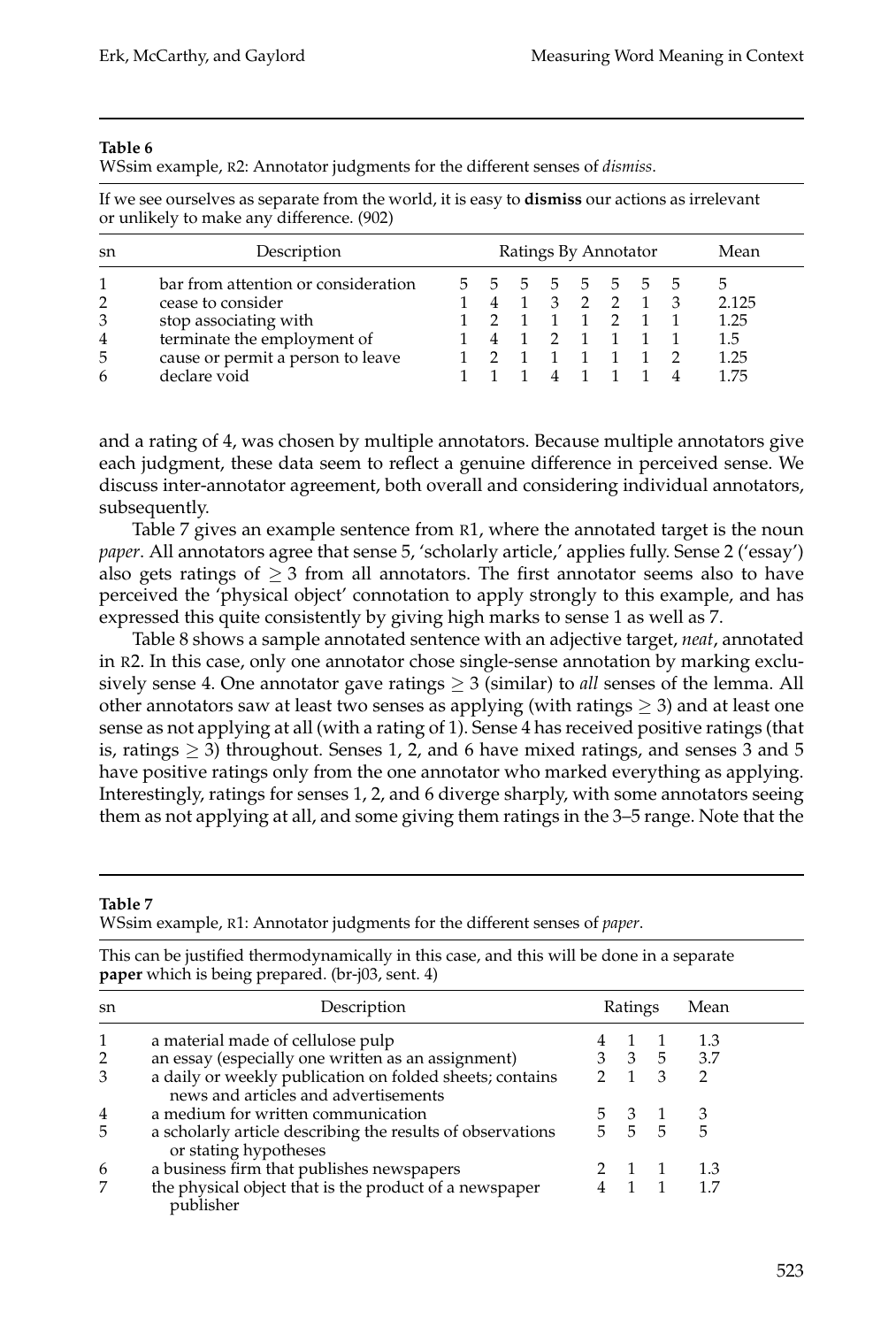WSsim example, R2: Annotator judgments for the different senses of *neat*.

Over the course of the 20th century scholars have learned that such images tried to make messy reality **neater** than it really is (103)

| sn             | Description                                                                                  | Ratings By Annotator |                |          |                |         |             |               | Mean |       |
|----------------|----------------------------------------------------------------------------------------------|----------------------|----------------|----------|----------------|---------|-------------|---------------|------|-------|
| 1              | free from clumsiness; precisely or<br>deftly executed                                        |                      | 5.             |          | 4              |         |             | 5 5 5 5       |      | 3.375 |
| $\overline{2}$ | refined and tasteful in appearance or<br>behavior or style                                   |                      | $\overline{4}$ | $\sim$ 1 | $\overline{4}$ |         | $4 \quad 3$ |               | - 3  | 2.875 |
| 3              | having desirable or positive qualities<br>especially those suitable for a<br>thing specified |                      | $1 \quad 3$    |          |                | 1 1 1 1 |             |               |      | 1.25  |
| $\overline{4}$ | marked by order and cleanliness in<br>appearance or habits                                   |                      |                |          |                |         |             | 5 5 3 4 5 5 5 |      | 4.5   |
| 5              | not diluted                                                                                  |                      |                |          |                |         |             |               |      | 1.375 |
| 6              | showing care in execution                                                                    |                      | $\overline{4}$ |          |                |         |             | 1 3 4 1 3 3   |      | 2.5   |

#### **Table 9**

Correlation matrix for pairwise correlation agreement for WSsim-1. The last row provides the agreement of the annotator in that column against the average from the other annotators.

|                               |              | A B C                                            |  |
|-------------------------------|--------------|--------------------------------------------------|--|
| А<br>B<br>C                   | 1.00<br>0.47 | $0.47$ 0.51<br>1.00 0.54<br>$0.51$ $0.54$ $1.00$ |  |
| against avg  0.56  0.58  0.61 |              |                                                  |  |

annotators who give ratings of 1 are not the same for these three ratings, pointing to different, but quite nuanced, judgments of the 'make reality neater' usage in this sentence.

*4.2.2 Inter-annotator Agreement.* We now turn to a quantitative analysis, starting with inter-annotator agreement. For the graded WSsim annotation, it does not make sense to compute the percentage of perfect agreement. As discussed earlier, we report interannotator agreement in terms of correlation, using Spearman's rho. We calculate pairwise agreements and report the average over all pairs. The pairwise correlations are shown in the matrix in Table 9. We have used capital letters to represent the individuals, preserving the same letter for the same person across tasks. In the last row we show agreement of each annotator's judgments against the average judgment from the other annotators. The pairwise correlations range from 0.47 to 0.54 and all pairwise correlations were highly significant ( $p \ll 0.001$ ), with an average of rho = 0.504. This is a very reasonable result given that Mitchell and Lapata (2008) report a rho of 0.40 on a graded semantic similarity task.<sup>14</sup> The lowest correlation against the average

<sup>14</sup> Direct comparison across tasks is not appropriate, but we wish to point out that for graded semantic judgments this level of correlation is perfectly reasonable. The Mitchell and Lapata (2008) data set has been used in an evaluation exercise (GEMS-2011, https://sites.google.com/site/ geometricalmodels/shared-evaluation). Mitchell and Lapata point out that Spearman's rho tends to yield lower coefficients compared with parametric alternatives such as Pearson's.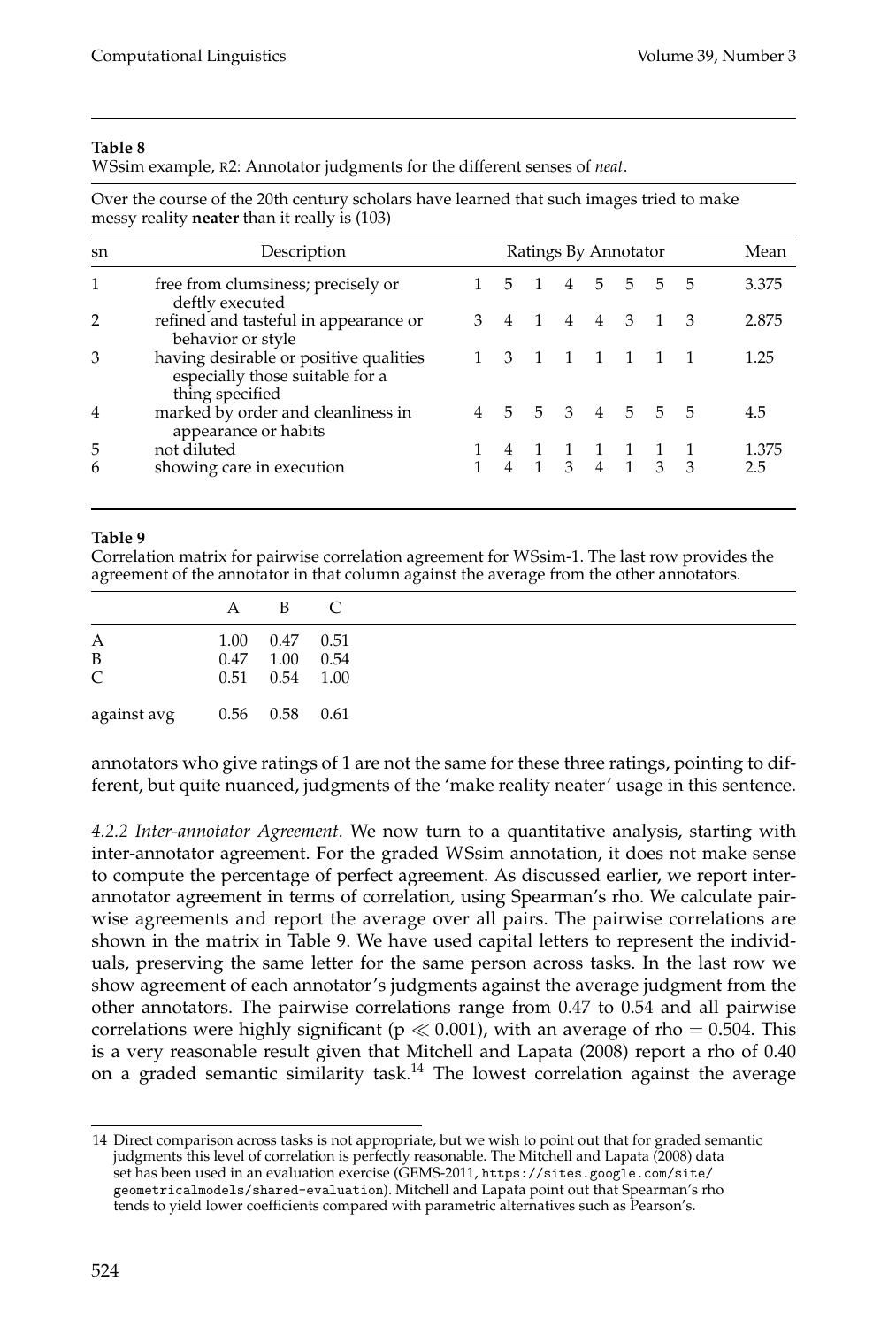ACD F GH I J A 1.00 0.55 0.58 0.60 0.61 0.63 0.61 0.59 C 0.55 1.00 0.54 0.66 0.57 0.55 0.65 0.52 D 0.58 0.54 1.00 0.55 0.58 0.52 0.56 0.54 F 0.60 0.66 0.55 1.00 0.62 0.62 0.72 0.59 G 0.61 0.57 0.58 0.62 1.00 0.63 0.62 0.62 H 0.63 0.55 0.52 0.62 0.63 1.00 0.64 0.64 I 0.61 0.65 0.56 0.72 0.62 0.64 1.00 0.58 J 0.59 0.52 0.54 0.59 0.62 0.64 0.58 1.00 against avg 0.70 0.58 0.62 0.64 0.70 0.71 0.66 0.71

Correlation matrix for pairwise correlation agreement for WSsim-2. The last row provides the agreement of the annotator in that column against the average from the other annotators.

from the other annotators was 0.56. We discuss the annotations of individuals in Section 4.6, including our decision to retain the judgments of all annotators for our gold standard.

From the correlation matrix in Table 10 we see that for WSsim-2, pairwise correlations ranged from 0.52 to 0.72. The average value of the pairwise correlations was  $rho = 0.60$ , and again every pair was highly significant ( $p \ll 0.001$ ). The lowest correlation against the average from all the other annotators was 0.58.

*4.2.3 Choice of Single Sense Versus Multiple Senses.* In traditional word sense annotation, annotators can mark more than one sense as applicable, but annotation guidelines often encourage them to view the choice of a single sense as the norm. In WSsim, annotators gave ratings for all senses of the target. So we would expect that in WSsim, there would be a higher proportion of senses selected as applicable. Indeed we find this to be the case: Table 11 shows the proportion of sentences where some annotator has assigned more than one sense with a judgment of 5, the highest value. Both WSsim-1 and WSsim-2 have a much higher proportion of sentences with multiple senses chosen than the traditional sense-annotated data sets SemCor and SE-3. Interestingly, we notice that the percentage for WSsim-1 is considerably higher than for WSsim-2. In principle, this could be due to differences in the lemmas that were annotated, or differences in the sense perception of the annotators between R1 and R2. Another potential influencing

#### **Table 11**

WSsim annotation: Proportion of sentences where multiple senses received a rating of 5 (highest judgment) from the same annotator.

| Proportion            |         |  |
|-----------------------|---------|--|
| WSsim-1               | 46%     |  |
| WSsim-2               | $30\%$  |  |
| WSsim-2, WSsim first  | 36%     |  |
| WSsim-2, WSbest first | 23%     |  |
| SemCor                | $0.3\%$ |  |
| $SE-3$                | 8%      |  |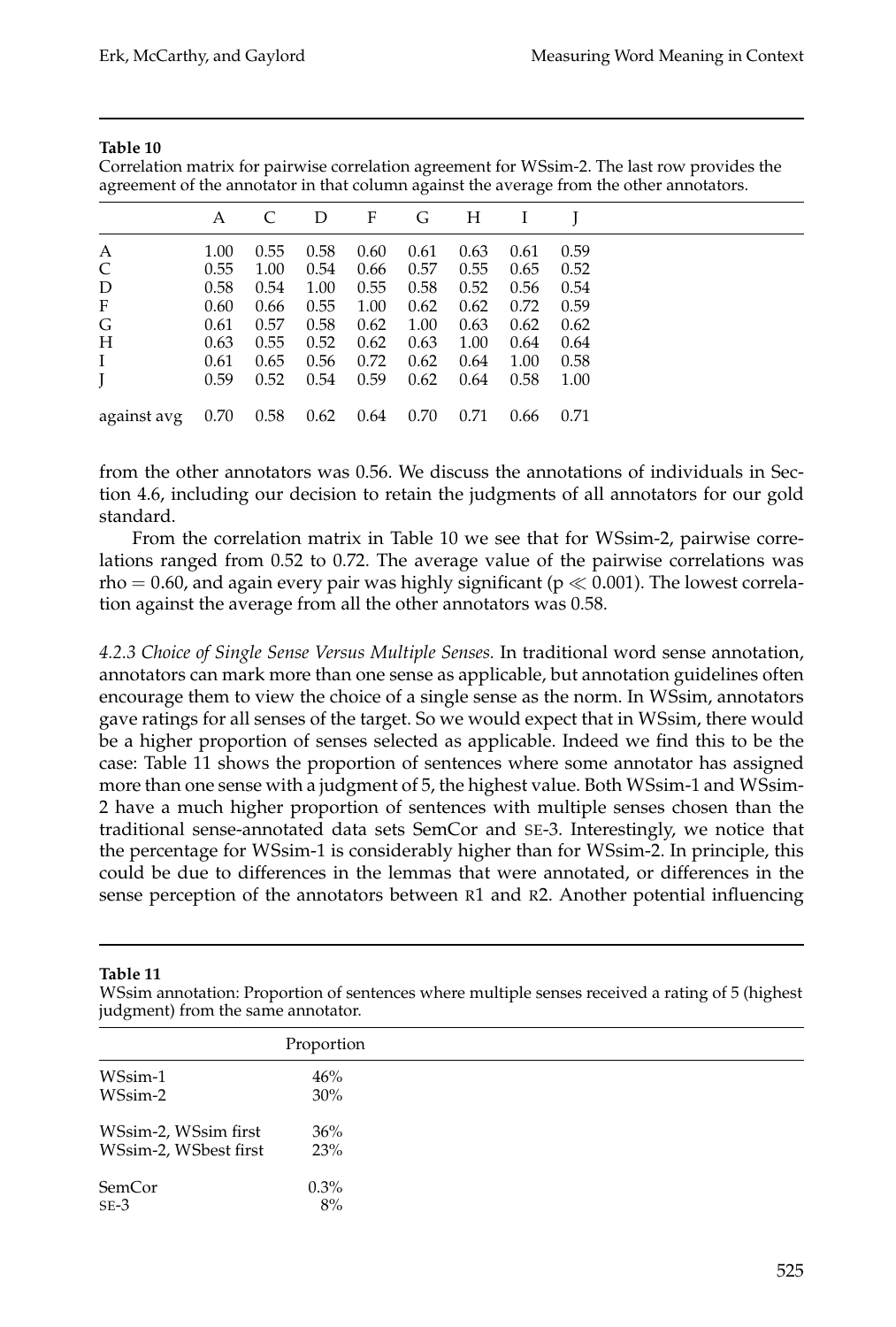factor is the order of annotation experiments: As described earlier, half of the R2 annotators did WSbest annotation before doing WSsim-2, and half did the two experiments in the opposite order. As Table 11 shows, those doing the graded task WSsim-2 before the binary task WSbest had a greater proportion of multiple senses annotated with the highest response. This demonstrates that annotators in a word meaning task can be influenced by factors outside of the current annotation task, in this case another annotation task that they have done previously. We take this as an argument in favor of using as many annotators as possible in order to counteract factors that contribute noise. In our case, we counter the influence of previous annotation tasks somewhat by using multiple annotators and altering the order of the WSsim and WSbest tasks. Another option would have been to use different annotators for different tasks; by using the same set of annotators for all four tasks, however, we can better control for individual variation.

*4.2.4 Use of the Graded Scale.* We next ask whether annotators in WSsim made use of the whole five-point scale, or whether they mostly chose the extreme ratings of 1 and 5. If the latter were the case, this could indicate that they viewed the task of word sense assignment as binary. Figure 1a shows the relative frequency distribution of responses from all annotators over the five scores for both R1 and R2. Figures 2a and 3a show the same but for each individual annotator. In both rounds the annotators chose the rating of 1 ('completely different,' see Table 4) most often. This is understandable because each item is a sentence and sense combination and there will typically be several irrelevant senses for a given sentence. The second most frequent choice was 5 ('identical'). Both rounds had plenty of judgments somewhere between the two poles, so the annotators do not seem to view the task of assigning word sense as completely binary. Although the annotators vary, they all use the intermediate categories to some extent and certainly the intermediate category judgments do not originate from a minority of annotators.

We notice that R2 annotators tended to give more judgments of 1 ('completely different') than the R1 annotators. One possible reason is again that half our annotators did WSbest before WSsim-2. If this were the cause for the lower judgments, we would expect more ratings of 1 for the annotators who did the traditional word sense annotation (WSbest) first. In Table 12 we list the relative frequency of each rating for the different groups of annotators. We certainly see an increase in the judgments of 1 where



**Figure 1** WSsim and Usim R1 and R2 ratings.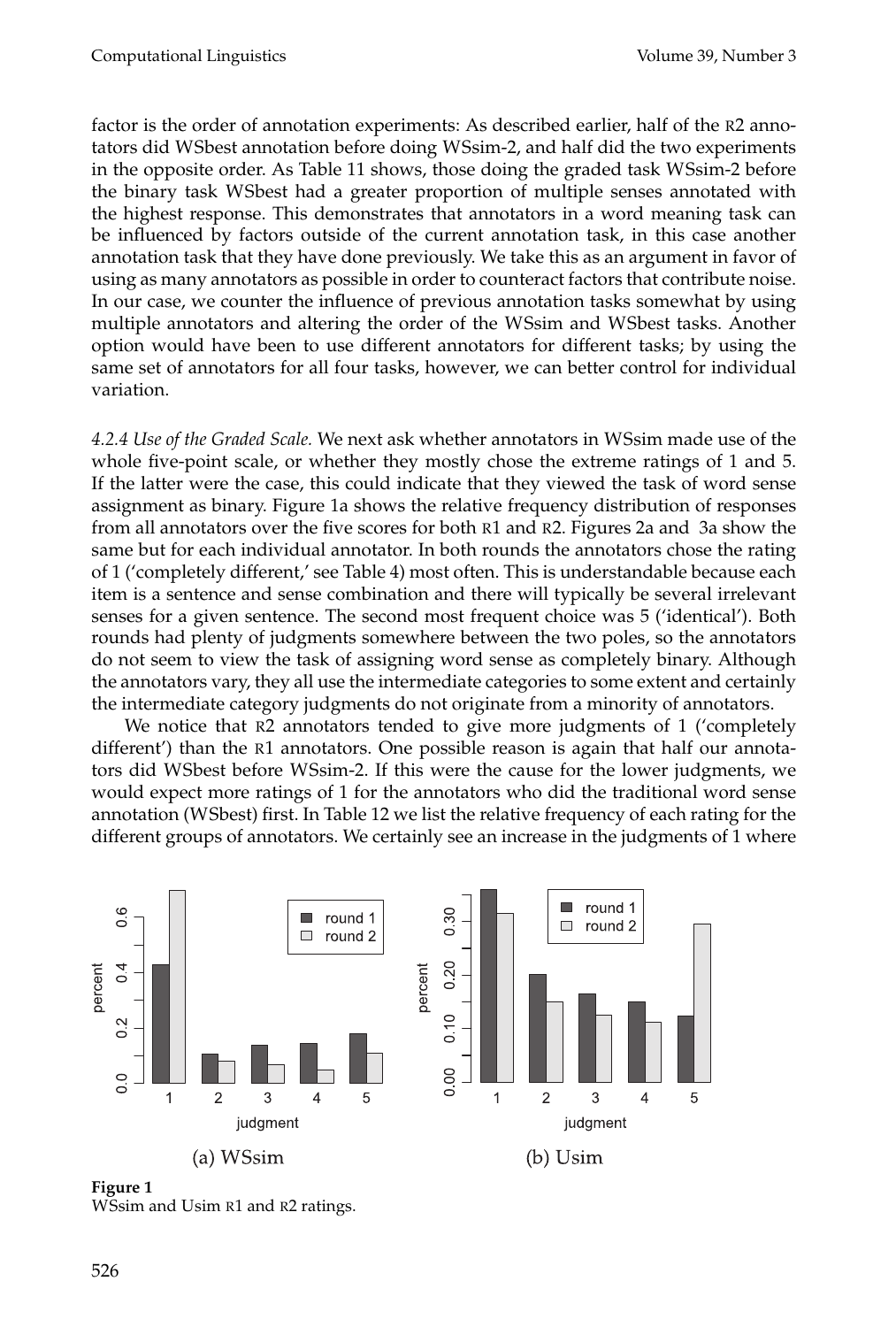

**Figure 2** WSsim and Usim [R1 individual ratings.](http://www.mitpressjournals.org/action/showImage?doi=10.1162/COLI_a_00142&iName=master.img-001.jpg&w=370&h=168)



**Figure 3** WSsim and Usim R2 individual ratings.

WSbest is performed before WSsim-2. Again, this may indicate that annotators were leaning more towards finding a single exact match because they were influenced by the WSbest task they had done before. Annotators in that group were also slightly less inclined to take the middle ground, but this was true of both groups of R2 annotators compared with the R1 annotators. We think that this difference between the two rounds may well be due to the lemmas and data.

In Table 18, we show the average range<sup>15</sup> and average variance of the judgments per item for each of the graded annotation tasks. WSsim naturally has less variation

<sup>15</sup> As an example, the first two senses (1 and 2) in Table 6 have ranges of 0 and 3, respectively.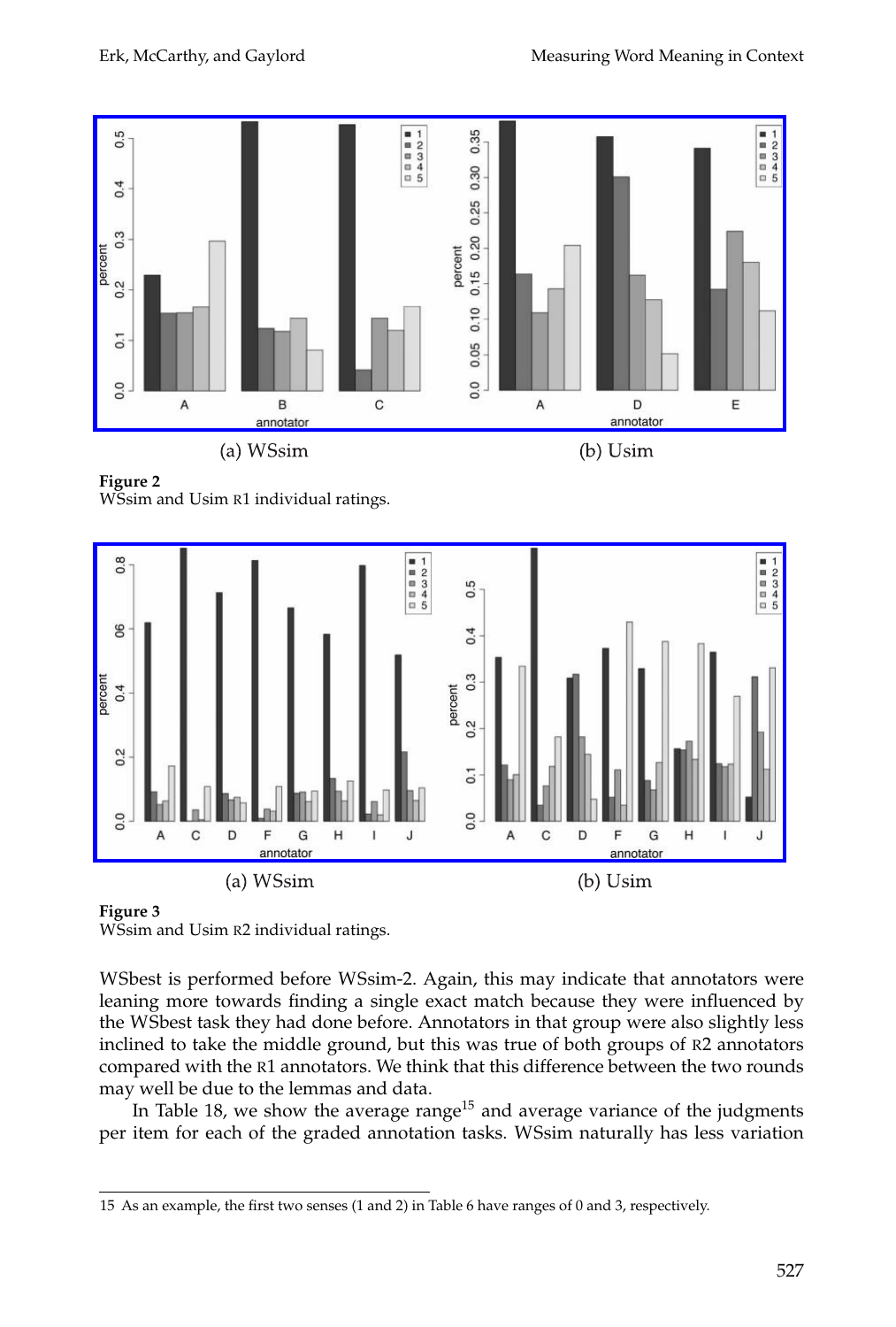| Judgment              |       |       |       |       |       |  |  |
|-----------------------|-------|-------|-------|-------|-------|--|--|
| Exp                   |       |       | 3     | 4     | 5     |  |  |
| WSsim-1               | 0.43  | 0.106 | 0.139 | 0.143 | 0.181 |  |  |
| WSsim-2               | 0.696 | 0.081 | 0.067 | 0.048 | 0.109 |  |  |
| WSsim-2, WSsim first  | 0.664 | 0.099 | 0.069 | 0.048 | 0.12  |  |  |
| WSsim-2, WSbest first | 0.727 | 0.063 | 0.065 | 0.048 | 0.097 |  |  |
| $Using-1$             | 0.360 | 0.202 | 0.165 | 0.150 | 0.123 |  |  |
| Using: 2              | 0.316 | 0.150 | 0.126 | 0.112 | 0.296 |  |  |

The relative frequency of the annotations at each judgment from all annotators.

compared with Usim because, for any sentence, there are inevitably many WordNet senses which are irrelevant to the context at hand and which will obtain a judgment of 1 from everyone. This is particularly the case for WSsim-2 where the annotators gave more judgments of 1, as discussed previously. The majority of items have a range of less than two for WSsim. We discuss the Usim figures further in the following section.

## **4.3 Usim: Graded Ratings for Usage Similarity**

In Usim annotation, annotators compared pairs of usages of a target word (SPAIRs) and rated their similarity on the five-point scale given in Table 4. The annotators were also permitted a response of "don't know." Such responses were rare but were used when the annotators really could not judge usage similarity, perhaps because the meaning of one sentence was not clear. We removed any pairs where one of the annotators had given a "don't know" verdict (9 in R1, 28 in R2). For R1 this meant that we were left with a total of 1,512 SPAIRs and in R2 we had a resultant 1,142 SPAIRs.

*4.3.1 Qualitative Analysis.* We again start by inspecting examples of Usim annotation. Table 13 shows the annotation for an SPAIR of the verb *dismiss*. The first of the two sentences talks about "dismissing actions as irrelevant," the second is about dismissing a person. Interestingly, the second usage could be argued to carry both a connotation of 'ushering out' and a connotation of 'disregarding.' Annotator opinions on this SPAIR vary from a 1 (completely different) to a 5 (identical), but most annotators seem to view the two usages as related to an intermediate degree. This is adequately reflected in the average rating of 3.125. Table 14 compares the sentence from Table 8 to another sentence

#### **Table 13**

Usim example: Annotator judgments for a pair of usages of *dismiss*.

| Sentences                                                                                                                                     | Ratings                   |  |
|-----------------------------------------------------------------------------------------------------------------------------------------------|---------------------------|--|
| If we see ourselves as separate from the world, it is easy to <b>dismiss</b><br>our actions as irrelevant or unlikely to make any difference. | 1, 2, 3, 3,<br>3, 4, 4, 5 |  |

Simply thank your Gremlin for his or her opinion, **dismiss** him or her, and ask your true inner voice to turn up its volume.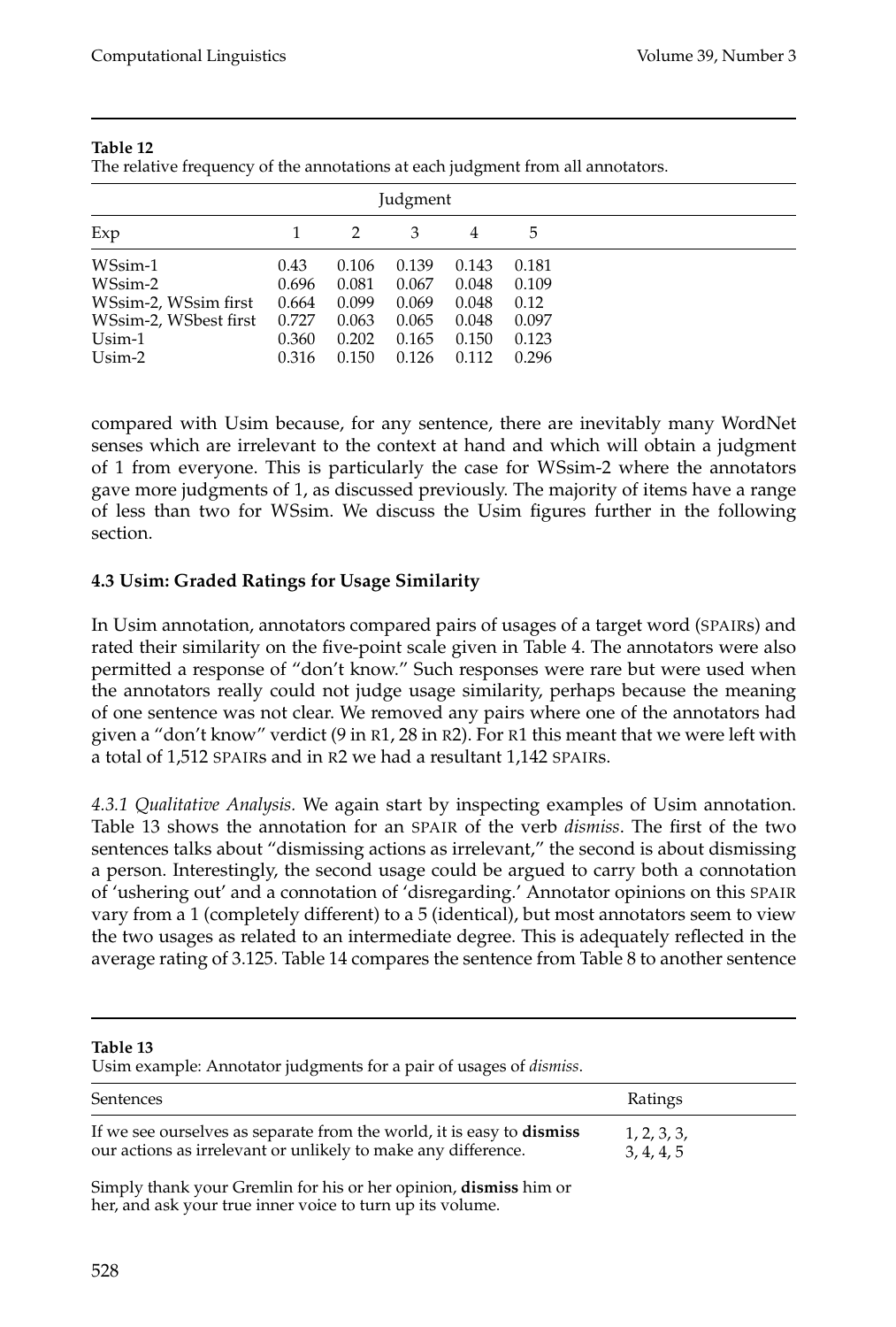Usim example: Annotator judgments for a pair of usages of *neat*.

| Sentences                                                                                                                           | Ratings                |
|-------------------------------------------------------------------------------------------------------------------------------------|------------------------|
| Over the course of the 20th century scholars have learned that such<br>images tried to make messy reality neater than it really is. | 3, 3, 4, 4,<br>4.4.5.5 |
| $O(\log n)$ . $O(1.1)$ is a constant of $\log n$ . The flat and the start of the flat of the state of                               |                        |

Strong field patterns created by hedgerows give the landscape a **neat**, well structured appearance.

#### **Table 15**

Usim example: Annotator judgments for a pair of usages of *account*.

| Sentences                                                              | Ratings     |
|------------------------------------------------------------------------|-------------|
| Samba-3 permits use of multiple account data base backends.            | 1, 2, 3, 3, |
| Within a week, Scotiabank said that it had frozen some <b>accounts</b> | 3, 4, 4, 4  |

linked to Washington's hit list.

with the target *neat*. The first sentence is a metaphorical use (making reality neater), the second is literal (landscape with neat appearance), but still the SPAIR gets high ratings of 3–5 throughout for an average of 4.0. Note that the WordNet senses, shown in Table 8, do not distinguish the literal and metaphorical uses of the adjective, either. Table 15 shows two uses of the noun *account*. The first pertains to accounts on a software system, the second to bank accounts. The spread of annotator ratings shows that these two uses are not the same, but that some relation exists. The average rating for this SPAIR is 3.0.

*4.3.2 Inter-annotator Agreement.* We again calculate inter-annotator agreement as the average over pairwise Spearman's correlations. The pairwise correlations are shown in the matrix in Table 16. In the last row we show agreement of each annotator's judgments against the average judgment from the other annotators. For Usim-1 the range of correlation coefficients is between 0.50 and 0.64 with an average correlation of rho = 0.548. All the pairs are highly significantly correlated ( $p \ll 0.001$ ). The smallest correlation for any individual against the average is 0.55. The correlation matrix for Usim-2 is provided in Table 17; the range of correlation coefficients is between 0.42 and

**Table 16**

Correlation matrix for pairwise correlation agreement for Usim-1. The last row provides the agreement of the annotator in that column against the average from the other annotators.

|                               |      | A D                          | $\overline{E}$ |
|-------------------------------|------|------------------------------|----------------|
| А                             | 1.00 | $0.50 \quad 0.64$            |                |
| D                             |      | $0.50 \quad 1.00 \quad 0.50$ |                |
| E                             |      | $0.64$ $0.50$ $1.00$         |                |
| against avg  0.67  0.55  0.67 |      |                              |                |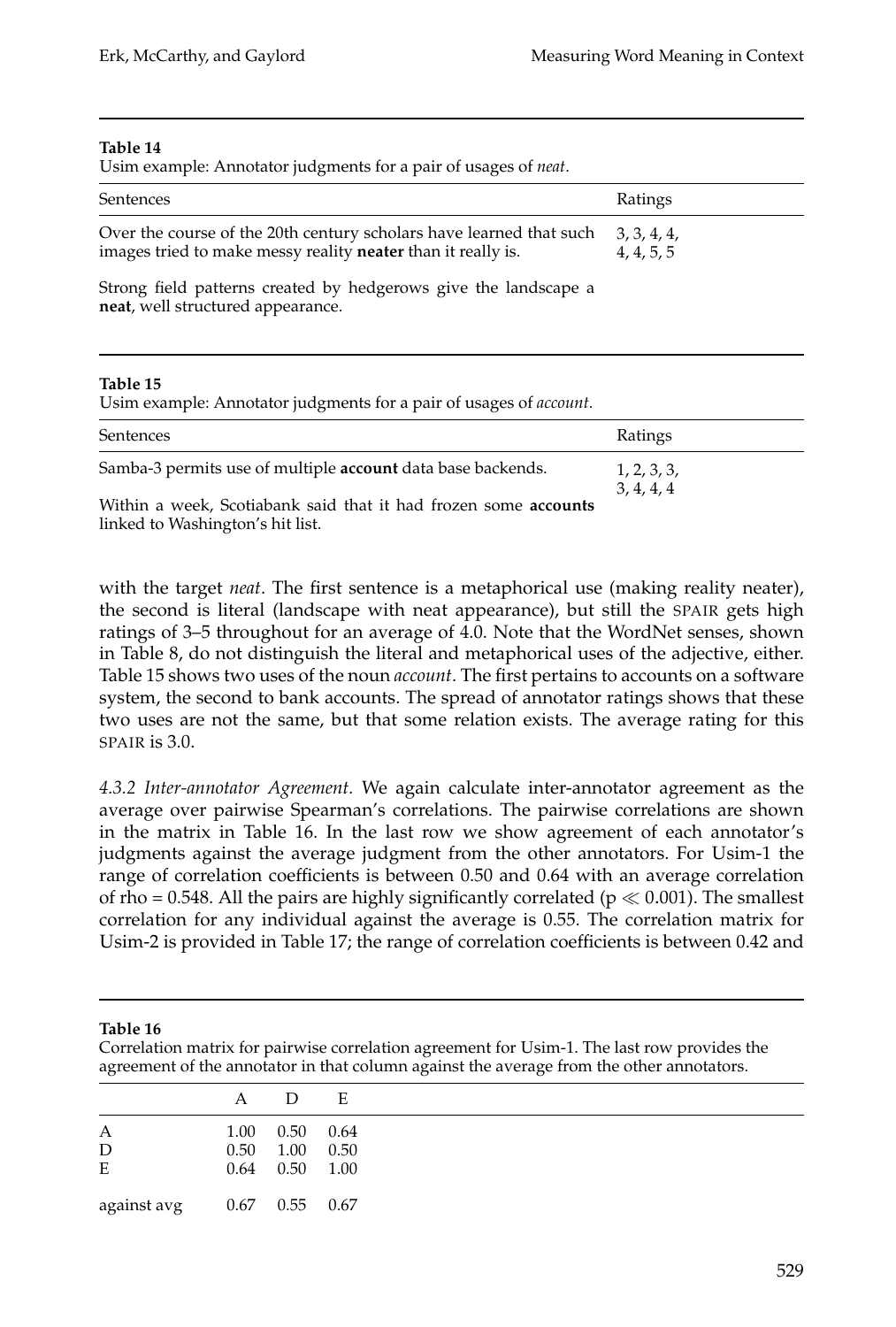Correlation matrix for pairwise correlation agreement for Usim-2. The last row provides the agreement of the annotator in that column against the average from the other annotators.

|             | А    | C    | D    | F    | G    | Н    | $\perp$ |      |
|-------------|------|------|------|------|------|------|---------|------|
| А           | 1.00 | 0.70 | 0.52 | 0.70 | 0.69 | 0.72 | 0.73    | 0.67 |
| C           | 0.70 | 1.00 | 0.48 | 0.72 | 0.60 | 0.66 | 0.71    | 0.69 |
| D           | 0.52 | 0.48 | 1.00 | 0.48 | 0.49 | 0.51 | 0.50    | 0.42 |
| F           | 0.70 | 0.72 | 0.48 | 1.00 | 0.66 | 0.71 | 0.74    | 0.68 |
| G           | 0.69 | 0.60 | 0.49 | 0.66 | 1.00 | 0.71 | 0.65    | 0.62 |
| H           | 0.72 | 0.66 | 0.51 | 0.71 | 0.71 | 1.00 | 0.70    | 0.65 |
| Ι.          | 0.73 | 0.71 | 0.50 | 0.74 | 0.65 | 0.70 | 1.00    | 0.72 |
| J           | 0.67 | 0.69 | 0.42 | 0.68 | 0.62 | 0.65 | 0.72    | 1.00 |
| against avg | 0.82 | 0.78 | 0.58 | 0.80 | 0.76 | 0.80 | 0.81    | 0.76 |

0.73. All these correlations are highly significant ( $p \ll 0.001$ ) with an average correlation of rho = 0.62. The lowest agreement between any individual and the average judgment of the others is 0.58. Again, we note that these are all respectable values for tasks involving semantic similarity ratings.

*Use of the graded scale.* Figure 1b shows how annotators made use of the graded scale in Usim-1 and Usim-2. It graphs the relative frequency of each of the judgments on the five-point scale. Figures 2b and 3b show the same but for each individual annotator. In both annotation rounds, the rating 1 (completely different) was chosen most frequently. There are also in both annotation rounds many ratings in the middle points of the scale, indeed we see a larger proportion of mid-range scores for Usim than for WSsim in general, as shown in Table 12. Figures 2b and 3b show that although individuals differ, all use the mid points to some extent and it is certainly not the case that these mid-range judgments come from a minority of annotators. In Usim, annotators compared pairs of usages, whereas in WSsim, they compared usages with sense definitions. The sense definitions suggest a categorization that may bias annotators towards categorical choices. Comparing the two annotation rounds for Usim, we see that in Usim-2 there seem to be many more judgments at 5 than in Usim-1. This is similar to our findings for WSsim, where we also obtained more polar judgments for R2 than for R1.

There is a larger range on average for Usim-2 compared with the other tasks as shown earlier by Table 18. This is understandable given that there are eight annotators

| Table 18<br>Average range and average variance of judgments for each of the graded experiments. |      |                        |  |  |  |  |  |  |
|-------------------------------------------------------------------------------------------------|------|------------------------|--|--|--|--|--|--|
|                                                                                                 |      | avg range avg variance |  |  |  |  |  |  |
| WSsim-1                                                                                         | 1.78 | 1.44                   |  |  |  |  |  |  |
| WSsim-2                                                                                         | 1.55 | 0.71                   |  |  |  |  |  |  |
| Usim-1                                                                                          | 1.41 | 0.92                   |  |  |  |  |  |  |
| $Usingian-2$                                                                                    | 2.50 | 1.12                   |  |  |  |  |  |  |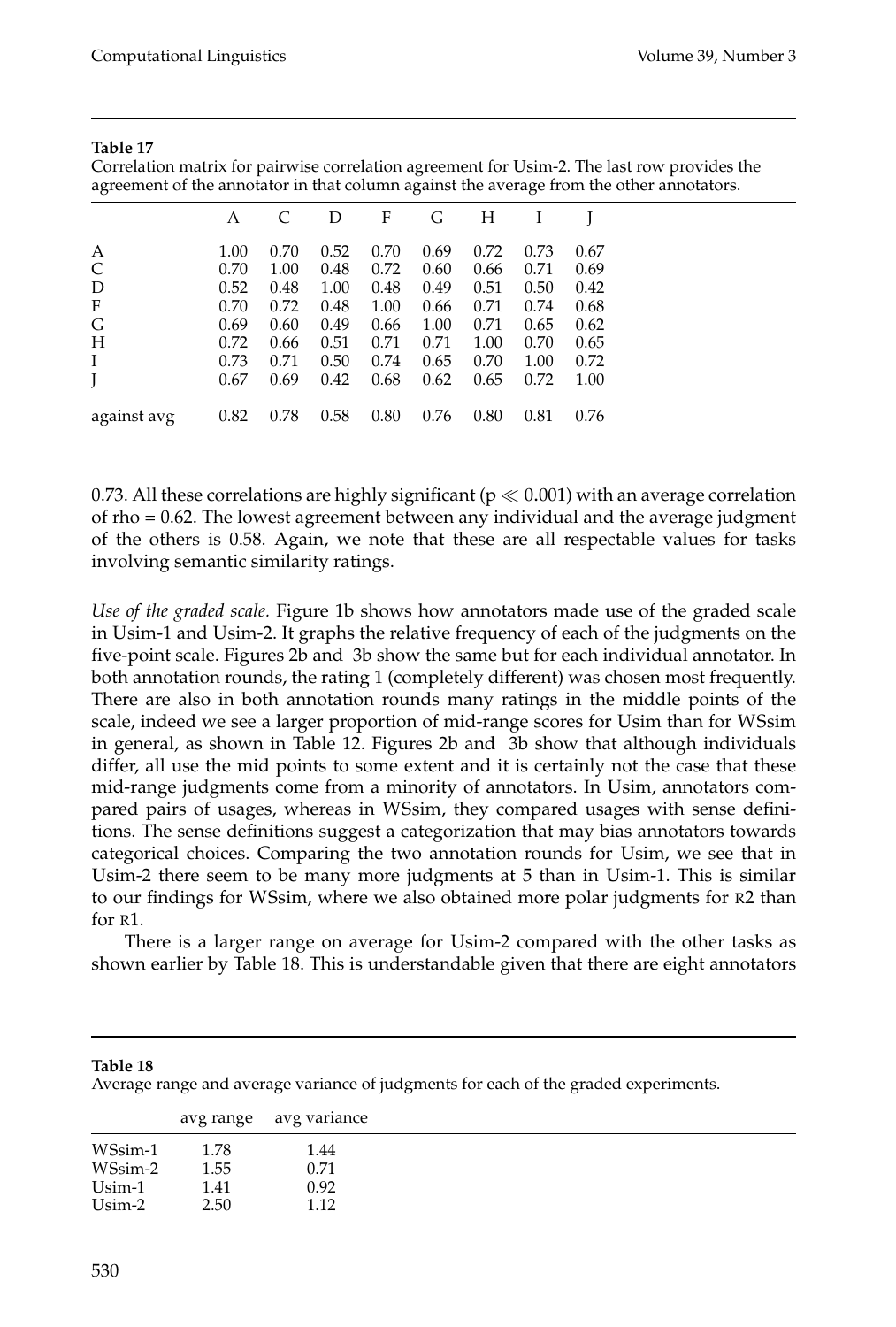for R2 compared with  $R1$ ,<sup>16</sup> and so a greater chance of a larger range per item. There is substantial variation by lemma. In Usim-2, *fire.v*, *rough.a*, and *coach.n* have an average range of 1.33, 1.76, and 1.93, respectively, whereas *suffer.v*, *neat.a*, and *function.n* have average ranges of 3.14, 3.16, and 3.58, respectively. The variation in range appears to depend on the lemma rather than POS. This variation can be viewed as a gauge of how difficult the lemma is. Although the range is larger in Usim-2, however, the average variance per item (i.e., the variance considering the eight annotators) is 1.12 and lower than that for WSsim-1.

*Usim and the triangle inequality.* In Euclidean space, the lengths of two sides of a triangle, taken together, must always be greater than the length of the third side. This is the *triangle inequality*:

length(longest) < length(second longest) + length(shortest)

We now ask whether the triangle inequality holds for Usim ratings. If Usim similarities are metric, that is, if we can view the ratings as proximity in a Euclidean "meaning space," then the triangle inequality would have to hold. This question is interesting for what it says about the psychology of usage similarity judgments. Classic results due to Tversky and colleagues (Tversky 1977; Tversky and Gati 1982) show that human judgments of similarity are not always metric. Tversky (1977), varying an example by William James, gives the following example, which involves words, but explicitly ignores context:

Consider the similarity between countries: Jamaica is similar to Cuba (because of geographical proximity); Cuba is similar to Russia (because of their political affinity); but Jamaica and Russia are not similar at all. [. . . ] the perceived distance of Jamaica to Russia exceeds the perceived distance of Jamaica to Cuba, plus that of Cuba to Russia—contrary to the triangle inequality.

Note, however, that Tversky was considering similarity judgments for different words, whereas we look at different usages of the same word. The question of whether the triangle inequality holds for Usim ratings is also interesting for modeling reasons. Several recent approaches model word meaning in context through points in vector space (Erk and Pado 2008; Mitchell and Lapata 2008; Dinu and Lapata 2010; Reisinger and Mooney 2010; Thater, Fürstenau, and Pinkal 2010; Washtell 2010; Van de Cruys, Poibeau, and Korhonen 2011). They work on the tacit assumption that similarity of word usages is metric—an assumption that we can directly test here. Third, the triangle inequality question is also relevant for future annotation; we will discuss this in more detail subsequently.

To test whether Usim ratings obey the triangle inequality, we first convert the *similarity* ratings that the annotators gave to *dissimilarity* ratings: Let *savg* be the mean similarity rating over all annotators, then we use the dissimilarity rating  $d = 6 - s_{avg}$ (as 5 was the highest possible similarity score).

We examine the proportion of sentence triples where the triangle inequality holds (that is, we consider every triple of sentences that share the same target lemma). In those

<sup>16</sup> A likely reason for the larger range in WSsim-1 compared with WSsim-2 is that in WSsim-2 half the annotators had performed WSbest before WSsim-2 and produced more judgments of 1 compared with WSsim-1.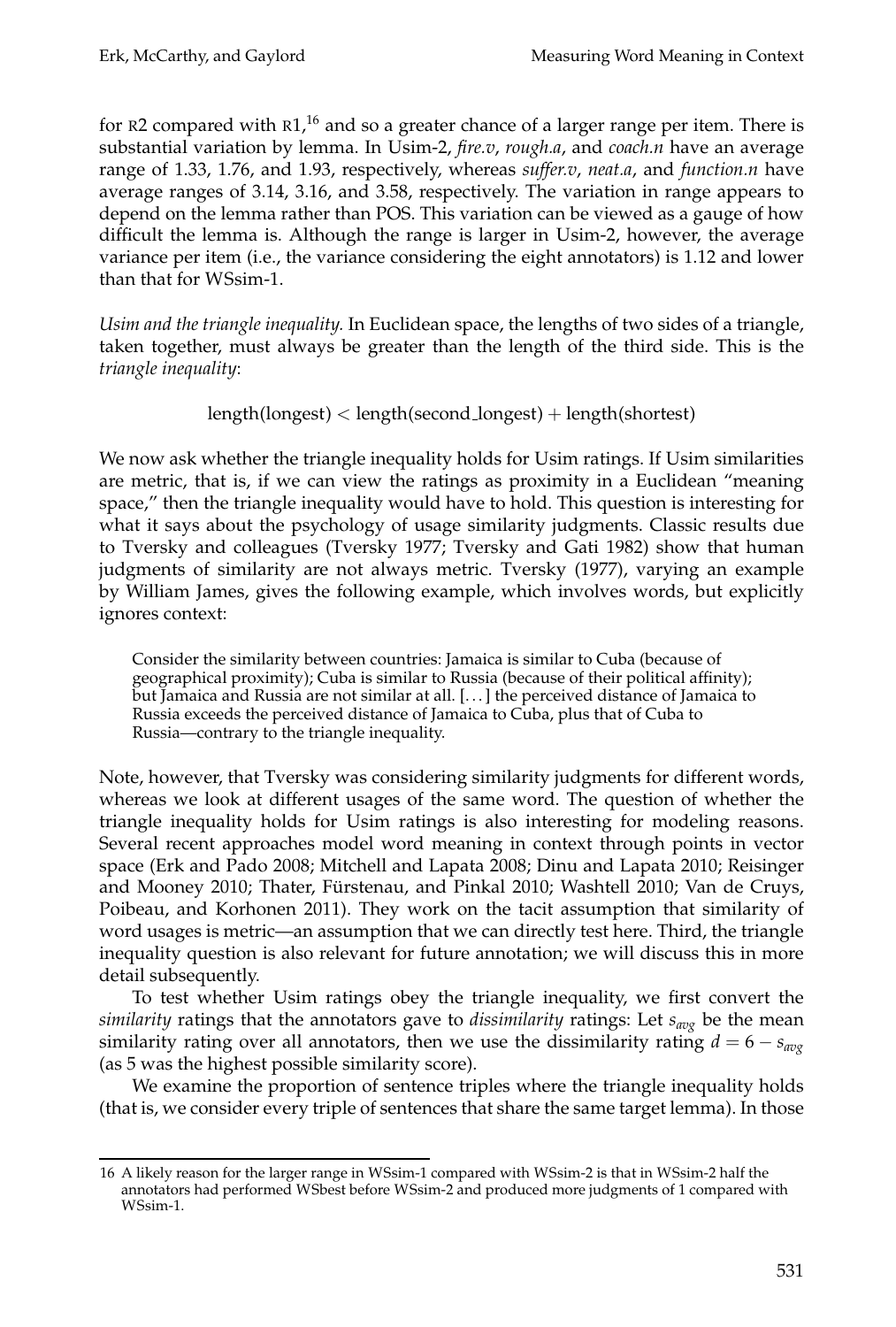cases where the triangle inequality is violated, we also assess the degree to which it is violated, calculated as the average distance that is missed: Let  $T_{\text{miss}}$  be the set of triples for which the triangle inequality does not hold, then we compute

$$
m = \frac{1}{|T_{\text{miss}}|} \sum_{t \in T_{\text{miss}}} \text{length}(\text{longest}_t) - (\text{length}(\text{second\_longest}_t) + \text{length}(\text{shortest}_t))
$$

This is the average amount by which the longest side is "too long."

For the first round of annotation, Usim-1, we found that 99.2% of the sentence triples obey the triangle inequality. For the triples that miss it, the average amount by which the longest side is too long is  $m = 0.520$ . This is half a point on the fivepoint rating scale, a low amount. In R2, all sentence triples obey the triangle inequality. One potential reason for this is that we have eight annotators for R2, and a larger sample of annotators reduces the variation from individuals. Another reason may be that the annotators in R2 could view two more sentences of context than those in R1.

Tables 19 and 20 show results of the triangle inequality analysis, but by individual annotator. Every annotator has at least 93% of sentence triples obeying the principle. For the triples that miss it, they tend to miss it by between one and two points. The results for individuals accord with the triangle inequality principle, though to a lesser extent compared with the analysis using the average, which reduces the impact of variation from individuals.

As discussed previously, this result (that the triangle inequality holds for Usim annotation triples) is interesting because it contrasts with Tversky's findings (Tversky 1977; Tversky and Gati 1982) that similarity ratings between different words are not metric. And although we consider similarity ratings for usages of the same word, not different words, we would argue that our findings point to the importance of considering the context in which a word is used. It would be interesting to test whether similarity ratings for different words, when used in context, obey the triangle inequality. To reference the Tversky example, and borrowing some terminology from Cruse, evoking the ISLAND facet of Jamaica and Cuba versus the COMMUNIST STATE facet of Cuba and Russia would account for the non-metricality of the similarity judgments as Tversky

| Table 19<br>Triangle inequality analysis by annotator, Usim-1. |      |                     |               |   |  |   |  |  |  |
|----------------------------------------------------------------|------|---------------------|---------------|---|--|---|--|--|--|
| average                                                        | A    | D                   | E             |   |  |   |  |  |  |
| perc obey<br>missed by                                         | 93.8 | 97.2<br>1.267 1.221 | 97.3<br>1.167 |   |  |   |  |  |  |
| Table 20<br>Triangle inequality analysis by annotator, Usim-2. |      |                     |               |   |  |   |  |  |  |
|                                                                | А    |                     | D             | F |  | Н |  |  |  |

|                                                                                                                |  |  |  | A C D F G H I I |  |
|----------------------------------------------------------------------------------------------------------------|--|--|--|-----------------|--|
| perc obey 94.1 97.5 98.4 97.2 93.6 97.0 97.4 97.4<br>missed by 1.508 1.405 1.122 1.824 1.477 1.281 1.759 1.338 |  |  |  |                 |  |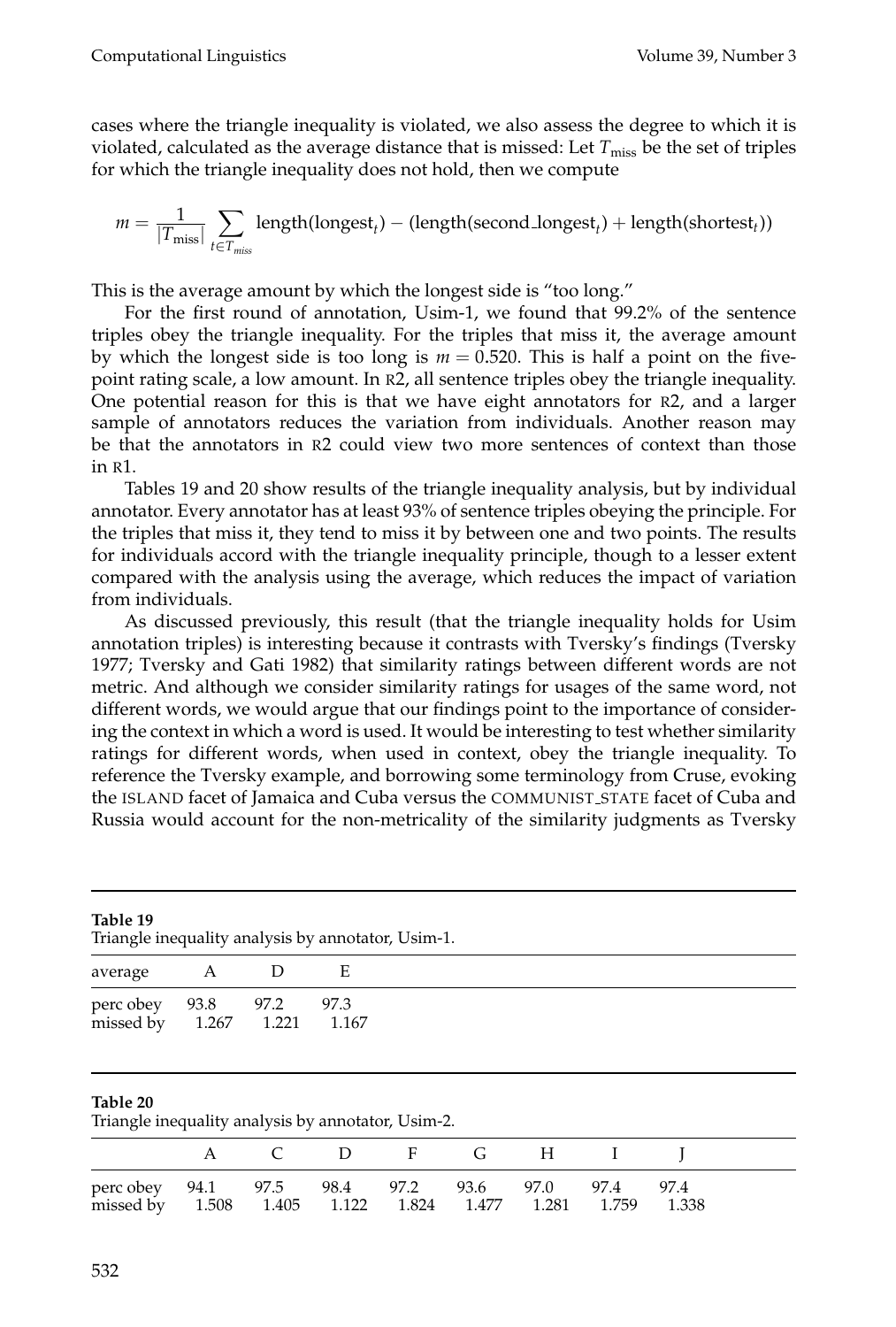| Table 21            |  |
|---------------------|--|
| WSbest annotations. |  |

|                       | sense selected<br>no | ves   | Proportion with<br>multiple choice |
|-----------------------|----------------------|-------|------------------------------------|
| WSbest                | 19.599               | 2.401 | 0.13                               |
| WSbest, WSsim-2 first | 9.779                | 1.221 | 0.15                               |
| WSbest, WSbest first  | 9.820                | 1.180 | 0.11                               |

points out, and moreover highlight the lack of an apt comparison between Jamaica and Russia at all. There is some motivation for this idea in the psychological literature on structural alignment and alignable differences (Gentner and Markman 1997; Gentner and Gunn 2001).

In addition, our finding that the triangle inequality holds for Usim annotation will be useful for future Usim annotation. Usage similarity annotation is costly (and somewhat tedious) as annotators give ratings for each pair of sentences for a given target lemma. Given that we can expect usage similarity to be metric, we can eliminate the need for some of the ratings. Once annotators have rated two usage pairs out of a triple, their ratings set an upper limit on the similarity of the third pair. In the best case, if usages  $s_1$  and  $s_2$  have a distance of 1 (i.e., a similarity of 5), and  $s_1$  and  $s_3$  have a distance of 1, then the distance of  $s_1$  and  $s_3$  can be at most 2. For all usage triples where two pairs have been judged highly similar, we can thus omit obtaining a rating for the third pair. A second option for obtaining more Usim annotation is to use crowdsourcing. In crowdsourcing annotation, quality control is always an issue, and again we can make use of the triangle inequality to detect spurious annotation: Ratings that grossly violate the triangle inequality can be safely discarded.

## **4.4 WSbest**

The WSbest task reflects the traditional methodology in word sense annotation where words are annotated with the best fitting sense. The guidelines<sup>17</sup> allow for selecting more than one sense provided all fit the example equally well. Table 21 shows that, as one would expect given the number of senses in WordNet, there are more unselected senses than selected. We again find an influence of task order: When annotators did the graded annotation (WSsim-2) before WSbest, there were more multiple assignments (see the last column) and therefore more senses selected. This difference is statistically significant ( $\chi^2$  test, p = 0.02). Regardless of the order of tasks, we notice that the proportion of multiple sense choice is far lower than the equivalent for WSsim (see Table 11), as is expected due to the different annotation schemes and guidelines.

We calculated inter-annotator agreement using pairwise agreement, as is standard in WSD. There are several ways to calculate pairwise agreement in cases of multiple selection, though these details are not typically given in WSD papers. We use the size of the intersection of selections divided by the maximum number of selections from

<sup>17</sup> See http://www.dianamccarthy.co.uk/downloads/WordMeaningAnno2012/wsbest.html.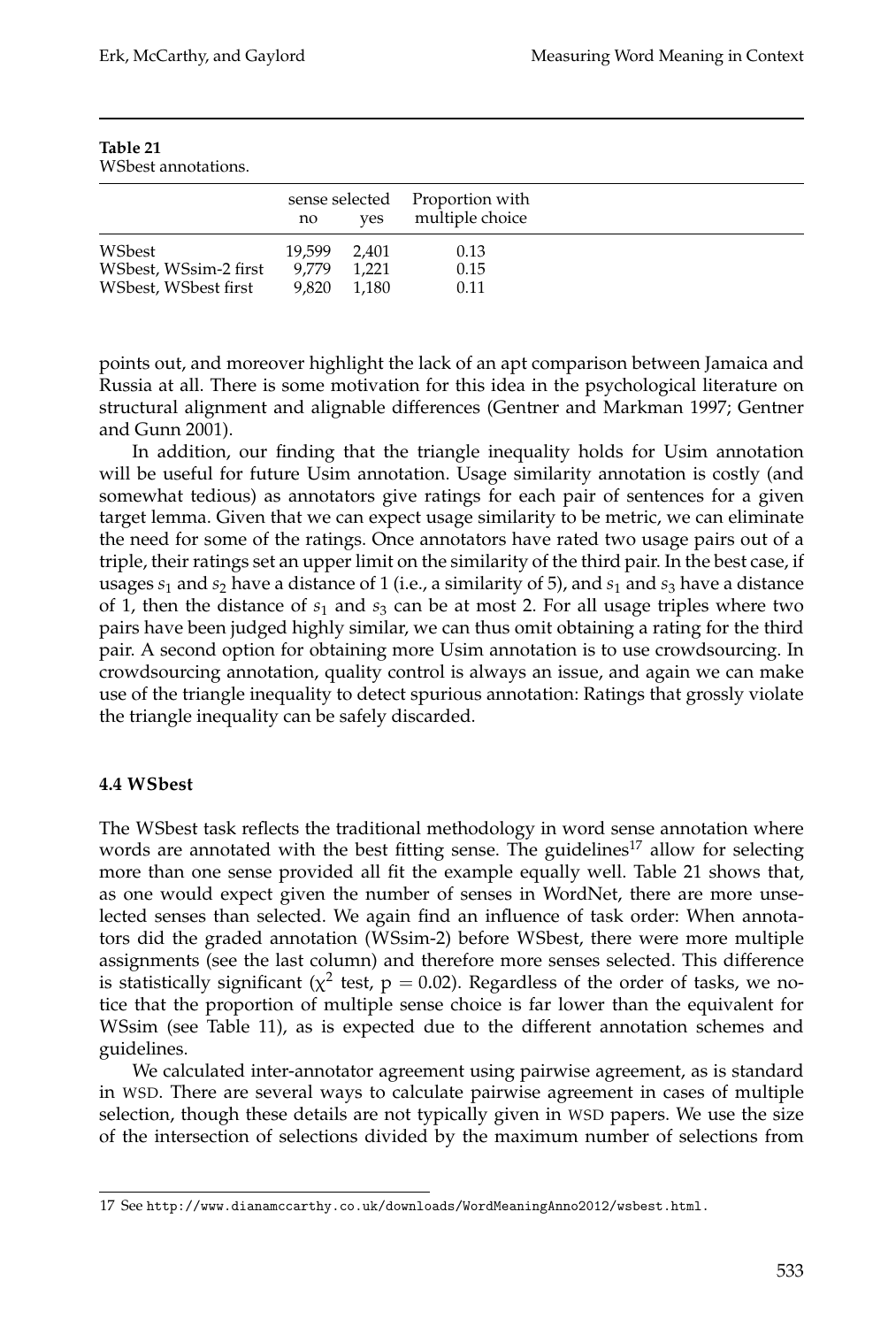| ×<br>۰,<br>- -<br>×<br>۰,<br>. . |
|----------------------------------|
|----------------------------------|

Inter-annotator agreement without one individual for WSbest and SYNbest R2.

|                   | average A C D F G H I |  |                                                                                                                    |  |  |
|-------------------|-----------------------|--|--------------------------------------------------------------------------------------------------------------------|--|--|
| WSbest<br>SYNbest | 0.574<br>0.261        |  | 0.579 0.564 0.605 0.560 0.582 0.566 0.566 0.568<br>$0.261$ $0.259$ $0.285$ $0.254$ $0.256$ $0.245$ $0.260$ $0.267$ |  |  |

either annotator. This is equivalent to 1 for agreement and 0 for disagreement in cases where both annotators have selected only one sense. Formally, let *i* ∈ *I* be one annotated sentence. Let *A* be the set of annotators and let  $P_A = \{\{a,a'\} \mid a,a' \in A\}$  be the set of annotator pairs. Let  $a_i$  be the set of senses that annotator  $a \in A$  has chosen for sentence *i*. Then pairwise agreement between annotators is calculated as:

$$
ITA WSbest = \sum_{i \in I} \frac{\sum_{\{a,a'\}\in P_A} \frac{|a_i \cap a'_i|}{max(|a_i|, |a'_i|)}}{|P_A| \cdot |I|}
$$
(1)

The average ITA was calculated as  $0.574<sup>18</sup>$  If we restrict the calculation to items where each annotator only selected one sense (not multiple), the average is 0.626.

For SE-3, ITA was 0.628 on the English Lexical Sample task, not including the multiword data (Mihalcea, Chklovski, and Kilgarriff 2004). This annotation exercise used volunteers from the Web (Mihalcea and Chklovski 2003). Like our study, it had taggers without lexicography background and gave a comparable ITA to our 0.626. We calculated pairwise agreement for eight annotators. To carry out the experiment under maximally similar conditions to previous studies, we also calculated ITA for items with only one response and use only the four annotators who performed WSbest first. This resulted in an average ITA of 0.638.

We also calculated the agreement for WSbest in R2 as in Equation 1 but with each individual removed to see the change in agreement. The results are in the first row of Table 22.

#### **4.5 SYNbest**

The SYNbest task is a repetition of the LEXSUB task (McCarthy and Navigli 2007, 2009) except that annotators were asked to provide one synonym at most. As in LEXSUB, agreement between a pair of annotators was counted as the proportion of all the sentences for which the two annotators had given the same response.

As in WSbest, let *A* be the set of annotators. *I* is the set of test items, but as in LEXSUB we only include those where at least two annotators have provided at least one substitute: If only one annotator can think of a substitute then it is likely to be a problematic item. As in WSbest, let  $a_i$  be the set<sup>19</sup> of responses (substitutes) for an item

<sup>18</sup> Although there is a statistical difference in the number of multiple assignments depending upon whether WSsim-2 is completed before or after WSbest, ITA on the WSbest task does not significantly differ between the two sets.

<sup>19</sup> Though, in fact, unlike LEXSUB and WSbest, we only collect one substitute per annotator for SYNbest.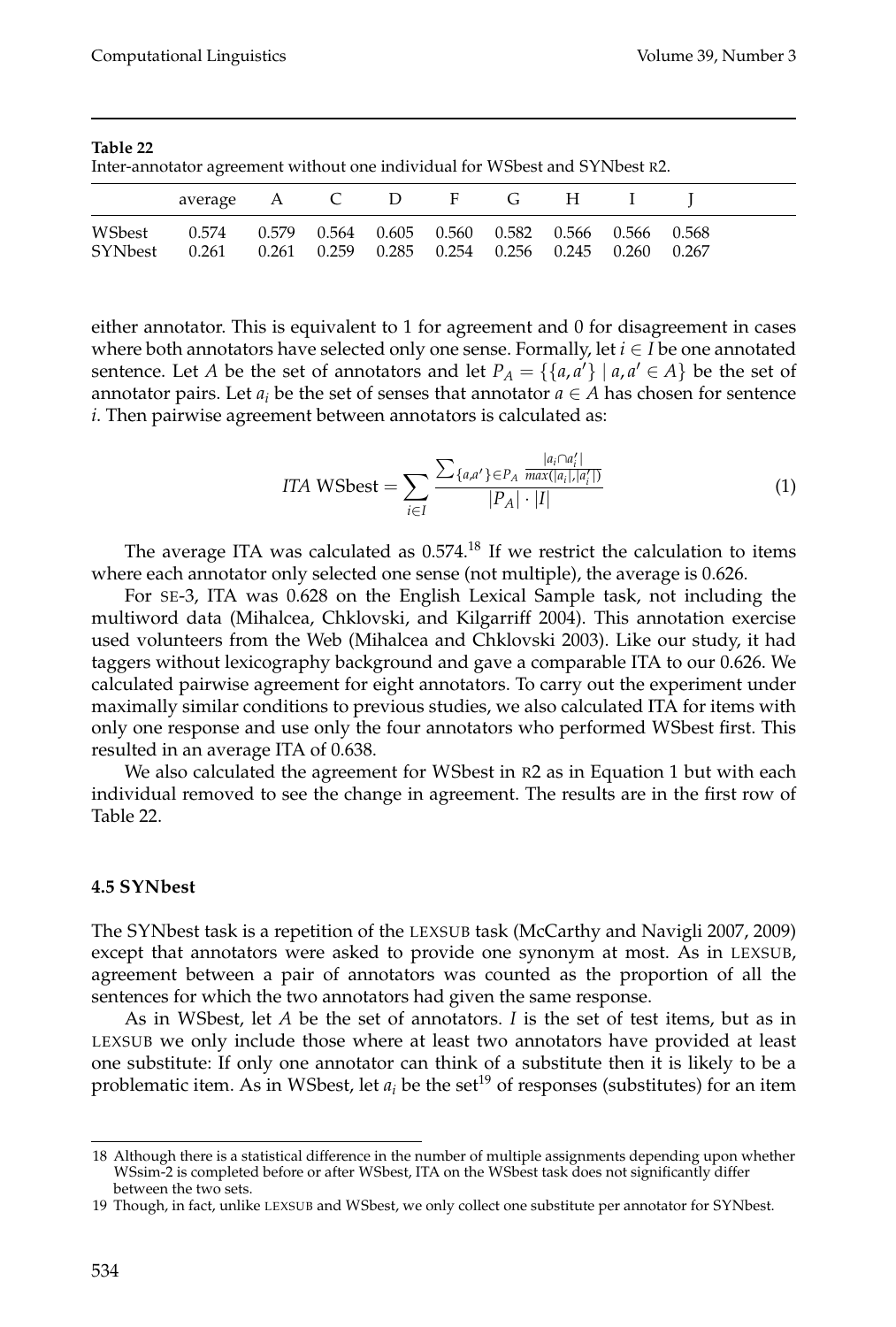*i* ∈ *I* for annotator *a* ∈ *A*. Let *P<sub>A</sub>* again be the set of pairs of annotators from *A*. Pairwise agreement between annotators is calculated as in LEXSUB as:

$$
PA = \sum_{i \in I} \frac{\sum_{\{a,a'\}\in P_A} \frac{|a_i \cap a'_i|}{|a_i \cup a'_i|}}{|P_A| \cdot |I|}
$$
(2)

Note that in contrast to pairwise agreement for traditional word sense annotation (WSbest), the credit for each item (the intersection of annotations from the annotator pair) is divided by the union of the responses. For traditional WSD evaluation, it is divided by the number of responses from either annotator, which is usually one. For lexical substitution this is important as the annotations are not collected over a predetermined inventory. In LEXSUB, the *PA* figure was 0.278, whereas we obtain  $PA = 0.261$  on SYNbest. There were differences in the experimental set-up. We had eight annotators, compared with five, and for SYNbest each annotator only provided one substitute. Additionally, our experiment involved only a subset of the data used in LEXSUB. The figures are not directly comparable, but are reasonably in line.

In our task, out of eight annotators we had at most three people who could not find a substitute for any given item, so there were always at least five substitutes per item. In LEXSUB there were 16 items excluded from testing in the full data set of 2010 because there was only one token substitute provided by the set of annotators.

We also calculated the agreement for SYNbest as in Equation 2 but with each individual removed to see the change in agreement. The results are in the second row of Table 22.

#### **4.6 Discussion of the Annotations of Individuals**

We do not pose these annotation tasks as having "correct responses." We wish instead to obtain the annotators' opinions, and accept the fact that the judgments will vary. Nevertheless, we would not wish to conduct our analysis using annotators who were not taking the task seriously. In the analyses that follow in subsequent sections, we use the average judgment from our annotators to reduce variation from individuals. Nevertheless, before doing so, in this subsection we briefly discuss the analysis of the individual annotations provided earlier in this section in support of our decision to use all annotators for the gold standard.

Although there was variation in the profile of annotations for individuals, all of the annotators showed reasonable correlation on the graded task and at a level in excess of that achieved on other graded semantic tasks (Mitchell and Lapata 2008). There will inevitably be one annotator that has the lowest correlation with the others on any given task, but we found that this was not the same annotator on every task. For example, C on WSsim-2 has the lowest correlation with the average, yet concurs with others much more on Usim-2 and leaving C out would reduce agreement on WSbest and on SYNbest. D has lower correlation with others on several tasks, though higher than C on WSsim-2. When we redo the triangle inequality analysis in Section 4.3 individually we see from Tables 19 and 20 that annotator D is the highest performing annotator in terms of meeting the triangle inequality principle in R2 and is a close runner-up in R1. These results indicate that although annotators may use the graded scale in different ways, their annotations tally to a reasonable extent. We therefore used all annotators for the gold standard.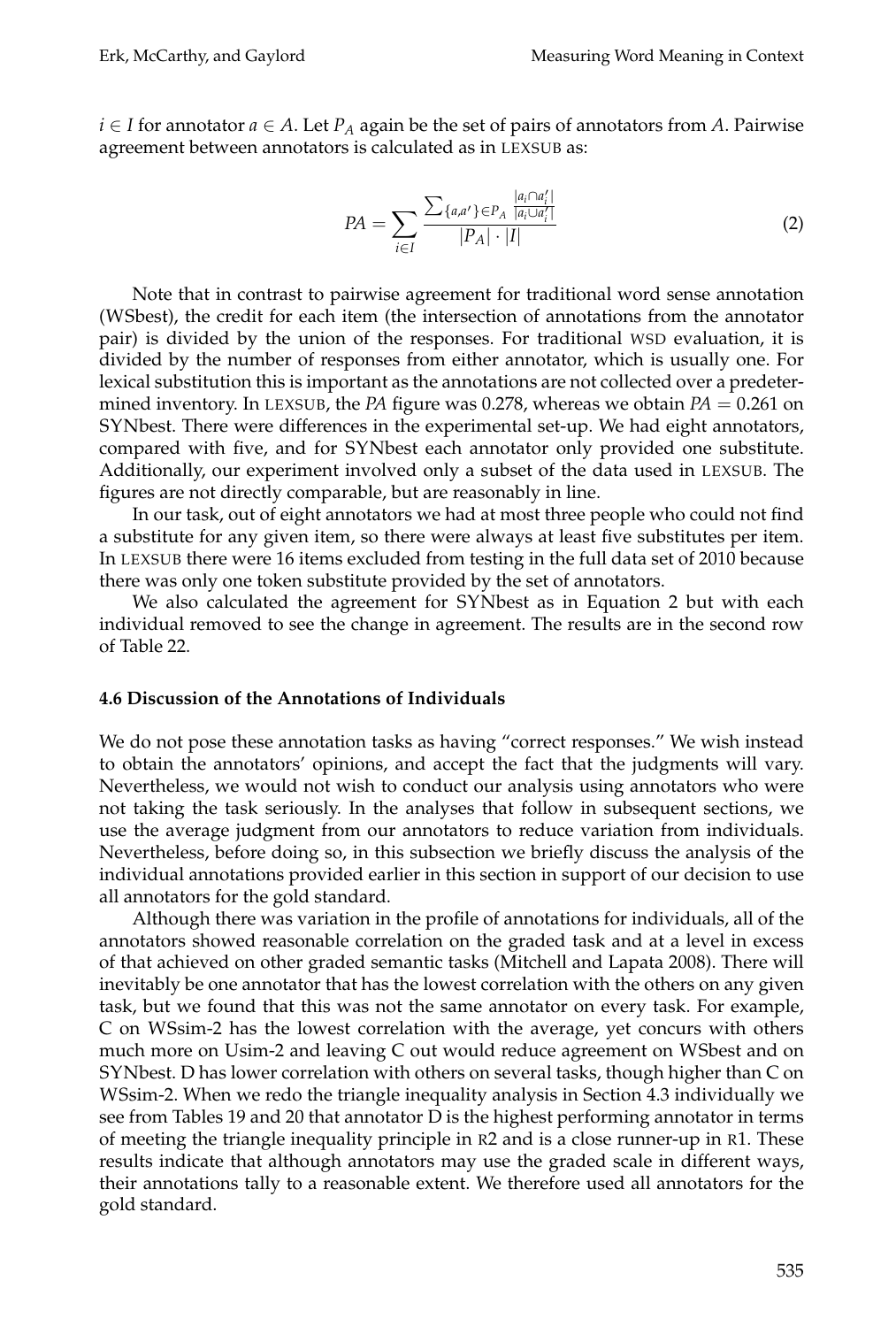## **4.7 Agreement Between Annotations in Different Frameworks**

In this paper we are considering various different annotations of the same underlying phenomenon: word meaning as it appears in context. In doing so, we contrast traditional WSD methodology (SE-3, SemCor, and WSbest) with graded judgments of sense applicability (WSsim), usage similarity (Usim), and lexical substitution as in LEXSUB and SYNbest. In this section we compare the annotations from these different paradigms where the annotations are performed on the same underlying data. For WSsim and Usim, we use average ratings as the point of comparison.

*4.7.1 Agreement Between* WS*sim and Traditional Sense Assignment.* To compare WSsim ratings on a five-point scale with traditional sense assignment on the same data, we convert the traditional word sense assignments to ratings on a five-point scale: Any sense that is assigned is given a score of 5, and any sense that is not assigned is given a score of 1. If multiple senses are chosen in the gold standard, then they are all given scores of 5. We then correlate the converted ratings of the traditional word sense assignment with the average WSsim ratings using Spearman's rho.

As described earlier, most of the sentences annotated in WSsim-1 were taken from either SE-3 or SemCor. The correlation of WSsim-1 and SE-3 is rho = 0.416, and the correlation of WSsim-1 with SemCor is rho = 0.425. Both are highly significant ( $p \ll 0.001$ ).

For R2 we can directly contrast WSsim with the traditional sense annotation in WSbest on the same data. This allows a fuller comparison of traditional and graded tagging because we have a data set annotated with both methodologies, under the same conditions, and with the same set of annotators. We use the mode (most common) sense tag from our eight annotators as the traditional gold standard label for WSbest and assign a rating of 5 to that sense, and a rating of 1 elsewhere. We again used Spearman's rho to measure correlation between WSbest and WSsim and obtained rho = 0.483  $(p \ll 0.001)$ .

*4.7.2 Agreement Between WSsim and Usim.* WSsim and Usim provide two graded annotations of word usage in context. To compare the two, we convert WSsim scores to usage similarity ratings as in Usim. In WSsim, each sense has a rating (averaged over annotators), so a sentence has a vector of ratings with a "dimension" for each sense. For example, the vector of average ratings for the sentence in Table 6 is  $(5, 2.125, 1.25, 1.5, 1.25, 1.75)$ . All sentences with the same target will have vectors in the same space, as they share the same sense list. Accordingly, we can compare a pair *u*, *u* of sentences that share a target using Euclidean distance:

$$
d(\vec{u},\vec{u'}) = \sqrt{\sum_i (\vec{u}_i - \vec{u'}_i)^2}
$$

where  $\vec{u}_i$  is the *i*th dimension of the vector  $\vec{u}$  of ratings for sentence  $u$ . Note that this gives us a *dissimilarity* rating for *u*, *u* . We can now compare these sentence pair dissimilarities to the similarity ratings of the Usim annotation.

In R1 we found a correlation of rho =  $-0.596$  between WSsim and Usim ratings.<sup>20</sup> The basis of this comparison is small, at three lemmas with 10 sentences each, giving

<sup>20</sup> The negative correlation is due to the comparison of dissimilarity ratings with similarity ratings.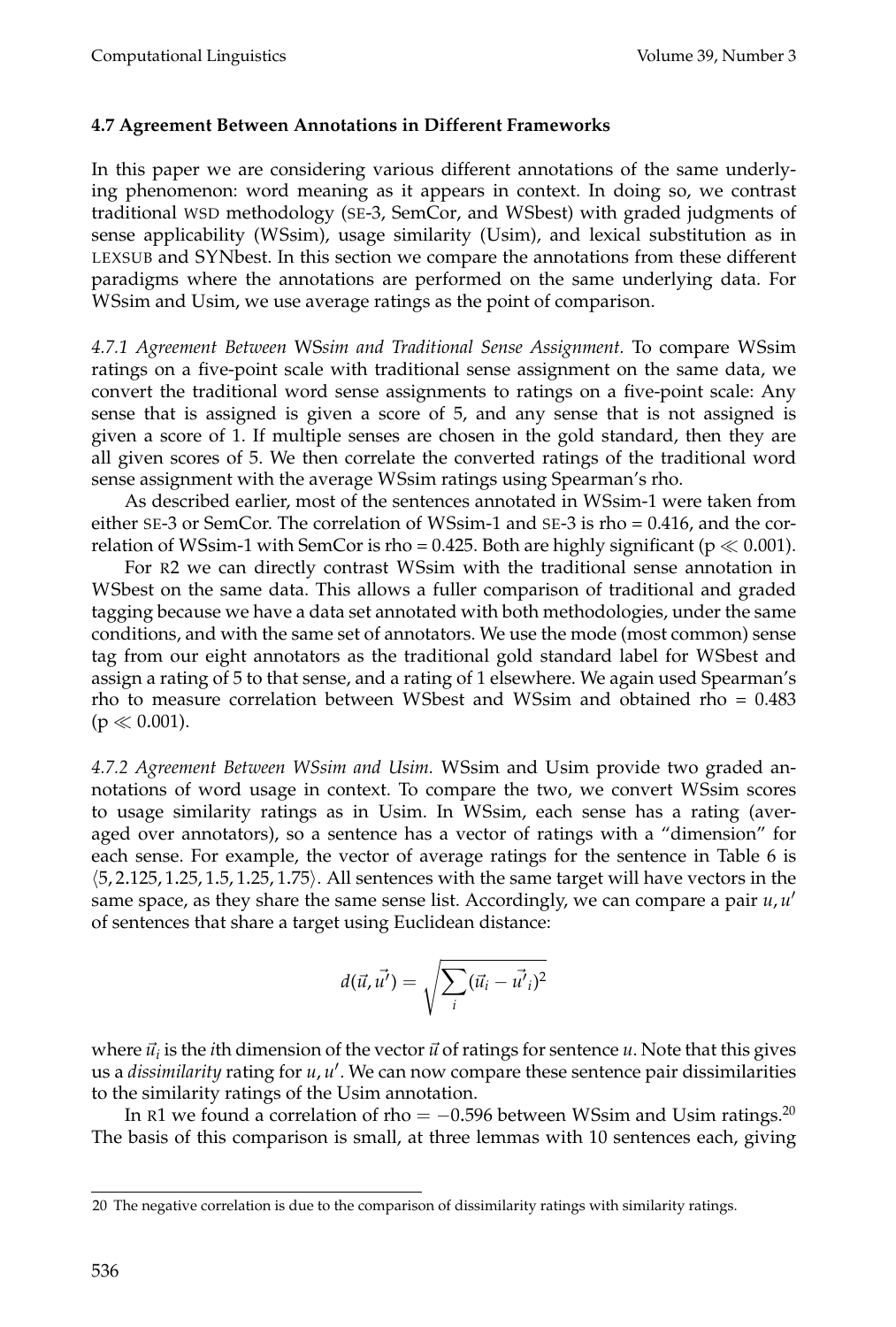Spearman's correlation between lexical paraphrase overlap on the one hand, and Usim similarity or WSsim dissimilarity on the other hand.

| tasks                                              | rho            |
|----------------------------------------------------|----------------|
| Usim-1 vs. LEXSUB<br>Usim-2 vs. SYNbest            | 0.590<br>0.764 |
| WSsim-1 vs. LEXSUB<br>WSsim-2 vs. SYNbest $-0.749$ | $-0.495$       |

135 sentence pairs in total, because that is all the data available annotated in both paradigms. For R2 we can perform the analysis on the whole Usim-2 and WSsim-2 data, which gives us 26 lemmas, with  $1,142$  sentence pairs.<sup>21</sup> Correlation on R2 data is rho =  $-0.816$ . The degree of correlation is striking. We conclude that there is a very strong relationship between the annotations for Usim and WSsim. This bodes well for using Usim as a resource for evaluating sense inventories, an idea that we will pursue further in Section 6: It reflects word meaning but is not tied to any given sense inventory.

*4.7.3 Agreement of WSsim and Usim with Lexical Substitution.* Lexical paraphrases (substitutes) have been used as a means of evaluating WSD systems in a task where the inventory is not predefined (McCarthy and Navigli 2007, 2009). Because the R1 annotation was done in part on data that had previously been annotated with lexical substitutions, and R2 included lexical substitution annotation, we can compare paraphrase annotation with the results of WSsim and Usim. Again, we need to transform annotations to make the comparison feasible. We convert all annotations to a Usimlike format using sentence pair similarity or dissimilarity ratings. For WSsim, we use the transformation described previously, using Euclidean distance between sense rating vectors. We transform lexical substitution annotation using multiset intersection, as the lexical substitution annotation of a sentence is a multiset of substitutes $^{22}$  from all annotators. If sentences  $s_1$ ,  $s_2$  have substitute multisets  $subs_1$  and  $subs_2$ , respectively, and *freq<sub>i</sub>*(*w*) is the frequency of substitute *w* in multiset *subs<sub>i</sub>*, then we calculate multiset intersection as

$$
INTER(s1, s2) = \frac{1}{max(|subs1|, |subs2|)} \sum_{w \in subs1 \cap subs2} min(freq1(w), freq2(w))
$$

Again, as before and in LEXSUB, we only keep sentences for which at least two annotators could come up with a substitute. We also did not include any items that were tagged with the wrong POS in LEXSUB.<sup>23</sup>

Table 23 shows correlation, in terms of Spearman's rho, of Usim and WSsim annotation with lexical substitution annotation. The values of Usim and WSsim are based on mean scores averaged over all annotators. The INTER values computed for the

<sup>21</sup> This is the number of pairs remaining after we exclude any pairs where one of the annotators provided a "do not know" response.

<sup>22</sup> The frequency of a substitute in a multiset depends on the number of annotators that picked the substitute for the particular data point.

<sup>23</sup> This was relevant only for the trial portion of LEXSUB, as the test portion was manually verified.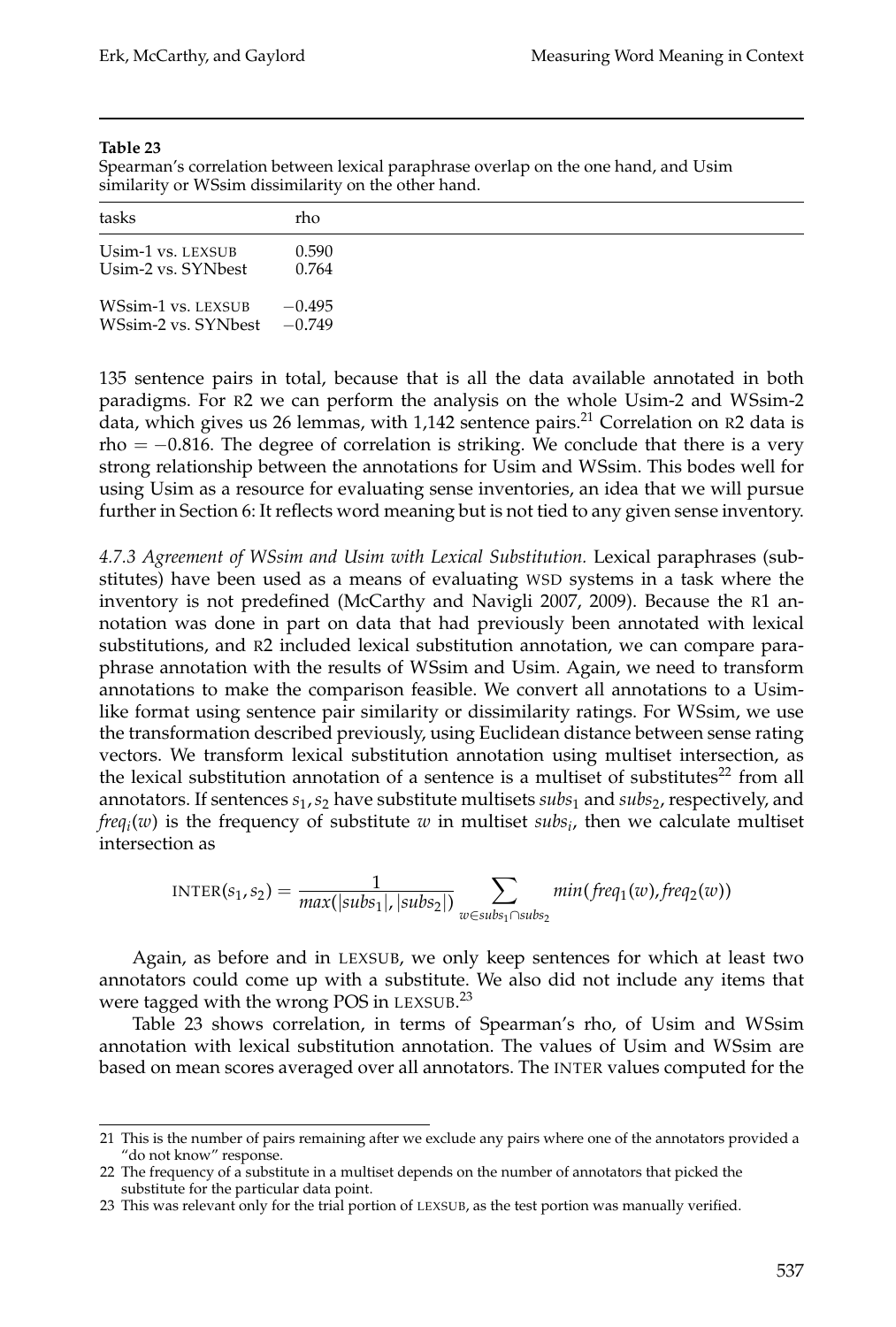lexical substitution annotation yield similarity ratings for sentence pairs; accordingly, correlations of transformed lexical substitution with Usim are positive, and correlations of transformed lexical substitution with the WSsim-based sentence dissimilarity ratings are negative. All correlations are highly significant ( $p \ll 0.001$ ). We anticipated a higher correlation of SYNbest with R2 annotation compared with that obtained using LEXSUB and R1 annotation: In R2 the set of annotators is larger, the same set of annotators do all experiments, and the SYNbest annotation focuses on obtaining one substitute per annotator (whereas LEXSUB allowed annotators to supply up to three paraphrases). This turned out to be in fact the case, as a comparison of rows 1 and 2 of Table 23 shows, and likewise a comparison of rows 3 and 4. We notice that the correlation is slightly stronger for Usim compared with WSsim, for both annotation rounds. One possible reason for this is that the comparison of lexical substitution data with Usim involves only one transformation of annotation data (the INTER calculation), whereas the comparison with WSsim involves two (INTER and also the Euclidean distance transformation). We can expect each transformation of annotation data to be "lossy" in the sense of introducing additional variance. Furthermore, WSsim relies on WordNet, which may add a layer of structure that does not reflect the overlap in semantic similarity between usages.

*4.7.4 Summary.* The Usim framework enables us to compare different annotation schemes for word meaning, as it is relatively straightforward to map all annotations to sentence pair (dis-)similarity ratings. We found strong relationships between WSsim and Usim annotation, and between both graded annotation frameworks on the one hand and traditional word sense annotation or lexical substitutions on the other hand. This provides some validation for the novel annotation frameworks. Also, if all labeling schemes provide comparable results, that opens up opportunities for choosing the bestfitting labeling scheme for each situation. All these tasks pursue the same endeavor, although the graded annotations and substitutions strive to capture the more subtle nuances of meaning that are not adequately represented by the winner takes all approach of traditional methodology. WSsim is closest to the traditional methodology and would suit systems needing to output WordNet sense labels, for example because they want to exploit the semantic relations in WordNet. Usim is application-independent. It allows for evaluation of systems that relate usages, whether into clusters or simply on a continuum. It could, for example, be used as a resource-independent gold standard for word sense induction. Lexical substitution tasks are particularly useful where the application being considered would benefit from lexical paraphrasing, for example, text simplification, summarization, or query expansion in information retrieval.

## **5. Examining Sense Groupings Emerging from WSsim Annotation**

Recently there has been considerable work on grouping fine-grained senses, often from WordNet, into more coarse-grained sense groups (Palmer, Dang, and Fellbaum 2007). The use of coarse-grained sense groups has been shown to yield considerable improvements in inter-annotator agreement in manual annotation, as well as in the accuracy of WSD systems (Palmer, Dang, and Fellbaum 2007; Pradhan et al. 2007). In our WSsim annotation, we have used fine-grained WordNet senses, but we want to check that our results are not an artifact of this fine-grained inventory. Furthermore, the annotation results might be useful for identifying senses that could be grouped or for identifying senses where grouping is not straightforward.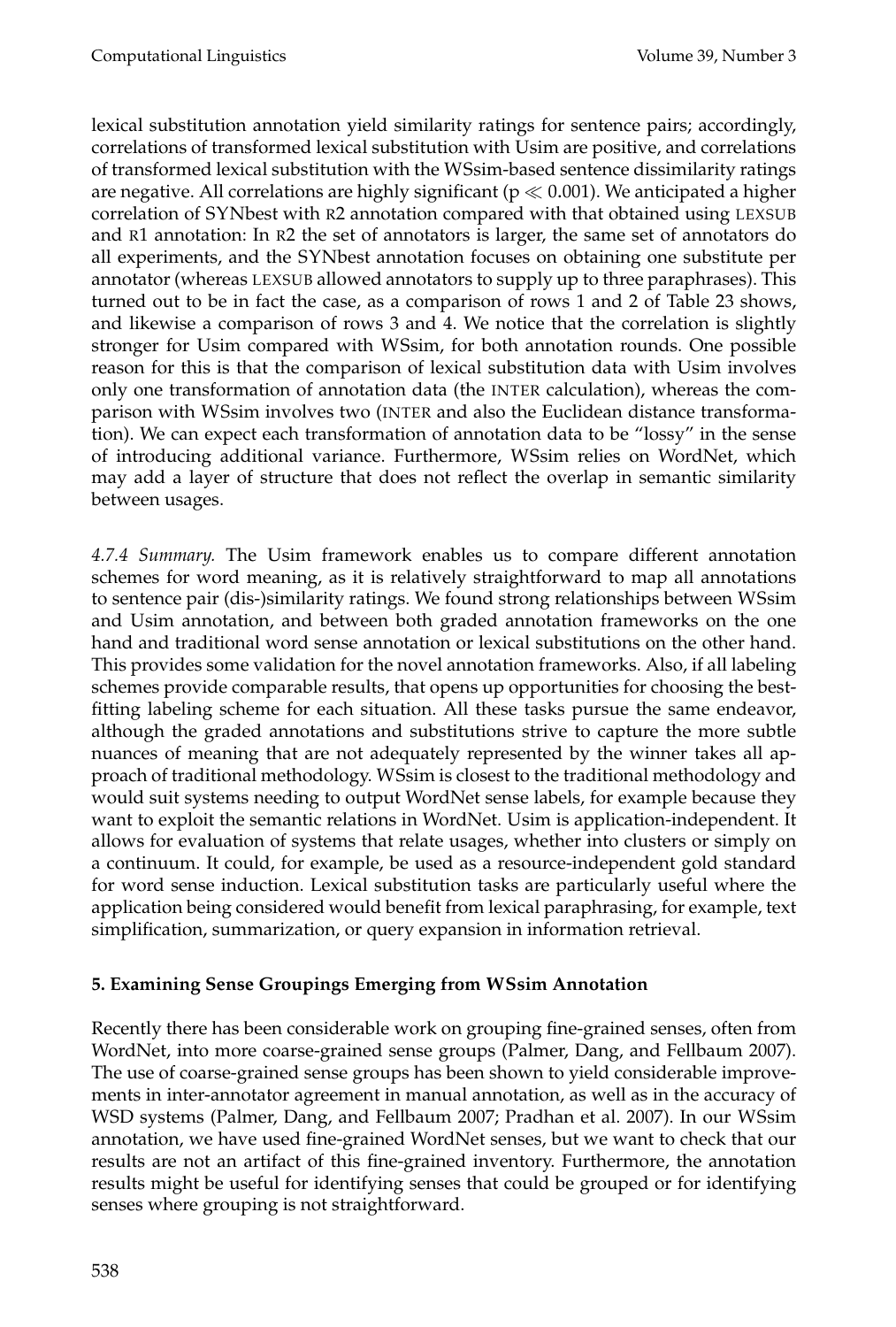In WSsim, annotators gave ratings for each sense of a target word. If an annotator perceives two senses of some target word as very similar, they will probably give them similar ratings, and not just for a single sentence but across all the sentences featuring the target word in question. So by looking for pairs of senses that tended to receive similar ratings across all sentences, we can identify sense descriptions that according to our annotators describe similar senses. Conversely, we expect that unrelated senses would have dissimilar ratings. If there were many senses that the WSsim annotators implicitly "grouped" by giving them similar ratings throughout, we would have to revise our finding that WSsim annotators often perceived more than one sense to be applicable, as they would have perceived only what could be described as one implicit sense group.

If a coarse-grained sense grouping is designed with the aim of reflecting sense distinctions that would be intuitively plausible to an untrained speaker of the language, then senses in a common group should also be similar according to WSsim annotation. So when WSsim annotators give very different ratings to senses that are in the same coarse-grained group, or very similar ratings to senses that are in different groups, this can point to problems in a coarse-grained sense group.

In this section, first we describe two existing sense groupings (Hovy et al. 2006; Navigli, Litkowski, and Hargraves 2007). Then we test the extent that the annotations accord with sense groupings by:

- 1. comparing judgments against the existing groupings, and re-examining the question of how often WSsim annotators found multiple different WordNet senses highly applicable.
- 2. using the WSsim data to examine the extent that the annotations could be used to induce sense groupings.

## **5.1 Existing Sense Grouping Efforts**

*OntoNotes.* The OntoNotes project (Hovy et al. 2006; Chen and Palmer 2009) annotates word sense, along with coreference and semantic roles. The senses that it uses for verbs are WordNet 2.1 and 2.0, manually grouped based on both syntactic and semantic criteria. Examples of these criteria include the causative/inchoative distinction, and semantic features of particular argument positions, like animacy. Once the sense groups for a lemma are constructed manually, they are used in trial annotation. If an interannotator agreement of approximately 90% is reached, the lemma's sense groups are used for annotation; otherwise they are revised. Chen and Palmer report that the sense groups used in OntoNotes have resulted in a rise in inter-annotator agreement as well as annotator productivity. The third column of Table 24 shows OntoNotes groups for the noun *account*.

*5.1.1 The SemEval-2007 English All Words Task (EAW).* For the English All Words task at SemEval-2007, WordNet 2.1 senses were grouped by mapping them to the more coarse-grained Oxford Dictionary of English senses. For the training data, this mapping was done automatically; for the test data, the mapping was done by hand (Navigli, Litkowski, and Hargraves 2007). For our analysis, we used only lemmas that were included in the test data where the mapping had been produced manually.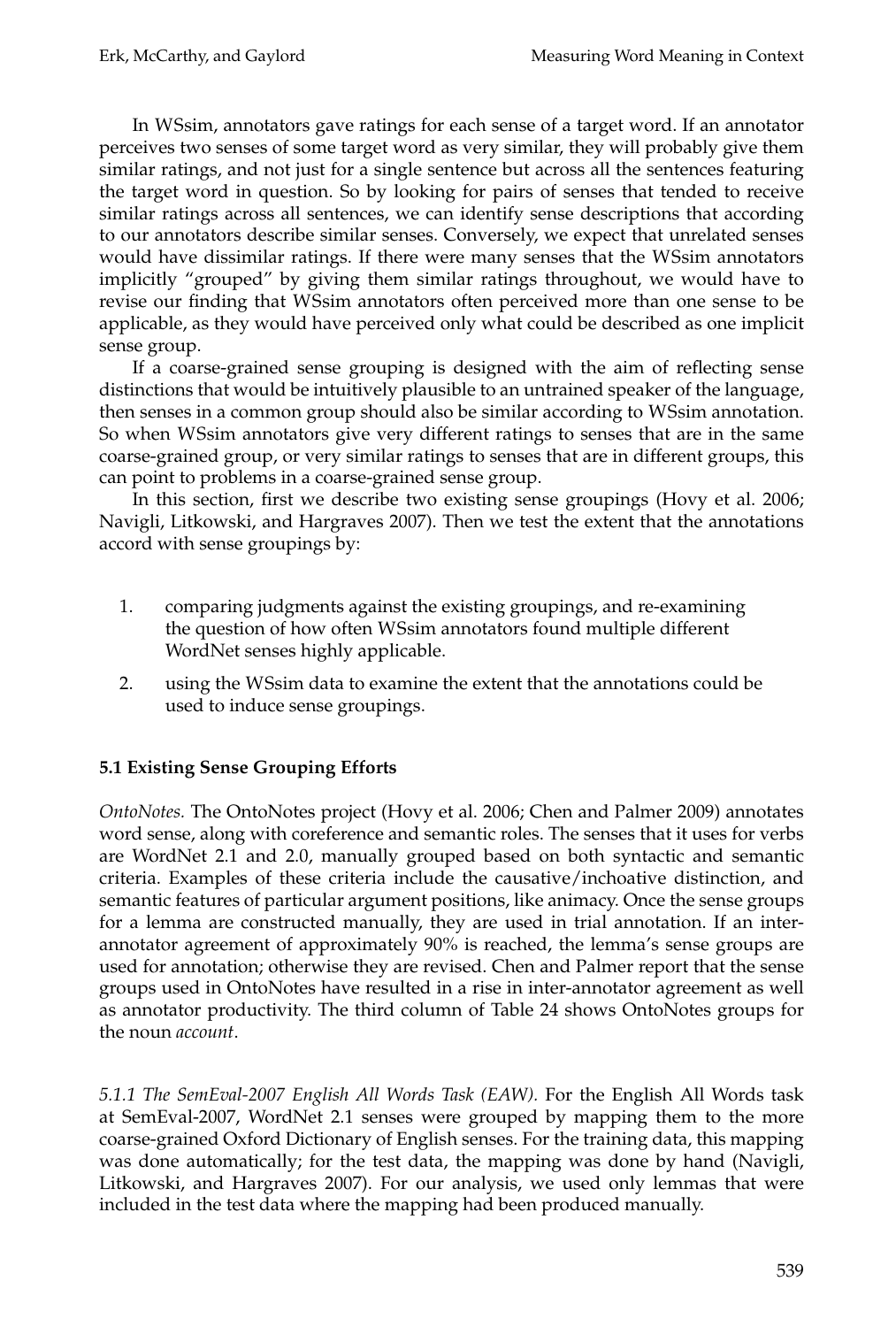WordNet 2.1 senses of the noun *account*, and their groups in OntoNotes (ON) and EAW.

| WordNet sense                                                                       | WordNet<br>sense no. | ON<br>group | EAW<br>group   |
|-------------------------------------------------------------------------------------|----------------------|-------------|----------------|
| business relationship: "he asked to see the executive<br>who handled his account"   | З                    | 1.1         | 5              |
| report: "by all accounts they were a happy couple"                                  | 8                    | 1.2         | 2              |
| explanation: "I expected a brief account"                                           | 4                    | 1.2         | $\overline{2}$ |
| history, story: "he gave an inaccurate account of<br>the plot $[]''$                |                      | 1.3         | $\mathcal{P}$  |
| report, story: "the account of his speech [] made<br>the governor furious"          | $\mathcal{L}$        | 1.3         | 2              |
| account statement: "they send me an accounting<br>every month"                      | 7                    | 1.4         | 4              |
| bill: "send me an account of what I owe"                                            | 9                    | 1.4         | 4              |
| score: "don't do it on my account"                                                  | 5                    | 1.5         | 3              |
| importance: "a person of considerable account"                                      | 6                    | 1.6         | 3              |
| the quality of taking advantage: "she turned her<br>writing skills to good account" | 10                   | 1.7         | 1              |

Column (4) of Table 24 shows EAW groups for the noun *account*. <sup>24</sup> The two resources largely agree in the groupings for *account*. But whereas EAW groups senses 1, 2, 4, and 8 together, OntoNotes splits those senses into two groups.

### **5.2 Does WSsim Annotation Conform to Existing Sense Groups?**

In the WSsim annotation, we have used the fine-grained senses of WordNet 3.0. But annotators were free to give high ratings for a sentence to more than one sense. So it is possible that they implicitly used more coarse-grained sense distinctions. In this and the following section, we will explore the question of whether, and to what extent, WSsim annotators used implicit coarse-grained sense groups. In this section, we will first ask whether their annotation matched the sense groups of either OntoNotes or EAW. OntoNotes and EAW differ in the lemmas they cover. Also, as we saw earlier, when they both cover a lemma, they do not always agree in the sense groups that they propose. So we study the agreement of WSsim annotation with the two sense groupings separately. We only study the lemmas which are in both the WSsim data and in either OntoNotes or the EAW test data, listed in Table 25.

Tables 26 and 27 show the results. Table 26 looks at the number of sentences where two senses both had high ratings, but are in different groupings in either OntoNotes or EAW. The first row shows how many sentences there were where two senses received a judgment of  $\geq 3$ , but the two senses were not in a common OntoNotes/EAW group. The second row shows the same for judgments  $\geq 4$ , and the last row for judgments of 5 only. In general, the percentages are higher for EAW than for OntoNotes. This is not due to any difference in granularity between the two resources. The EAW sense groups encompass on average 2.3 fine-grained senses for the R1 lemmas and 2.6 for the

<sup>24</sup> The table shows the EAW groups of the WordNet senses, but the group numbering is our own for ease of reference as no labels are given in EAW.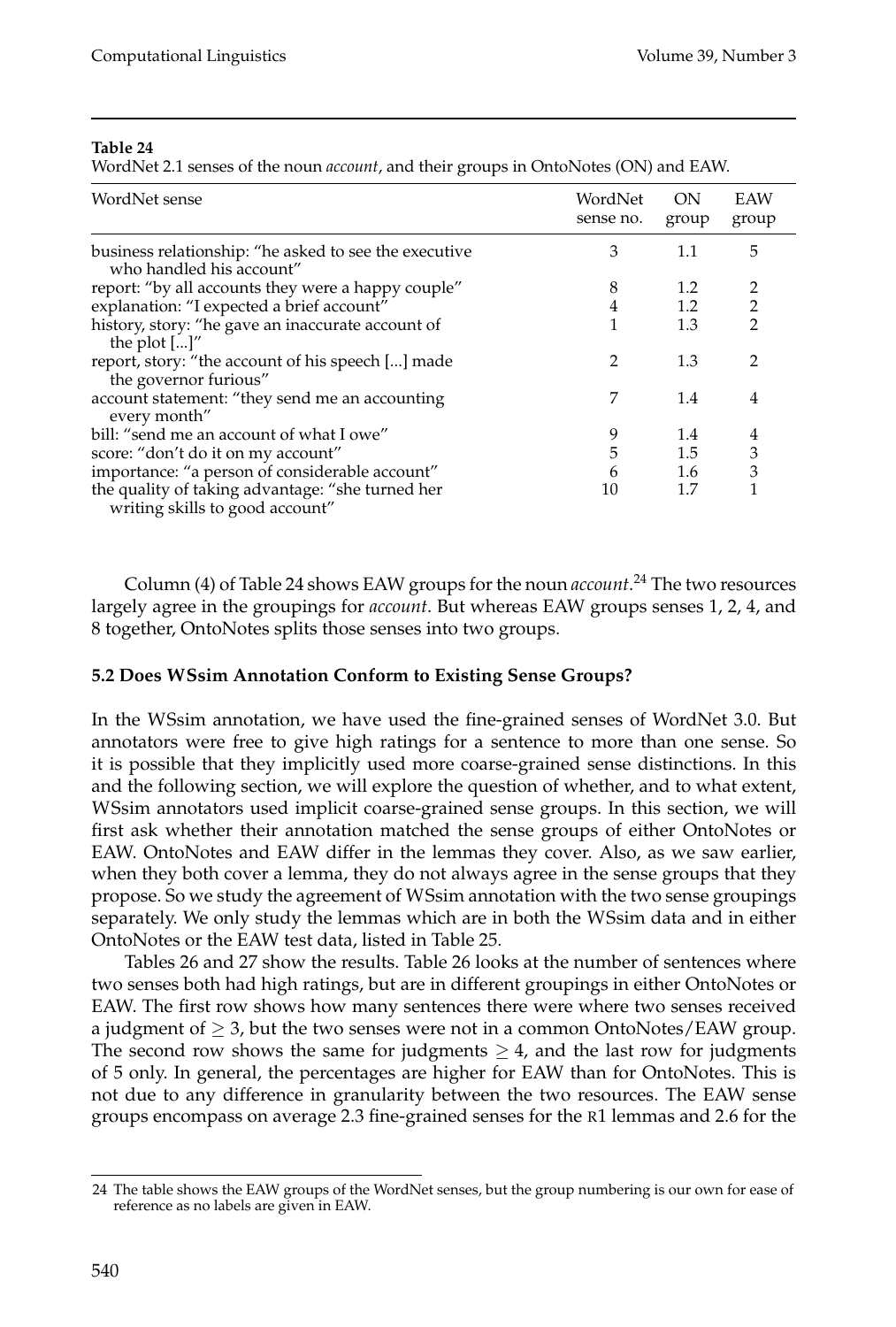Lemmas in R1 and R2 WSsim that have coarse-grained mappings in OntoNotes and SemEval 2007 EAW.

|                                    |                            | R1  |               | R2  |
|------------------------------------|----------------------------|-----|---------------|-----|
| lemma                              | $\mathop{\rm ON}\nolimits$ | EAW | $\mathbf{ON}$ | EAW |
| account.n<br>add.v<br>ask.v        |                            |     |               |     |
| call.v<br>coach.n                  |                            |     |               |     |
| different.a<br>dismiss.v<br>fire.v |                            |     |               |     |
| fix.v<br>hold.v<br>lead.n          |                            |     |               |     |
| new.a<br>order.v                   |                            |     |               |     |
| paper.n<br>rich.a<br>shed.v        |                            |     |               |     |
| suffer.v<br>win.v                  |                            |     |               |     |

#### **Table 26**

Sentences that have positive judgments for senses in different coarse groupings: percentage, and absolute number in parentheses. J. = WSsim judgment, averaged over annotators.

|                           |                  |                     | OntoNotes              |                     |                  | EAW                   |                  |                     |  |  |  |
|---------------------------|------------------|---------------------|------------------------|---------------------|------------------|-----------------------|------------------|---------------------|--|--|--|
| J.                        | Rd. 1            |                     | Rd. 2                  |                     |                  | Rd. 1                 | Rd. 2            |                     |  |  |  |
| $\geq$ 3<br>$\geq 4$<br>5 | 28%<br>13%<br>3% | (42)<br>(19)<br>(5) | $52\%$<br>$16\%$<br>3% | (52)<br>(16)<br>(3) | 78%<br>41%<br>8% | (157)<br>(82)<br>(17) | 62%<br>22%<br>6% | (50)<br>(18)<br>(5) |  |  |  |

#### **Table 27**

Sentences that have widely different judgments for pairs of senses in the same coarse grouping: percentage, and absolute number in parentheses. J $1$  = WSsim judgment for the sense with the lower rating, averaged over annotators; J2 = averaged WSsim judgment for the higher-rated of the two senses.

|          |    |                                 |              | OntoNotes       |             |                 |             | <b>EAW</b>       |              |  |  |  |
|----------|----|---------------------------------|--------------|-----------------|-------------|-----------------|-------------|------------------|--------------|--|--|--|
| J1       | Ī2 | Rd. 1                           |              | Rd. 2           |             | Rd. 1           |             | Rd. 2            |              |  |  |  |
| $\leq$ 2 |    | $\leq 2 \geq 4$ 35%<br>5 $11\%$ | (52)<br>(16) | $30\%$<br>$4\%$ | (30)<br>(4) | $20\%$<br>$2\%$ | (39)<br>(4) | $60\%$<br>$15\%$ | (48)<br>(12) |  |  |  |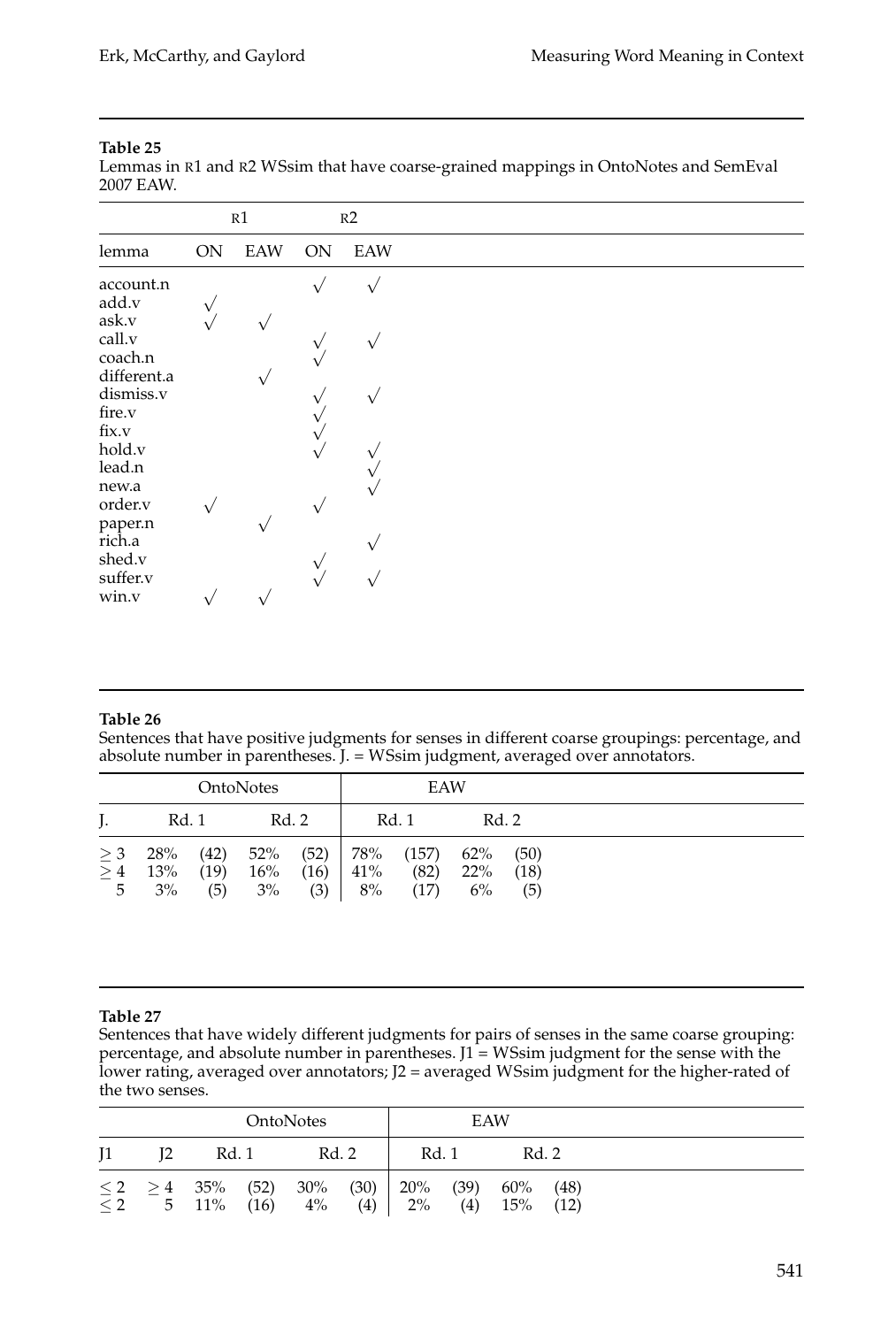$R2$  lemmas, and for OntoNotes the mean group sizes are 2.3 ( $R1$ ) and 2.4 ( $R2$ ). More likely it is due to the individual lemmas. We observe that ratings of "similar" or higher are frequent. In all conditions except WSsim-1/OntoNotes, we find percentages over 50%. On the other hand, there are many fewer sentences where two senses received judgments of "very similar" or "identical" but were not in the same OntoNotes or EAW group, but these cases do exist. For example, there were five sentences with the target *dismiss.v* which in WSsim received an average judgment of 4 or 5 for senses from two different OntoNotes groups, 1.1 and 1.2. As *dismiss* is an R2 lemma, for which only 10 sentences were annotated, this means that this phenomenon was found in half the sentences annotated. The two sense groups are related: One is a literal, the other a metaphorical, use of the verb. OntoNotes group 1.1 is defined as 'refuse to give consideration to something or someone,' and group 1.2 is 'discharge, let go, persuade to leave, send away.' One such sentence was the second sentence in Table 13.

Table 27 lists the number of sentences where two senses in the same OntoNotes or EAW grouping received widely different ratings in the WSsim annotation. The first row shows how many sentences there were where one sense received a rating of  $\leq 2$ and another sense from the same OntoNotes or EAW group had a rating of  $\geq$  4. The second row shows the same for sense pairs in the same coarse-grained group where one received a rating of  $\leq 2$  and the other the highest possible rating of 5. (Note that the table considers judgments averaged over all annotators, so this row counts only sentences where all annotators agreed on the highest rating.) An example of such a case is *Rich people manage their money well*. In WSsim the first sense in WordNet (*possessing material wealth*) received an average score of 5 (i.e. a unanimous verdict), whereas all other senses received a score of less than 2. This included the third sense (*of great worth or quality; "a rich collection of antiques"*), which had an average of 1.625, and sense 8 (*suggestive of or characterized by great expense; "a rich display"*) with an average of 1.125. Both senses 3 and 8 are in the same group as sense 1 in EAW.

These are sentences where the WSsim annotation suggests a more fine-grained analysis than the OntoNotes and EAW groups offer. The percentages are substantial: For the more inclusive analysis in the first row, the numbers are between 20% and 60% of all sentences, and between 2% and 15% of sentences even fall into the more restrictive case in the second row. There is no clear trend in whether we see more of this type of disagreement for OntoNotes or for EAW, or for the first or the second round of WSsim annotation.

We see that there are a considerable number of sentences where either two senses from the same OntoNotes or EAW group have received diverging WSsim ratings, or two senses from different groups have received high ratings. In this way, the WSsim annotation can be used to scrutinize sense groupings: If one aim of the sense groupings is to form groups that would match intuitive sense judgments by untrained subjects, then WSsim annotation would suggest that the senses of *dismiss.v* that correspond to 'dismiss a person' and 'dismiss an idea' may be too close together to be placed in different groups.

## **5.3 Inducing Sense Relatedness from WSsim Annotation**

In the WSsim annotation, annotators have annotated each occurrence of a target word with a rating for each of the WordNet senses for the target, as illustrated in Tables 6–8. This allows us, conversely, to chart the ratings that a WordNet sense received across all sentences. Table 28 shows this chart for two senses of the noun *account*. In the table, ratings are averaged across all annotators. In this case, the averaged ratings are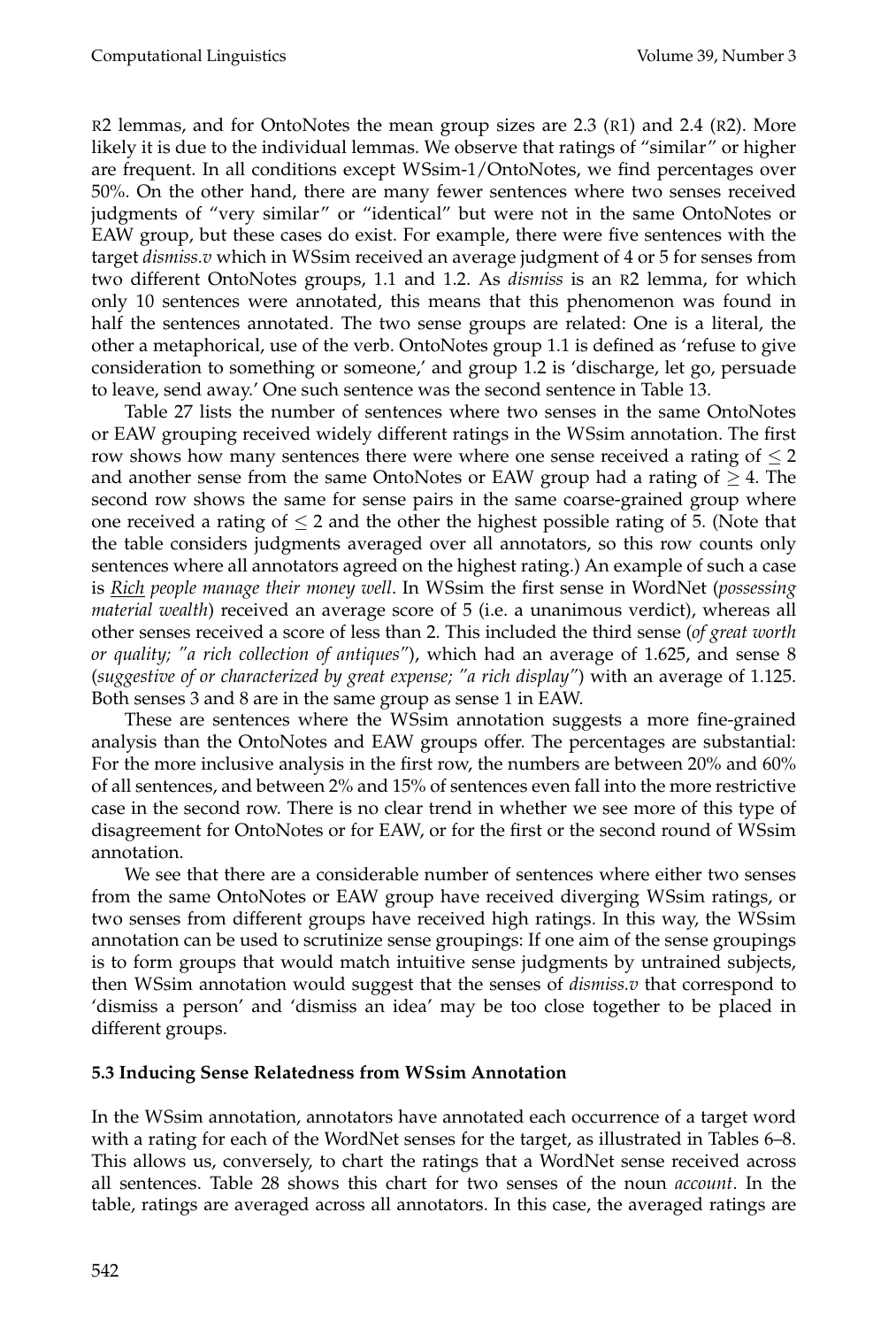#### WordNet Sentence sense 1 2 3 4 5 6 7 8 9 10 1 1.00 2.25 1.13 4.25 1.13 1.0 1.13 1.13 1.13 4.25 4 1.50 3.00 1.25 2.88 1.50 1.50 1.63 1.00 1.38 3.88  $\begin{array}{c} 8 \\ 0 \end{array}$  $0.6$  $0.5$  $\frac{6}{1}$  $0.4$  $0<sub>4</sub>$  $\degree$  $0.2$  $0.2$  $\overline{0}$ .  $\overline{0}$  $\overline{0}$  $0.5$  $10$  $10$  $-0.5$  $0.5$  $1.0$  $10$  $0.5$  $0.0$  $0.0$ rho rho  $(b)$  R2  $(a)$  R1

#### **Table 28**

WSsim ratings for two senses of the noun *account* for 10 annotated sentences (averaged over annotators).

#### **Figure 4**

Correlation between sense pairs: Distribution of rho values (Spearman's rho).

similar for the two senses: They tend to be high for the same sentences, and low for the same sentences. In general, senses that are closely related should tend to receive similar ratings: high on the same sentences, and low on the same sentences, as illustrated for the two senses in Table 28.

This then means that we can test the *correlation* on the ratings for two senses to see if the WSsim annotators perceived them to be similar. We compute correlation for any pair of senses for a common lemma, again using Spearman's rho.<sup>25</sup> Figure 4 shows the distribution of rho values obtained for all the sense pairs, as histograms for R1 (left) and R2 (right). When two senses are strongly positively correlated, this means that the annotators likely viewed them as similar. When two senses are strongly negatively correlated, this means they are probably so different that they tend never to be assigned high ratings for the same sentences. We see that in both rounds, there were roughly as many positive correlations as negative correlations. In R1, the rho values seem more or less equally distributed over the range from −1 to 1. In R2, there were more annotators and the distribution is closer to a normal distribution with more rho values close to 0.

<sup>25</sup> We exclude senses that received a uniform rating of 1 on all items. For R1 there were no such cases and for R2 there were only 14 out of a total of 275 senses.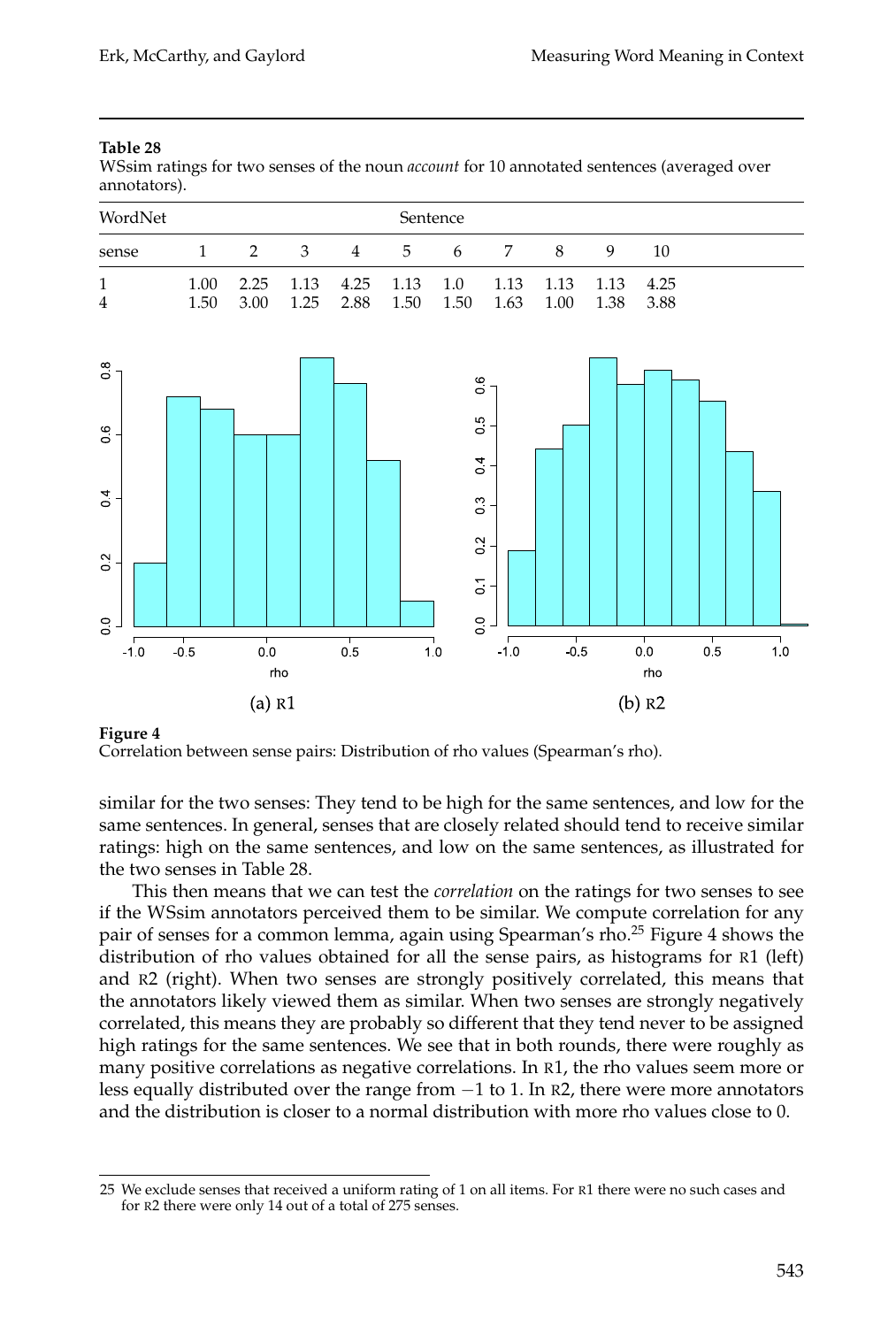We have shown the OntoNotes and EAW sense groups for the noun *account*. We can now look at the WSsim-derived correlations for the same lemma, shown in Figure 5. The first row in each box shows the WordNet sense number, and the second row shows the OntoNotes and EAW sense groups. All three labels are those used in Table 24. Each edge represents a correlation in the WSsim annotation. To avoid clutter, only correlations with rho  $\geq 0.5$  are included, and a sense is only shown if it is correlated with any other sense. Edge thickness corresponds to the value of the correlation coefficient rho between each two senses; rho is also annotated on the edges. The first thing to note is that WSsimbased correlation does not give us sense groups. Correlations are of different strengths, and different cutoffs would result in different link graphs. Even for the chosen cutoff of rho  $= 0.5$ , the correlations do not induce cliques (in the graph-theoretic sense). For example, the sixth sense of *account* shows a correlation of rho  $\geq 0.5$  with the eighth sense, but not with any of the other senses to which the eighth sense is linked. The figure also shows that there are some senses that are strongly correlated in their annotation but are not grouped in one or the other of the existing groupings. For example, senses 3 (*the executive who handles his account*) and 7 (*account statement*) are strongly correlated, but are in different groups in OntoNotes as well as in EAW. There are also senses that share the same group in one of the coarse grained inventories, but have a weak or even a negative correlation based on the WSsim annotation. For example,



### **Figure 5**

Sense correlation in the WSsim annotation for the noun *account*. Showing all correlations with rho ≥ 0.5. Upper row in each box: WordNet sense number. Lower row: OntoNotes and EAW sense groups. Edge thickness expresses strength of correlation.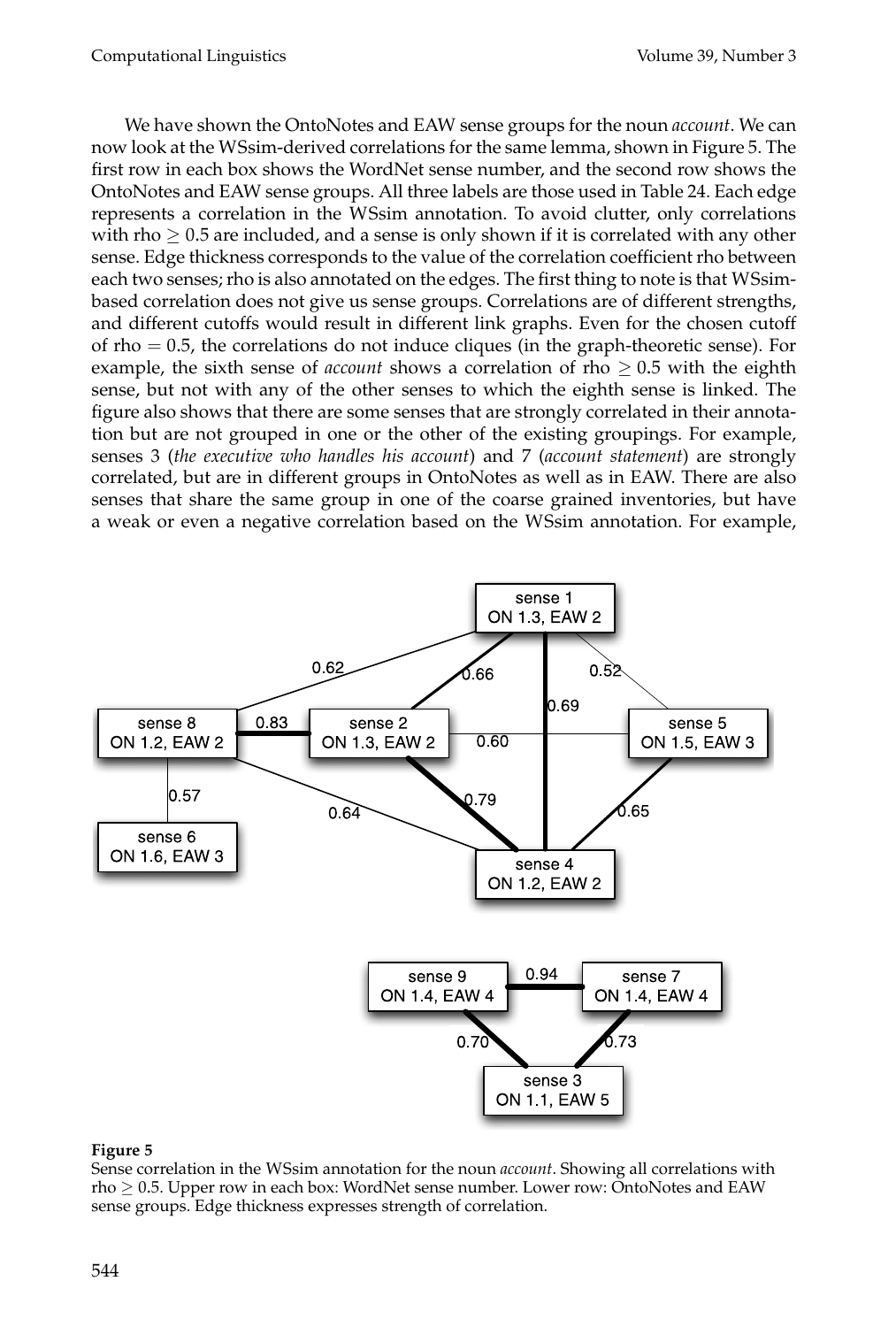

#### **Figure 6**

Overall correlation versus annotation in single sentences: Number of sentences in which two senses with an overall correlation  $\leq \rho$  have both been annotated with a judgment of  $\geq j$ , for  $j = 3, 4, 5$ . (Judgments averaged over annotators.)

for the lemma *paper*, senses 1 (*a material made from cellulose pulp*) and 4 (*a medium for written communication*) are in the same EAW group, but have a correlation in WSsim of  $rho = -0.52$ .

In Section 5.2 we asked whether the many cases where WSsim annotators gave high ratings to more than a single sense could possibly be explained by them implicitly using more coarse-grained senses. We answered this question by comparing the WSsim annotation to OntoNotes and EAW sense groups, finding a considerable number of sentences where two senses received a high rating but were not from the same sense group. Now we can repeat the question, but try to answer it using the WSsim sense relations obtained from correlation: Is it possible that WSsim annotators implicitly used more coarse-grained senses, but just not the OntoNotes or EAW sense groups?

We tested how often annotators gave ratings of at least *similar* (i.e., ratings ≥ 3) to senses that were related at a level  $\leq$  rho, for rho ranging from  $-1$  to 1. The question that we want to answer is: If annotators give high ratings to multiple senses on the same sentence, is it always to senses that are strongly positively correlated, or do they sometimes pick multiple senses that are not strongly correlated, or even senses that are negatively correlated? The results are shown in Figure 6. First, we can see that there is a sizeable number of sentences where two senses that are negatively correlated have both received a positive judgment. For R1, the numbers for negatively correlated senses are 135 ( $j \ge 3$ ), 29 ( $j \ge 4$ ), and 2 ( $j = 5$ ). For R2, the numbers of sentences are lower absolutely and in proportion, with 29 ( $j \ge 3$ ), 7 ( $j \ge 4$ ), and 0 ( $j = 5$ ). It is also interesting to look at a less stringent threshold than rho  $\leq 0$ ; we can use the significance levels  $p \le 0.05$  and  $p \le 0.01$  for this. If we look at sense pairs that were not positively correlated at  $p \le 0.05$  ( $p \le 0.01$ ), there were 185 (205) sentences in R1 and 54 (88) sentences in R2 where two such senses both received judgments of 3 or higher. Note that the significance levels of  $p \leq 0.05$ ,  $p \leq 0.01$  are here just arbitrary thresholds at which to inspect the data; they are not thresholds that determine the significance of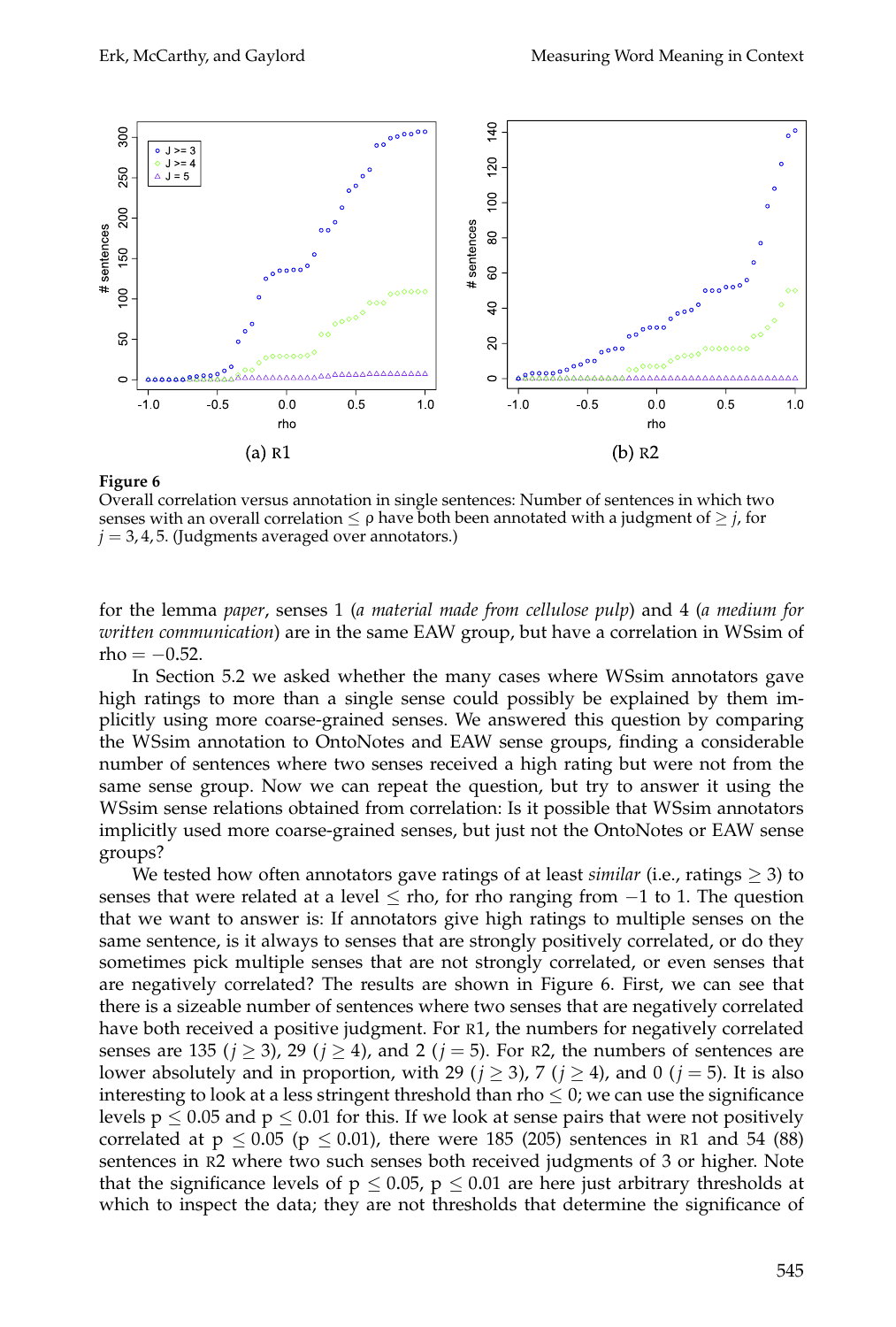some hypothesis.<sup>26</sup> This brings us back to the question asked above of whether the WSsim annotators implicitly used more coarse-grained senses. If they had implicitly used more coarse-grained senses, we would have expected to see very few cases where unrelated senses got a high rating on the same sentence. What we found instead was that such cases were relatively frequent, which implies that WSsim annotators in both rounds "mix and match" senses specifically for each sentence that they evaluate. For example, the senses 1 (*she dismissed his advances*) and 5 (*I was dismissed after I gave my report*) of *dismiss* are negatively correlated (rho = −0.61) yet have average judgments of 3.25 and 4.125 on the second example in Table 13.

*5.3.1 Summary.* In this section we have analyzed the WSsim annotation in comparison with more coarse-grained sense repositories. One aim was to find out whether annotators really used the fine granularity that the WSsim task offered or whether they implicitly used more coarse-grained senses. Both by comparing the WSsim annotation to coarse-grained OntoNotes and EAW sense groups, and by comparing the WSsim annotation to the sense relations implied by WSsim, we find that annotators did make use of the ability to combine sense ratings in a way that was particular to each sentence they annotated. We also conclude that WSsim annotation can be used to evaluate OntoNotes and EAW groupings with respect to the level to which senses are intuitively distinguishable to untrained subjects. Here, WSsim annotation can uncover senses in different groups that WSsim annotators often conflate, or senses in a single coarse group that WSsim annotators treat differently.

## **6. Usim and Sense Groupings**

One of the major motivations for the Usim task is that it allows us to examine the meanings of words without recourse to a predefined inventory. We have demonstrated in this paper that the data from this task can be compared directly to paraphrase data as well as to data annotated for word sense. In the previous section we have focused on using our WSsim data to examine existing sense groupings. WSsim is useful precisely because it has sense annotations from an existing inventory, WordNet, so we can use the graded annotations to see how these senses relate, and also relationships between coarser grained inventories with mappings to WordNet. Usim does not capture this information, nevertheless it might be useful as a resource for examining sense groupings. We can use it to examine the extent to which sense groupings keep usages together that have a high usage similarity according to Usim, and keep sentences with low usage similarity apart. In this analysis, we use the data from R2 because this has Usim judgments for sentences alongside traditional word sense annotations (WSbest). As WSbest annotation, we use the mode of the chosen senses $^{27}$  (as in the analysis in Section 4.7) for each sentence in R2, and map it to its coarse-grained sense in

<sup>26</sup> We are performing multiple tests on the same senses, which increases the likelihood of falsely assuming two senses to be significantly correlated at some significance level (Type I errors). The significance levels are only arbitrary thresholds in our case, however. In addition, our analysis focuses on sense pairs that are *not* significantly positively correlated. For that reason, Type I errors actually reduce our estimate of the number of sentences in which two non-related senses both received high ratings. Conversely, correcting for multiple testing makes our estimate *less* conservative: If we count sentences with positive ratings for sense pairs that are not positively correlated at  $p \leq 0.05$  *with Bonferroni correction*, the number of sentences rises from 185 to 207 for judgments of 3 or higher.

<sup>27</sup> We perform this analysis only on sentences where there was one sense found as mode and where this had a coarse-grained mapping in either the EAW or OntoNotes resources.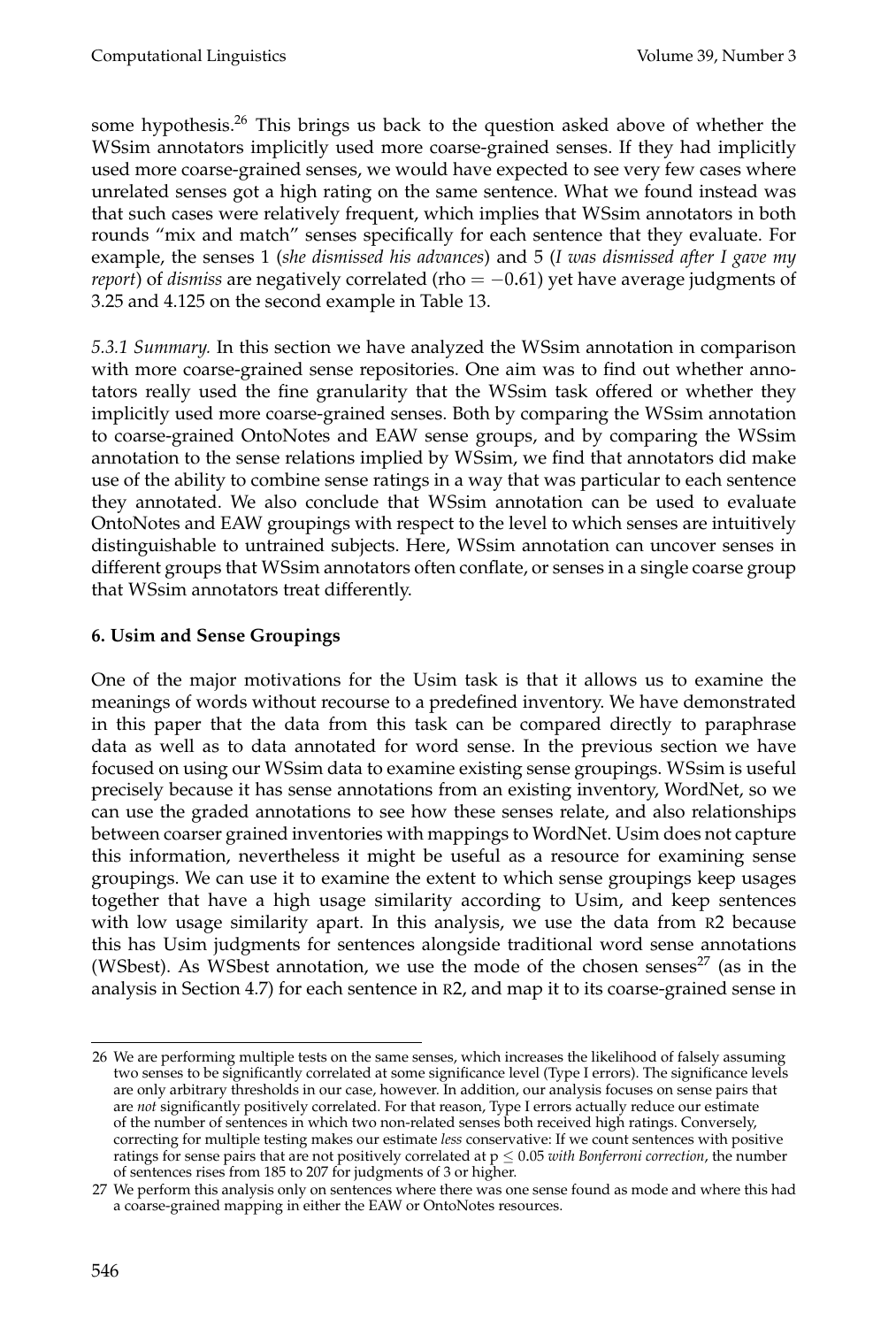EAW and/or OntoNotes. We then compute the average Usim similarity for all pairs of sentences with the same coarse-grained sense, and compare it with the average Usim similarity for sentence pairs with different coarse-grained senses. The results are shown in the first row of figures in Table 29. We see that the OntoNotes and EAW sense groups do indeed partition the sentences such that pairs within the same group have high usage similarity (4 or above) and those in different groups have low usage similarity (2 or below).

The second part of Table 29 performs the same analysis on the basis of individual lemmas. A dash (–) means that either there was no coarse mapping, or there were no sentence pairs in this category. For example, there were no sentence pairs identified as having different OntoNotes groups or EAW groups for the lemma *suffer.v*. For the lemmas *call.v* and *dismiss.v*, the two sense inventories give rise to the same groupings of sentence pairs.

In the table, we see many lemmas where the groupings concur with the Usim judgments. One example is *account.n*, where the sentence pairs in the same coarse group get high average Usim values, whereas sentence pairs with different coarse groups have low average Usim values. There are, however, a few lemmas where the average Usim values indicate that either the coarse groupings might benefit from another inspection, or that the lemma has meanings with subtle relationships where grouping is not a straightforward exercise. One example is *new.a*, which has the same high Usim values for both *same* and *different* categories in EAW. Another is *shed.v*, where the sentences annotated with the same OntoNotes groups actually have a lower average Usim value than those with different groups.

We can also use Usim judgments to analyze individual sense groups. This could be useful in determining specific groups that might warrant further revision, or that represent meanings which are simply difficult to distinguish. To demonstrate this, we analyzed all coarse-grained sense groups with at least one sentence pair in R2, that is, all groups that had at least two R2 sentences whose WSbest mode mapped to that coarse

#### **Table 29**

|           |             | OntoNotes        |             | EAW              |  |
|-----------|-------------|------------------|-------------|------------------|--|
|           | same<br>4.0 | different<br>1.9 | same<br>4.1 | different<br>2.0 |  |
|           |             | by lemma         |             |                  |  |
| account.n | 4.0         | 1.6              | 4.0         | 1.5              |  |
| call.v    | 4.3         | 1.4              | 4.3         | 1.4              |  |
| coach.n   | 4.6         | 2.3              |             |                  |  |
| dismiss.v | 3.8         | 2.6              | 3.8         | 2.6              |  |
| fire.y    | 4.6         | 1.2              |             |                  |  |
| fix.v     | 4.2         | 1.1              |             |                  |  |
| hold.v    | 4.5         | 2.0              | 3.8         | 1.9              |  |
| lead.v    |             |                  | 2.9         | 1.5              |  |
| new.a     | -           |                  | 4.6         | 4.6              |  |
| order.v   | 4.3         | 1.7              |             |                  |  |
| rich.a    |             |                  | 4.6         | 2.0              |  |
| shed.v    | 2.9         | 3.3              |             |                  |  |
| suffer.v  | 4.2         |                  | 4.2         |                  |  |

Average Usim rating for R2 where WSbest annotations suggested the same or different coarse grouping.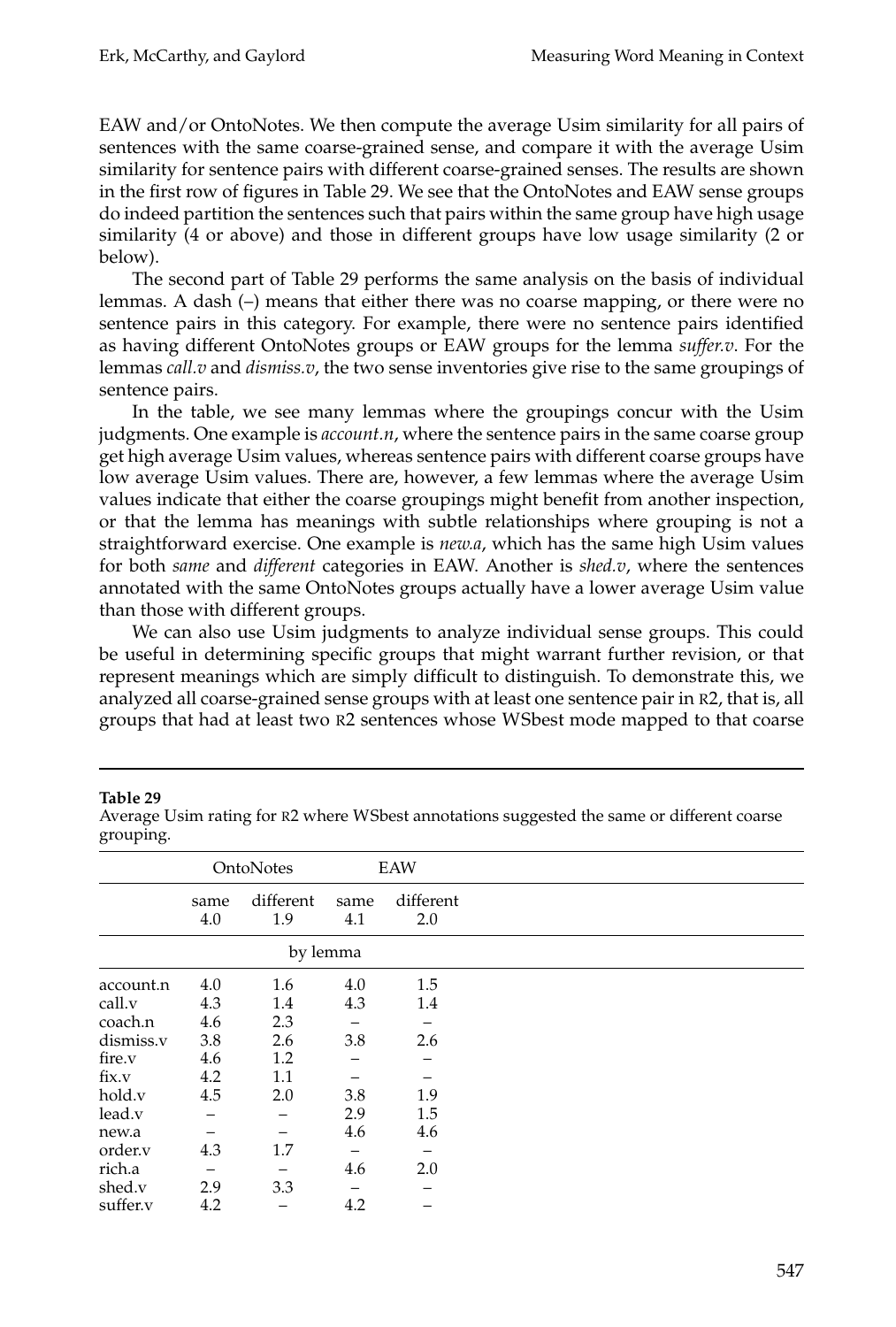group. (Naturally, due to the skewed nature of sense distributions and the fact that we only have ten sentences for each lemma, some groups do not meet this criterion.) We find that the majority of groups that were analyzed have an average Usim rating of over 4. This is the case for 75% of the analyzed EAW groups and 76% of OntoNotes groups. There were, however, groups with very low values. One example was group 1.1 of *shed.v* in OntoNotes, with an average Usim rating of 2.9. This group includes both literal senses (*trees shed their leaves*) and metaphorical senses (*he shed his image as a pushy boss*) of the verb *shed*. Another example is group 7 of *lead.n* in EAW, also with an average Usim of 2.9. This group includes *taking the lead* as well as *lead actor*, so quite a diverse collection of usages. Two example sentences annotated with these two senses are shown here. This pair had an average Usim value of 1.25.

My students perform a wide variety of music and they can be found singing leading roles in their high school and college musical productions, singing **lead** in rock and wedding bands, winning classical music competitions, singing at the summer conservatory of The Papermill Playhouse, and learning to sing so they can sing with local choirs.

And as a result of President Bush's initiative, which he took as part of the G-8 Presidency, and also the other changes in which the US, UK has been in the **lead**, not least in Afghanistan and Iraq, you can now feel the winds of change blowing through the Arab world.

In the future we hope to obtain more Usim data. When we have more data, we will investigate whether the groupings that Usim identifies as problematic tend to be the same ones that require more iterations in inventory construction (Hovy et al. 2006). We also plan to test whether groupings with low Usim ratings tend to have lower intertagger agreement on traditional WSD annotation.

## **7. Computational Modeling**

The graded meaning annotation data from Usim and WSsim annotation can be used to evaluate computational models of word meaning. In this section we summarize existing work on modeling the R1 data, which has already been made publicly available.

The WSsim data can be used to evaluate graded word meaning models as well as traditional WSD systems. Instead of evaluating only the highest-confidence sense of a WSD model, we can take a more nuanced look at a model's predictions, and give credit if it proposes multiple appropriate senses. In Erk and McCarthy (2009) we take advantage of this fact to evaluate and compare two supervised models on the WSsim data: a traditional WSD model, and a distributional model that forms one prototype vector for each sense of a given lemma. Both are trained on traditional single-sense annotation, but the prototype model does not see any negative data during training in order to avoid spurious negative data. For training, each word occurrence is represented as either a first-order or a second-order bag-of-words vector of its sentence. In an evaluation using weighted variants of precision and recall, we find that when the traditional WSD model is credited for all the senses that it proposes, rather than only the single sense with the highest confidence value, it does much better on both measures. This shows that the model does propose multiple appropriate senses, such that its performance may be underestimated in traditional evaluation. As was to be expected, the prototype models that do not see negative data during training have much higher recall at lower precision, for an overall better F-score (again using weighted variants of the evaluation measures).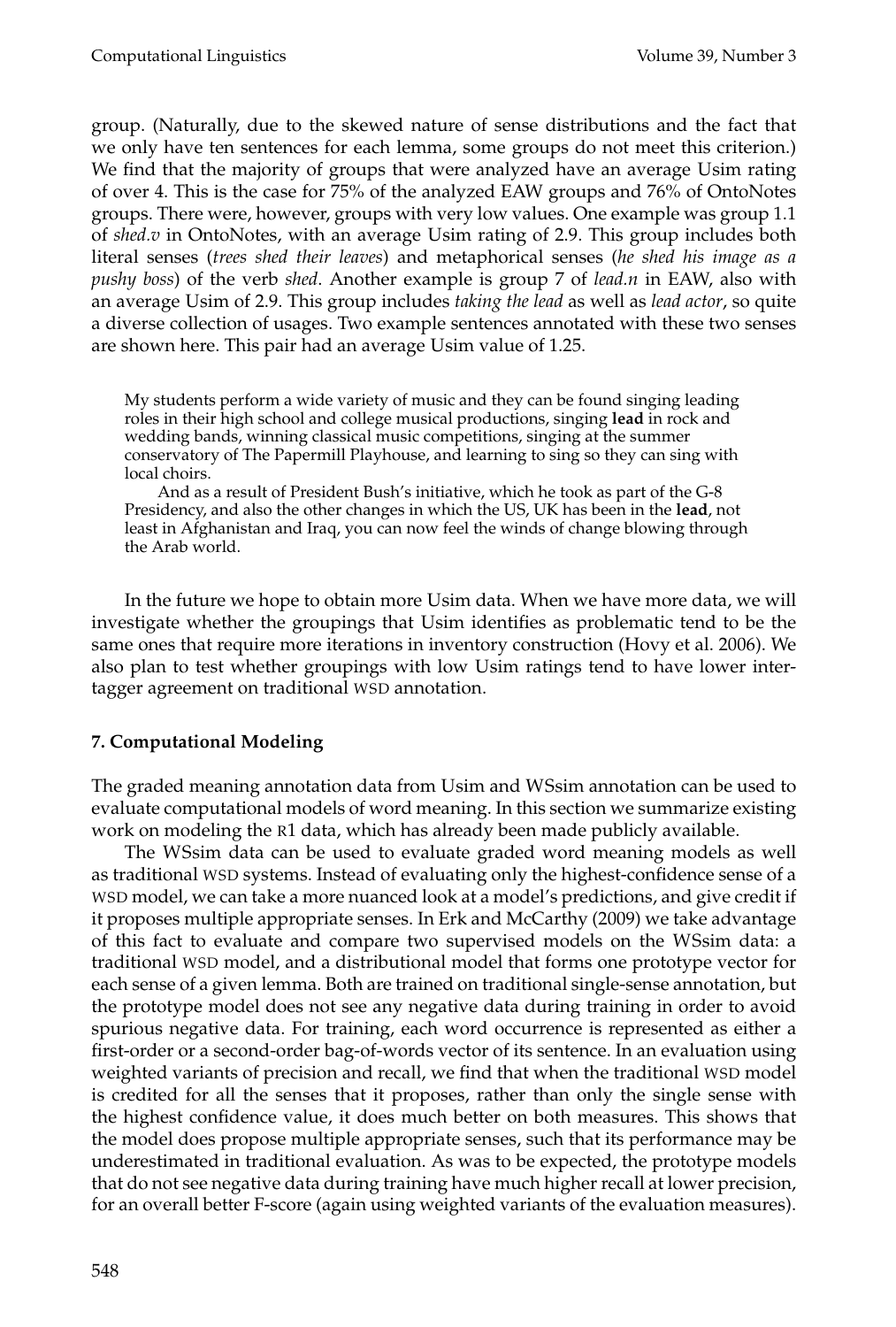Thater, Fürstenau, and Pinkal (2010) address the WSsim data with an unsupervised model. It represents a word sense as the sum of the vectors for all synonyms in its synset, plus the vectors for all hypernyms scaled down by a factor of 10. They also use a more complex, syntax-based model to derive occurrence representations. Unfortunately their results are not directly comparable to Erk and McCarthy (2009) because they evaluate on a subset of the data (verb lemmas only).

The Usim data, which directly describes the similarity of pairs of usages, can be used to evaluate distributional models of word meaning in context. So far, only one type of model has been evaluated on this data to the best of our knowledge: the clusteringbased approach of Reisinger and Mooney (2010). They use the Usim data to test to what extent their clusters correspond to human intuitions on a word's senses. Their result is negative, as a low correlation of human judgments and predictions suggests to them that the induced clusters are not a good match for human senses. The Usim data is particularly interesting for a different way of evaluating distributional and vector space approaches for word meaning in context. These have been evaluated on the tasks of lexical substitution (Erk and Pado 2008; Dinu and Lapata 2010; Thater, Fürstenau, and Pinkal 2010; Van de Cruys, Poibeau, and Korhonen 2011), information retrieval, and word sense disambiguation (Schütze 1998), but Usim, in contrast, offers a different and more direct evaluation perspective.

## **8. Conclusion**

In this paper we have explored the question of whether word meaning can be described in a graded fashion. Our aim has been to use annotation with graded ratings to capture untrained speakers' intuitions on word meaning. Our motivation has been two-fold. On the one hand we are drawing on current theories of cognition, which hold that mental concepts have "fuzzy boundaries." On the other hand we wanted to give a basis to current computational models for word meaning in context that predicts degrees of similarity between word occurrences. We have addressed this question through two novel types of graded annotations of word meaning in context that draws on methods from psycholinguistic experimentation. WSsim obtains word sense annotations from a given sense inventory but uses graded judgments for each sense. Usim judges similarity of pairs of usages of the same lemma.

The analysis of annotation results lets us answer our main question in the affirmative. Annotators can describe word meaning through graded ratings with good inter-annotator agreement, measured through pairwise correlation. Even though no indepth training on sense distinctions was provided, the pairwise correlations were good in every single case, indicating that all annotators did the tasks in a similar fashion. In both tasks, all annotators made use of the full graded scale, and did not treat the task as binary. The Usim annotation provides us with a means of comparing different word meaning annotation paradigms. We have used it to demonstrate that there is strong correlation of these new annotations with both traditional WSD labels, and with overlap of lexical paraphrases. This is as we anticipated, as all of these annotations are describing the same phenomenon of word meaning in context through different means.

In additional analysis of the WSsim annotation, we found a high proportion of sentences (between 23% and 46%) in which multiple senses received high positive judgments from the same annotators. At the same time, annotators used the WSsim ratings in a nuanced and fine-grained fashion, sometimes assigning high ratings on the same sentence to two senses that overall patterned very differently. Analyzing Usim annotation, we found that all annotators' ratings obey the triangle inequality in almost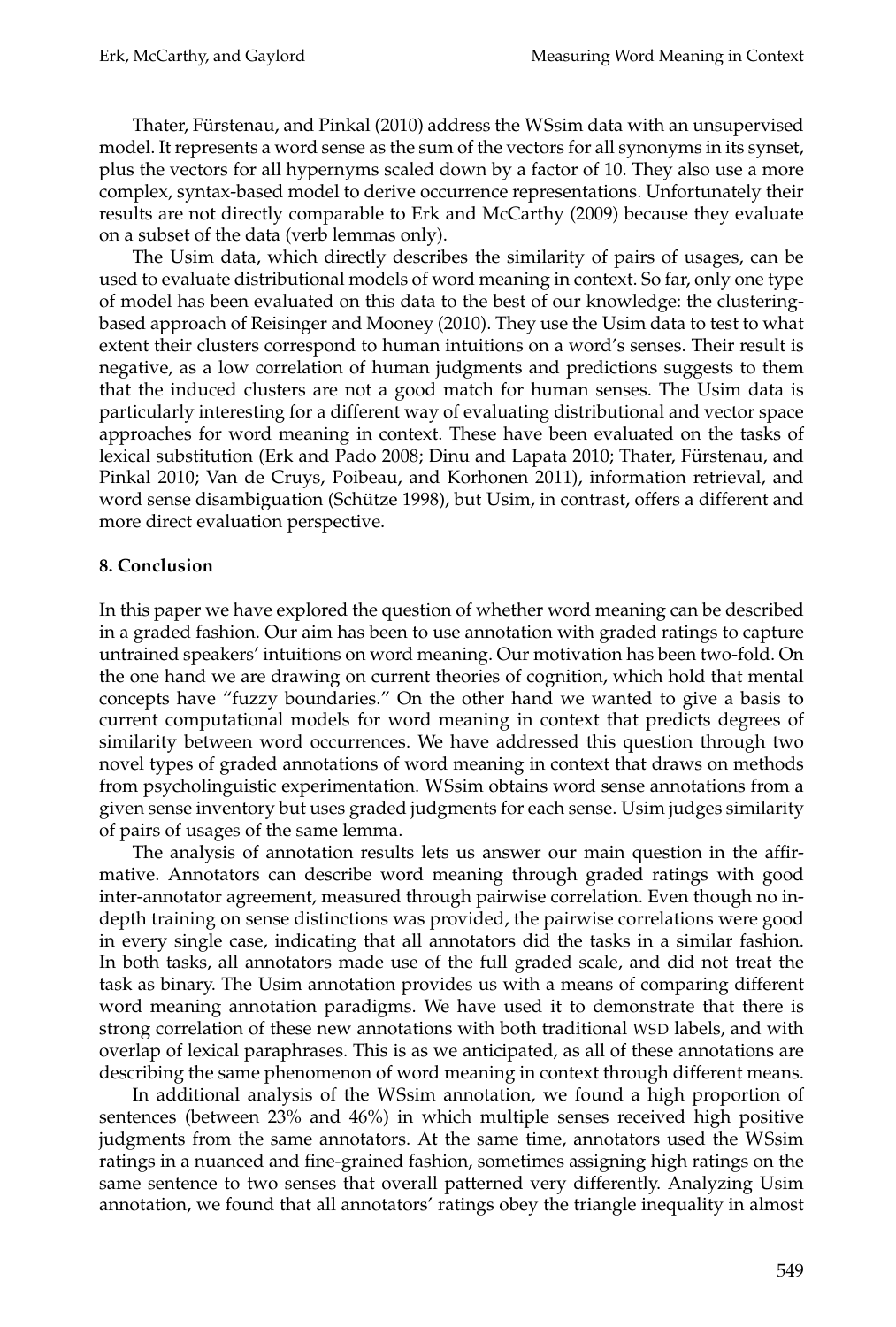all cases. This can be taken as a measure of intra-annotator consistency on the task. It also means that current distributional approaches to word meaning in context are justified in viewing usage similarity as metric. Triangle inequality can be used to check the validity of future Usim annotation.

We do not propose that either one of our annotations is a panacea for evaluation of systems that represent word meaning in context, but we argue that they provide data sets that better reflect the fluid nature of word meaning and allow us to evaluate questions related to word meaning in a new fashion. In this paper, we have used both WSsim and Usim data to analyze existing coarse-grained sense inventories. We have demonstrated that it is often not straightforward to group sentences into disjoint senses, depending on the lemma. We have also shown how both WSsim and Usim style judgments can be used to identify problematic lemmas, as well as sense groupings that may warrant another inspection to check whether they match naive speakers' intuitive judgments. The graded annotation can also be used to identify lemmas whose usages are difficult to group into clear distinct senses. This information can in the future be used to handle such lemmas differently when making sense inventories, in annotation, and in computational systems.

An important next question to consider is the use of WSsim and Usim data to evaluate computational models of word meaning. As we have shown (Erk and McCarthy 2009), WSsim data can be used to evaluate traditional WSD systems in a graded fashion. We plan to do a more large-scale evaluation to assess to what extent the performance of current WSD systems is underestimated. Also, fine-grained WSsim annotation can be used for a comparison of fine-grained and coarse-grained traditional WSD systems. We have also shown (Erk and McCarthy 2009) that WSsim can be used to evaluate graded word sense assignment systems. Although we used a supervised setting, however, we trained on traditional sense annotation. We plan to collect more WSsim annotation in order to be able to train word sense assignment systems on graded data, for example, using a regression model.

In the same vein, we will extend the available Usim data to cover many more sentences by using crowdsourcing. The use of Usim for supervised training of word meaning models is particularly interesting as all existing usage similarity models are unsupervised; given previous results in WSD, we can expect that supervision will improve the performance of models of usage meaning. One way of using Usim data in training is to learn a similarity metric. Metric learning (see, e.g., Davis et al. 2007) induces a distance measure from given constraints stating similarity or dissimilarity of items.

Our novel graded annotation frameworks, WSsim and Usim, are validated both through good agreement between those data sets themselves, as well as good agreement between those data sets and traditional word sense annotation and lexical substitutions. Because all labeling schemes provide comparable results, this allows different ways of evaluating systems providing different perspectives on system output. Furthermore, the different paradigms may suit different types of systems. Lexical substitution tasks (McCarthy 2002; McCarthy and Navigli 2009) are particularly useful where the application being considered would benefit from lexical paraphrasing, for example, text simplification, summarization, or query expansion in information retrieval. WSsim is closest to the traditional methodology (WSbest) and would suit systems needing to output WordNet sense labels, for example, because they want to exploit the semantic relations in WordNet for tasks such as inferencing or producing lexical chains. Unlike WSbest, it avoids a winner-takes-all approach and allows for more nuanced sense tagging. Usim is application-independent. It allows for evaluation of systems that relate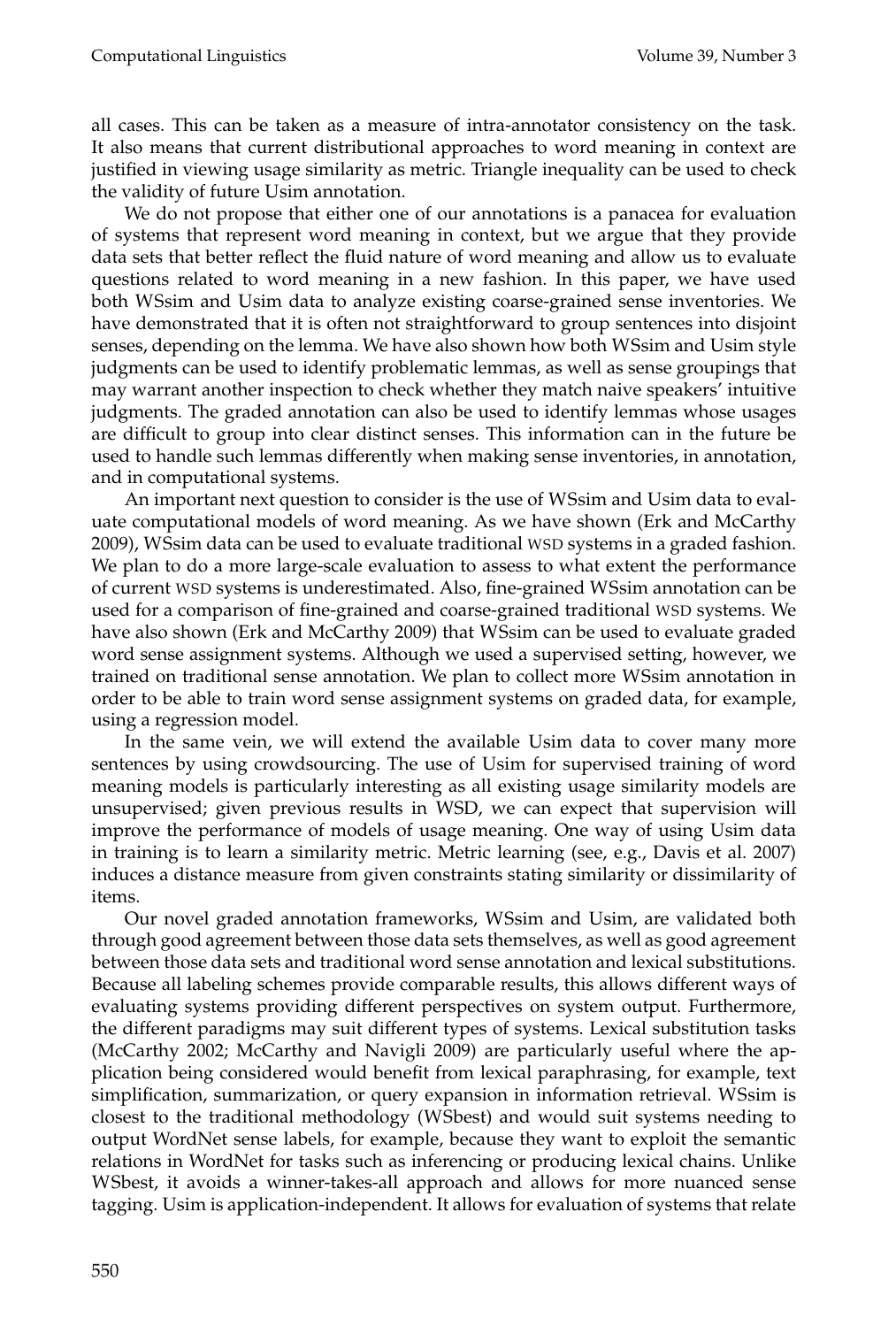usages, whether into clusters or simply on a continuum. It could, for example, be used as a resource-independent gold standard for word sense induction by calculating the within and across class similarities. Aside from its use as an enabling technology within a natural language processing application, a system that performs well at the Usim task may be useful in its own right. For example, it could be used to enable lexicographers to work on groups of examples that reflect similar meanings, or find further examples close to the one being scrutinized.

#### **Acknowledgments**

The annotation was funded by a UK Royal Society Dorothy Hodgkin Fellowship to Diana McCarthy. This work was supported by National Science Foundation grant IIS-0845925 for Katrin Erk. We are grateful to Huw McCarthy for implementing the interface for round 2 of the annotation. We thank the anonymous reviewers for many helpful comments and suggestions.

#### **References**

- Agirre, Eneko and Philip Edmonds, editors. 2007. *Word Sense Disambiguation: Algorithms and Applications*. Springer, Dordrecht.
- Agirre, Eneko, Lluís Màrquez, and Richard Wicentowski, editors. 2007. *Proceedings of the Fourth International Workshop on Semantic Evaluations (SemEval-2007)*. Prague.
- Baroni, Marco and Roberto Zamparelli. 2010. Nouns are vectors, adjectives are matrices: Representing adjective-noun constructions in semantic space. In *Proceedings of the 2010 Conference on Empirical Methods in Natural Language Processing*, pages 1,183–1,193, Cambridge, MA.
- Brown, Susan. 2008. Choosing sense distinctions for WSD: Psycholinguistic evidence. In *Proceedings of ACL-08: HLT, Short Papers (Companion Volume)*, pages 249–252, Columbus, OH.
- Brown, Susan. 2010. *Finding Meaning: Sense Inventories for Improved Word Sense Disambiguation*. Ph.D. thesis, University of Colorado at Boulder.
- Burchardt, Aljoscha, Katrin Erk, Annette Frank, Andrea Kowalski, Sebastian Pado, and Manfred Pinkal. 2006. The SALSA corpus: A German resource for lexical semantics. In *Proceedings of the Fifth International Conference on Language Resources and Evaluation (LREC 2006)*, pages 969–974, Genoa.
- Carpuat, Marine and Dekai Wu. 2007a. How phrase sense disambiguation outperforms word sense disambiguation for statistical

machine translation. In *Proceedings of the 11th Conference on Theoretical and Methodological Issues in Machine Translation (TMI 2007)*, pages 43–52, Skovde.

- Carpuat, Marine and Dekai Wu. 2007b. Improving statistical machine translation using word sense disambiguation. In *Proceedings of the 2007 Joint Conference on Empirical Methods in Natural Language Processing and Computational Natural Language Learning (EMNLP-CoNLL 2007)*, pages 61–72, Prague.
- Chen, Jinying and Martha Palmer. 2009. Improving English verb sense disambiguation performance with linguistically motivated features and clear sense distinction boundaries. *Journal of Language Resources and Evaluation (Special Issue on SemEval-2007)*, 43:181–208.
- Coecke, Bob, Mehrnoosh Sadrzadeh, and Stephen Clark. 2010. Mathematical foundations for a compositional distributed model of meaning. *Lambek Festschrift, Linguistic Analysis*, 36:345–384.
- Coleman, Linda and Paul Kay. 1981. Prototype semantics: The English word "lie." *Language*, 57:26–44.
- Copestake, Ann and Ted Briscoe. 1995. Semi-productive polysemy and sense extension. *Journal of Semantics*, 12:15–67.
- Cruse, D. A. 1995. Polysemy and related phenomena from a cognitive linguistic viewpoint. In Philip Saint-Dizier and Evelyne Viegas, editors, *Computational Lexical Semantics*. Cambridge University Press, pages 33–49.
- Davis, Jason, Brian Kulis, Prateek Jain, Suvrit Sra, and Inderjit Dhillon. 2007. Information-theoretic metric learning. In *Proceedings of the 24th International Conference on Machine Learning*, pages 209–216, Corvallis, OR.
- Deschacht, Koen and Marie-Francine Moens. 2009. Semi-supervised semantic role labeling using the Latent Words Language Model. In *Proceedings of EMNLP*, pages 21–29, Singapore.
- Dinu, Georgiana and Mirella Lapata. 2010. Measuring distributional similarity in context. In *Proceedings of the 2010*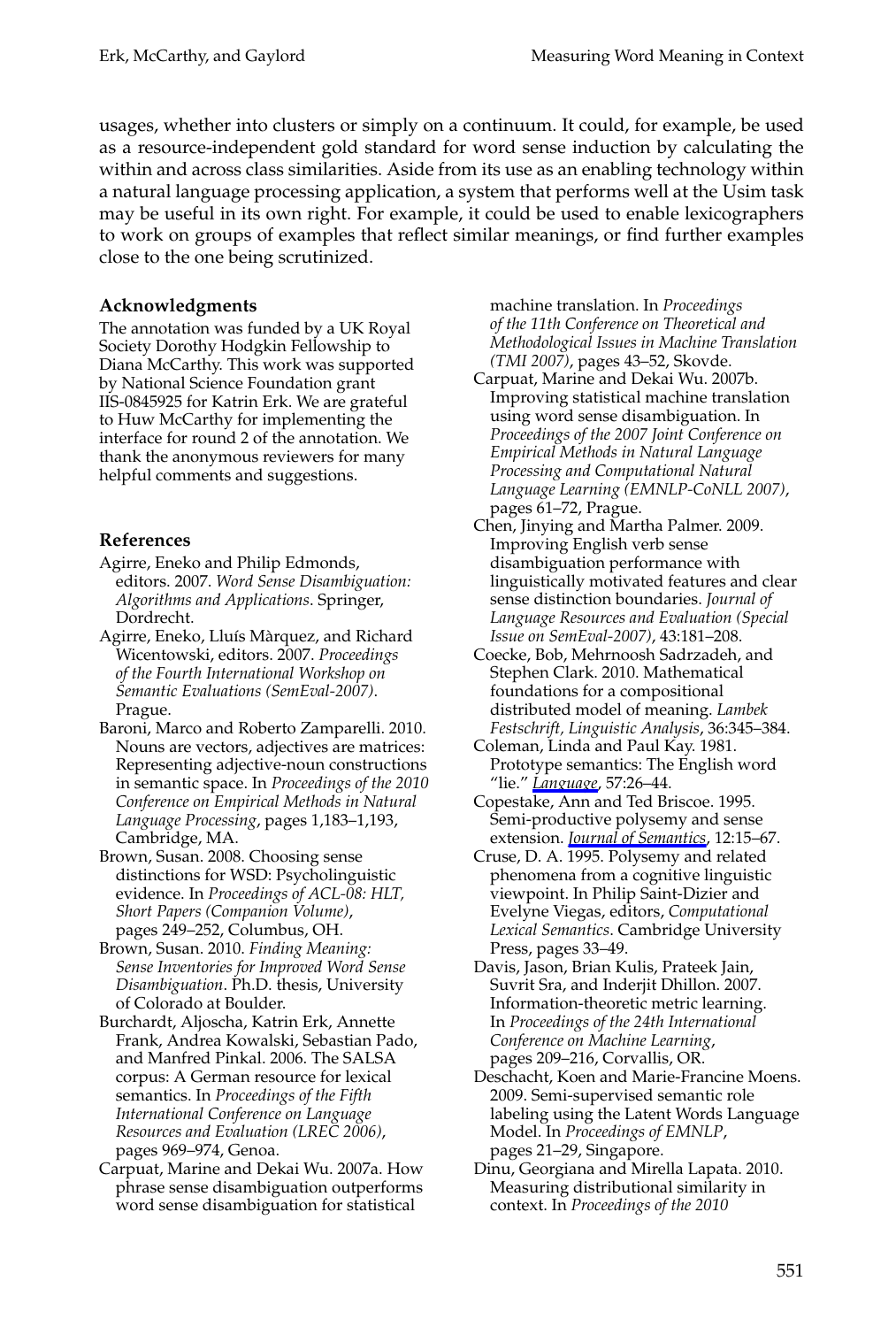#### Computational Linguistics Volume 39, Number 3

*Conference on Empirical Methods in Natural Language Processing*, pages 1,162–1,172, Cambridge, MA.

Edmonds, Philip and Scott Cotton, editors. 2001. *Proceedings of the SensEval-2 Workshop*. Toulouse. See http://www.sle. sharp.co.uk/senseval.

Erk, Katrin and Diana McCarthy. 2009. Graded word sense assignment. In *Proceedings of the 2009 Conference on Empirical Methods in Natural Language Processing*, pages 440–449, Singapore.

Erk, Katrin, Diana McCarthy, and Nicholas Gaylord. 2009. Investigations on word senses and word usages. In *Proceedings of the Joint Conference of the 47th Annual Meeting of the ACL and the 4th International Joint Conference on Natural Language Processing of the AFNLP*, pages 10–18, Suntec.

Erk, Katrin and Sebastian Pado. 2008. A structured vector space model for word meaning in context. In *Proceedings of EMNLP-08*, pages 897–906, Waikiki, HI.

Erk, Katrin and Sebastian Pado. 2010. Exemplar-based models for word meaning in context. In *Proceedings of the ACL 2010 Conference Short Papers*, pages 92–97, Uppsala.

Erk, Katrin and Carlo Strapparava, editors. 2010. *Proceedings of the 5th International Workshop on Semantic Evaluation(SemEval)*. Uppsala.

Frazier, Lyn and Keith Rayner. 1990. Taking on semantic commitments: Processing multiple meanings vs. multiple senses. *Journal of Memory and Language*, 29:181–200.

Gentner, Dedre and Virginia Gunn. 2001. Structural alignment facilitates the noticing of differences. *Memory and Cognition*, 21:565–577.

Gentner, Dedre and Arthur Markman. 1997. Structural alignment in analogy and similarity. *American Psychologist*, 52:45–56.

Grefenstette, Edward and Mehrnoosh Sadrzadeh. 2011. Experimental support for a categorical compositional distributional model of meaning. In *Proceedings of the 2011 Conference on Empirical Methods in Natural Language Processing*, pages 1,394–1,404, Edinburgh.

Hampton, James A. 1979. Polymorphous concepts in semantic memory. *Journal of Verbal Learning and Verbal Behavior*, 18:441–461.

Hampton, James A. 2007. Typicality, graded membership, and vagueness. *Cognitive Science*, 31:355–384.

Hanks, Patrick. 2000. Do word meanings exist? *Computers and the Humanities*, 34(1–2):205–215.

Hovy, Eduard H., Mitchell Marcus, Martha Palmer, Lance Ramshaw, and Ralph Weischedel. 2006. OntoNotes: The 90% solution. In *Proceedings of the Human Language Technology Conference of the North American Chapter of the ACL (NAACL-2006)*, pages 57–60, New York.

Ide, Nancy and Yorick Wilks. 2006. Making sense about sense. In Eneko Agirre and Philip Edmonds, editors, *Word Sense Disambiguation, Algorithms and Applications*. Springer, Dordrecht, pages 47–73.

Kilgarriff, Adam. 1992. *Polysemy*. Ph.D. thesis, University of Sussex.

Kilgarriff, Adam. 1997. I don't believe in word senses. *Computers and the Humanities*, 31(2):91–113.

Kilgarriff, Adam. 2006. Word senses. In Eneko Agirre and Philip Edmonds, editors, *Word Sense Disambiguation: Algorithms and Applications*. Springer, Dordrecht, pages 29–46.

Kilgarriff, Adam and Martha Palmer, editors. 2000. *Senseval: Special Issue of the Journal Computers and the Humanities*, volume 34(1–2). Kluwer, Dordrecht.

Kilgarriff, Adam and Joseph Rosenzweig. 2000. Framework and results for English Senseval. *Computers and the Humanities*, 34(1-2):15–48.

Kintsch, Walter. 2007. Meaning in context. In T. K. Landauer, D. McNamara, S. Dennis, and W. Kintsch, editors, *Handbook of Latent Semantic Analysis*. Erlbaum, Mahwah, NJ, pages 89–105.

Klein, Devorah and Gregory Murphy. 2001. The representation of polysemous words. *Journal of Memory and Language*, 45:259–282.

Klein, Devorah and Gregory Murphy. 2002. Paper has been my ruin: Conceptual relations of polysemous senses. *Journal of Memory and Language*, 47:548–570.

Klepousniotou, Ekaterini. 2002. The processing of lexical ambiguity: Homonymy and polysemy in the mental lexicon. *Brain and Language*, 81:205–223.

Klepousniotou, Ekaterini, Debra Titone, and Caroline Romero. 2008. Making sense of word senses: The comprehension of polysemy depends on sense overlap. *Journal of Experimental Psychology: Learning, Memory, and Cognition*, 34(6):1,534–1,543.

Krishnamurthy, Ramesh and Diane Nicholls. 2000. Peeling an onion: The lexicographers' experience of manual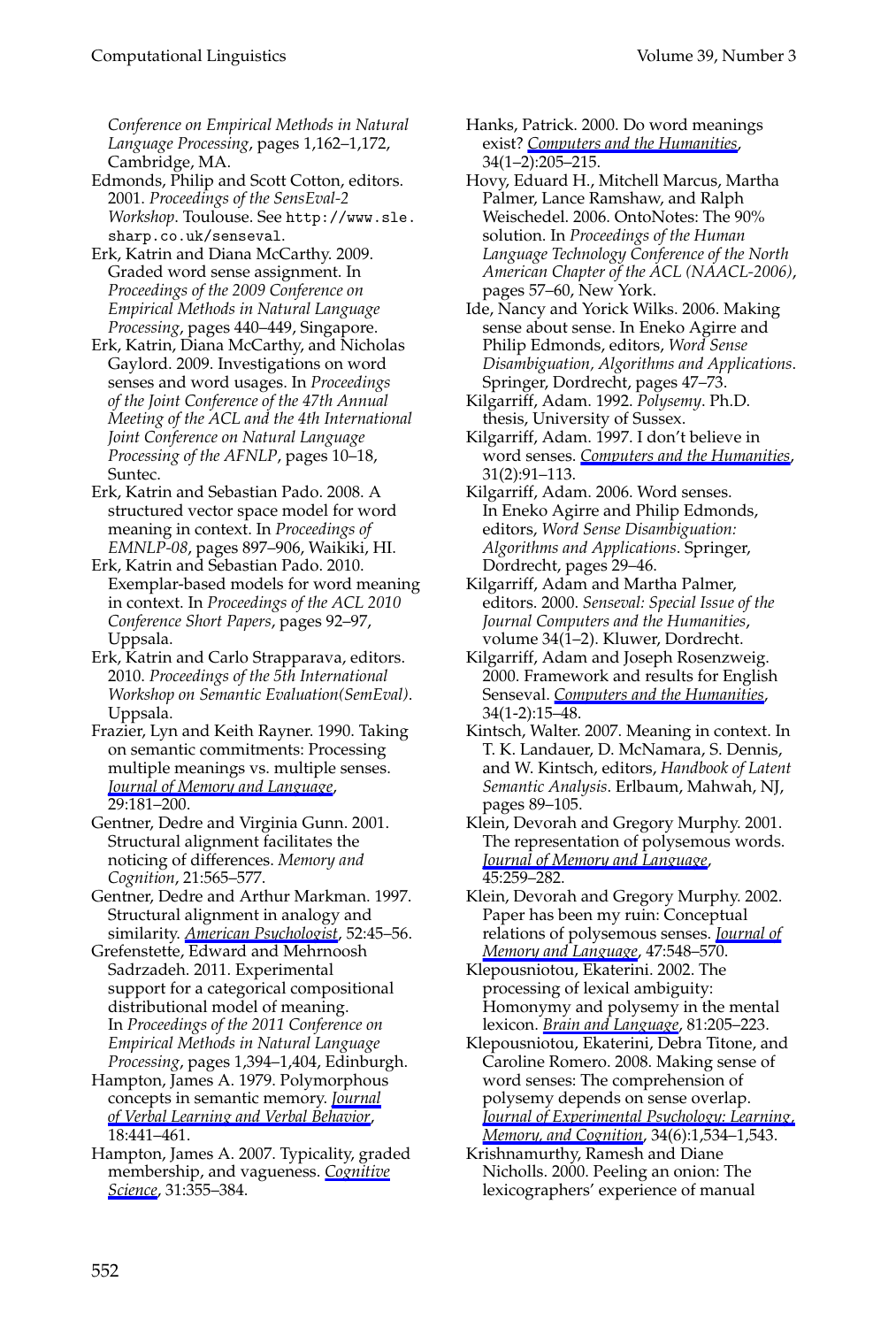sense-tagging. *Computers and the Humanities*, 34(1-2):85–97.

- Landauer, Thomas and Susan Dumais. 1997. A solution to Plato's problem: The Latent Semantic Analysis theory of acquisition, induction, and representation of knowledge. *Psychological Review*, 104:211–240.
- Landes, Shari, Claudia Leacock, and Randee Tengi. 1998. Building semantic concordances. In Christiane Fellbaum, editor, *WordNet: An Electronic Lexical Database*. The MIT Press, Cambridge, MA.
- Lefever, Els and Véronique Hoste. 2010. Semeval-2010 task 3: Cross-lingual word sense disambiguation. In *Proceedings of the 5th International Workshop on Semantic Evaluation*, pages 15–20, Uppsala.
- McCarthy, Diana. 2002. Lexical substitution as a task for wsd evaluation. In *Proceedings of the ACL Workshop on Word Sense Disambiguation: Recent Successes and Future Directions*, pages 109–115, Philadelphia, PA.
- McCarthy, Diana and Roberto Navigli. 2007. SemEval-2007 task 10: English lexical substitution task. In *Proceedings of the 4th International Workshop on Semantic Evaluations (SemEval-2007)*, pages 48–53, Prague.
- McCarthy, Diana and Roberto Navigli. 2009. The English lexical substitution task. *Language Resources and Evaluation Special Issue on Computational Semantic Analysis of Language: SemEval-2007 and Beyond*, 43(2):139–159.
- McNamara, Timothy P. 2005. *Semantic Priming: Perspectives from Memory and Word Recognition*. Psychology Press, New York.
- Mihalcea, Rada and Timothy Chklovski. 2003. Open Mind Word Expert: Creating large annotated data collections with web users' help. In *Proceedings of the EACL 2003 Workshop on Linguistically Annotated Corpora (LINC 2003)*, pages 53–60, Budapest.
- Mihalcea, Rada, Timothy Chklovski, and Adam Kilgarriff. 2004. The SENSEVAL-3 English lexical sample task. In Rada Mihalcea and Phil Edmonds, editors, *Proceedings SENSEVAL-3 Second International Workshop on Evaluating Word Sense Disambiguation Systems*, pages 25–28, Barcelona.
- Mihalcea, Rada and Phil Edmonds, editors. 2004. *Proceedings SENSEVAL-3 Second International Workshop on Evaluating Word Sense Disambiguation Systems*, Barcelona.
- Mihalcea, Rada, Ravi Sinha, and Diana McCarthy. 2010. Semeval-2010 task 2: Cross-lingual lexical substitution. In *Proceedings of the 5th International Workshop on Semantic Evaluation*, pages 9–14, Uppsala.
- Miller, George A., Claudia Leacock, Randee Tengi, and Ross T Bunker. 1993. A semantic concordance. In *Proceedings of the ARPA Workshop on Human Language Technology*, pages 303–308, Plainsboro, NJ.
- Mitchell, Jeff and Mirella Lapata. 2008. Vector-based models of semantic composition. In *Proceedings of ACL-08: HLT*, pages 236–244, Columbus, OH.
- Mitchell, Jeff and Mirella Lapata. 2010. Composition in distributional models of semantics. *Cognitive Science*, 34(8):1388–1429.
- Moon, Taesun and Katrin Erk. In press. An inference-based model of word meaning in context as a paraphrase distribution. *ACM Transactions on Intelligent Systems and Technology* special issue on paraphrasing.
- Murphy, Gregory L. 1991. Meaning and concepts. In Paula Schwanenflugel, editor, *The Psychology of Word Meanings*. Lawrence Erlbaum Associates, Mahwah, NJ, pages 11–35.
- Murphy, Gregory L. 2002. *The Big Book of Concepts*. MIT Press, Cambridge, MA.
- Navigli, Roberto. 2009. Word sense disambiguation: a survey. *ACM Computing Surveys*, 41(2):1–69.
- Navigli, Roberto, Kenneth C. Litkowski, and Orin Hargraves. 2007. SemEval-2007 task 7: Coarse-grained English all-words task. In *Proceedings of the 4th International Workshop on Semantic Evaluations (SemEval-2007)*, pages 30–35, Prague.
- Palmer, Martha, Hoa Trang Dang, and Christiane Fellbaum. 2007. Making fine-grained and coarse-grained sense distinctions, both manually and automatically. *Natural Language Engineering*, 13:137–163.
- Passonneau, Rebecca, Ansaf Salleb-Aouissi, Vikas Bhardwaj, and Nancy Ide. 2010. Word sense annotation of polysemous words by multiple annotators. In *Proceedings of LREC-7*, pages 3,244–3,249, Valleta.
- Pickering, Martin and Steven Frisson. 2001. Processing ambiguous verbs: Evidence from eye movements. *Journal of Experimental Psychology: Learning, Memory, and Cognition*, 27:556–573.